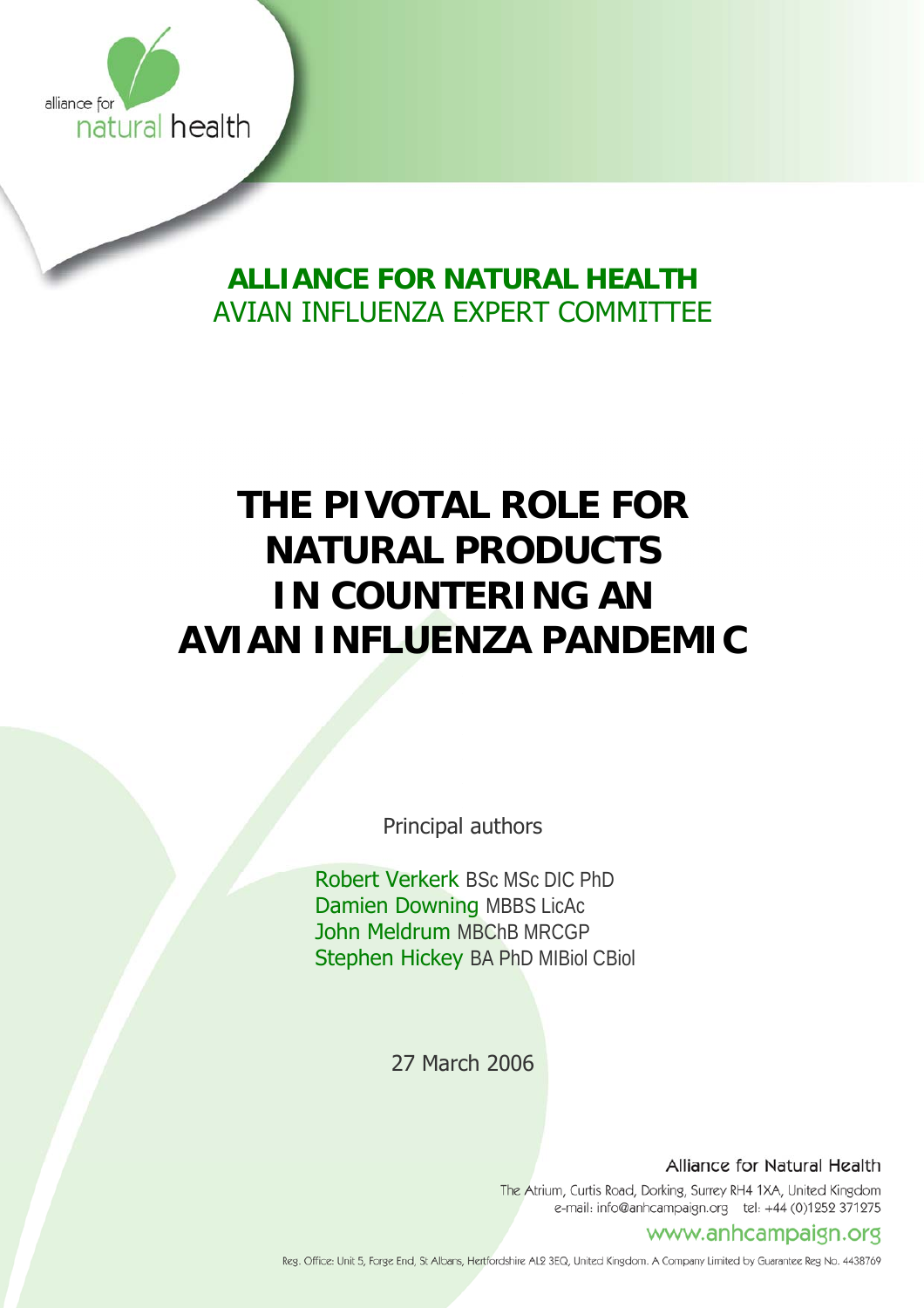"The 1918 has gone: a year momentous as the termination of the most cruel war in the annals of the human race; a year which marked, the end at least for a time, of man's destruction of man; unfortunately a year in which developed a most fatal infectious disease causing the death of hundreds of thousands of human beings. Medical science for four and one-half years devoted itself to putting men on the firing line and keeping them there. Now it must turn with its whole might to combating the greatest enemy of all - infectious disease."

> - Extract from the final edition of the *Journal of the American* Medical Association, 1918 (28 December 1918).

> > "All truth passes through three stages. First, it is ridiculed. Second, it is violently opposed. Third, it is accepted as being self-evident." - Arthur Schopenhauer German philosopher (1788 - 1860)

**© 2006 Alliance for Natural Health**  Electronic copies of this report may be obtained by contacting: Meleni Aldridge Development Manager Alliance for Natural Health The Atrium, Dorking RH4 1XA, United Kingdom E-mail: mel@anhcampaign.org Telephone: +44 (0)1306 646 550 Web: www.anhcampaign.org

The information contained in this report is for educational and information purposes only and does not constitute any type of medicinal claim.

No part of this report may be copied or reproduced without written permission from the Alliance for Natural Health.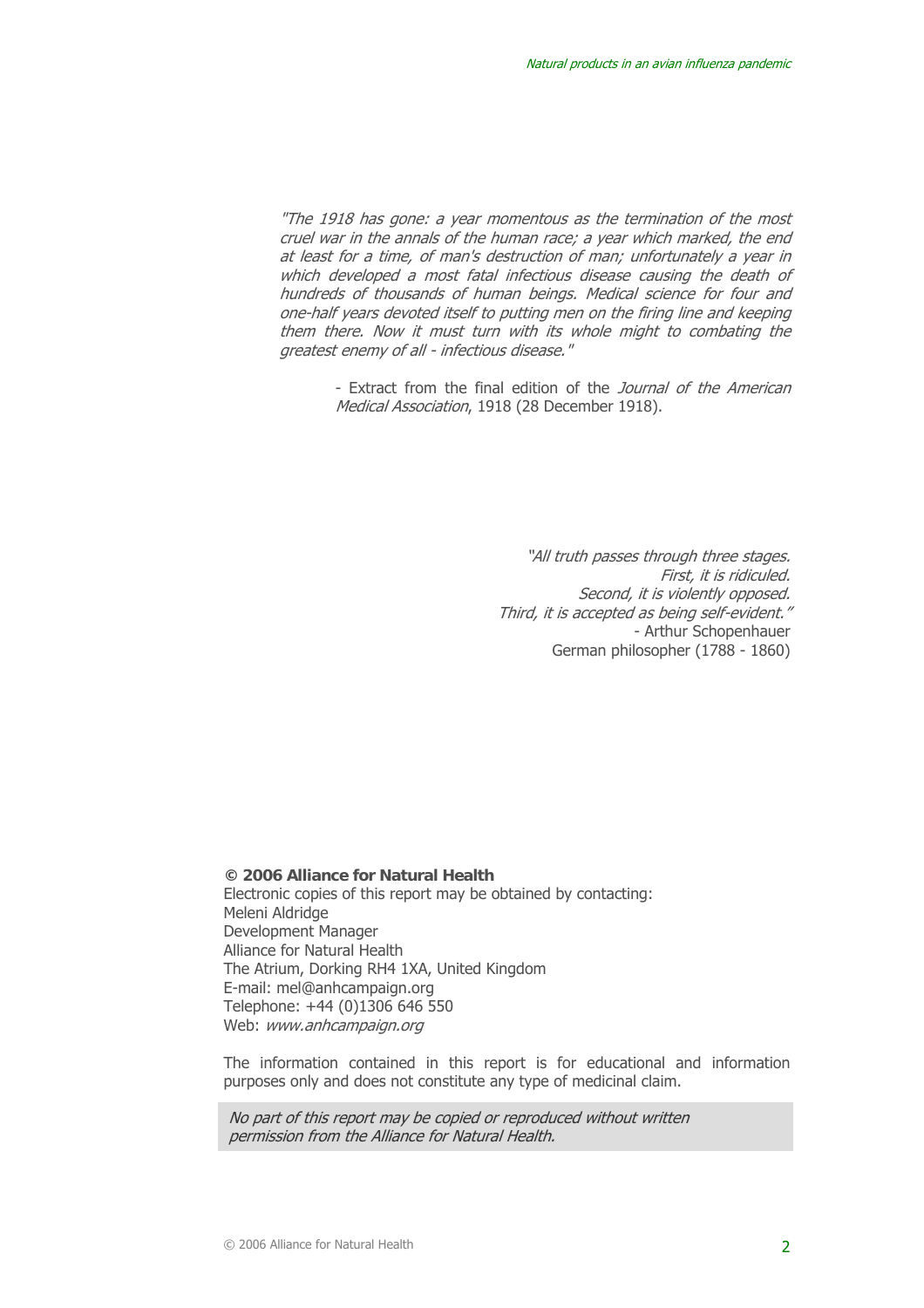# **CONTENTS**

| 1.     | <b>Executive Summary</b>                                                                                 | 5              |  |
|--------|----------------------------------------------------------------------------------------------------------|----------------|--|
| 2.     | Justification for Use of<br><b>Natural Products</b><br>to t<br>Support the Immune System During an Avian | 7              |  |
| 2.1    |                                                                                                          | $\overline{7}$ |  |
| 2.2    | Limitations of pharmaceutical interventions                                                              |                |  |
| 2.2.1  |                                                                                                          | 8<br>9         |  |
| 2,2,2  |                                                                                                          |                |  |
| 2.3    | The potential role of natural products in a                                                              |                |  |
|        |                                                                                                          | 11             |  |
| 3.     | Natural Product Selection Criteria                                                                       | 13             |  |
|        |                                                                                                          |                |  |
| 4.     |                                                                                                          | 14             |  |
| 4.1    |                                                                                                          | 14             |  |
| 4.1.1  | Proposed mechanisms of action on the immune                                                              | 14             |  |
|        |                                                                                                          |                |  |
| 4.1.2  |                                                                                                          | 17             |  |
| 4.1.3  |                                                                                                          | 20             |  |
| 4.1.4  |                                                                                                          | 20             |  |
| 4.2    |                                                                                                          | 22             |  |
| 4.2.1  |                                                                                                          | 22             |  |
| 4.2.2  |                                                                                                          | 24             |  |
| 4,2,3  |                                                                                                          | 25             |  |
| 4,2,4  |                                                                                                          | 26             |  |
| 4.2.5  |                                                                                                          | 26             |  |
| 4.2.6  |                                                                                                          | 26             |  |
| 4.2.7  | Possible mechanisms of antiviral and immune response.                                                    | 27             |  |
| 4.2.8  |                                                                                                          | 27             |  |
| 4,2,9  |                                                                                                          | 30             |  |
| 4,2,10 |                                                                                                          | 30             |  |
| 4.2.11 |                                                                                                          | 31             |  |
| 4,2,12 |                                                                                                          | 32             |  |
| 4.3    |                                                                                                          | 33             |  |
| 4.4    |                                                                                                          | 35             |  |
| 4.5    |                                                                                                          | 38             |  |
| 4.6    |                                                                                                          | 39             |  |
|        |                                                                                                          |                |  |
| 5.     | <b>Botanical and Micro-Organism Derived Substances</b>                                                   | 40             |  |
| 5.1    |                                                                                                          | 41             |  |
| 5.2    |                                                                                                          | 44             |  |
| 5.3    |                                                                                                          | 45             |  |
| 5.4    |                                                                                                          | 46             |  |
| 5.5    |                                                                                                          | 47             |  |
| 5.6    |                                                                                                          | 49             |  |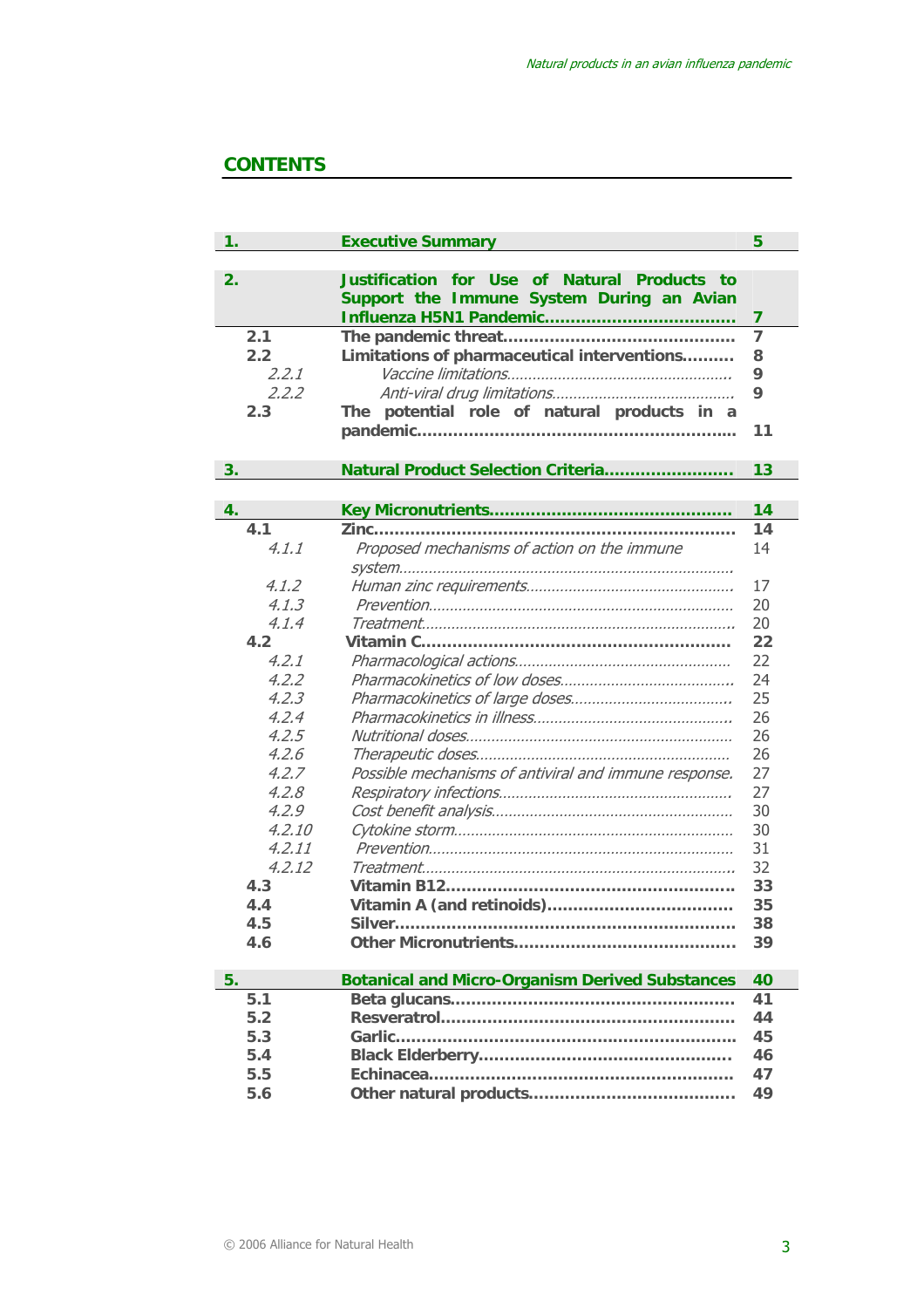| 6.             | <b>Changes to Dietary and Lifestyle Regimens</b>    |                 |
|----------------|-----------------------------------------------------|-----------------|
|                |                                                     | 50              |
|                |                                                     |                 |
| 7 <sub>1</sub> | Conclusions and Recommendations                     | 52 <sub>2</sub> |
| 7.1            | <b>Conclusions</b>                                  | 52              |
| 7.2            | Prophylactic and Therapeutic Recommendations<br>to: |                 |
|                |                                                     | 54              |
|                |                                                     | 54              |
| 7.2.1          |                                                     |                 |
|                |                                                     | 55              |
| 7.2.2          |                                                     |                 |
| 7.2.2.1        |                                                     | 56              |
| 7.2.2.2        | 57                                                  |                 |
| 7.2.2.3        | 58                                                  |                 |
|                | 59                                                  |                 |
| 7.2.3          |                                                     |                 |
| 7.2.3.1        | 59                                                  |                 |
| 7.2.3.2        | 59                                                  |                 |
| 7.3            | Protocol and Guideline Conclusions<br>61            |                 |
| 7.4            | 62                                                  |                 |
|                |                                                     |                 |
| 8.             |                                                     | 63              |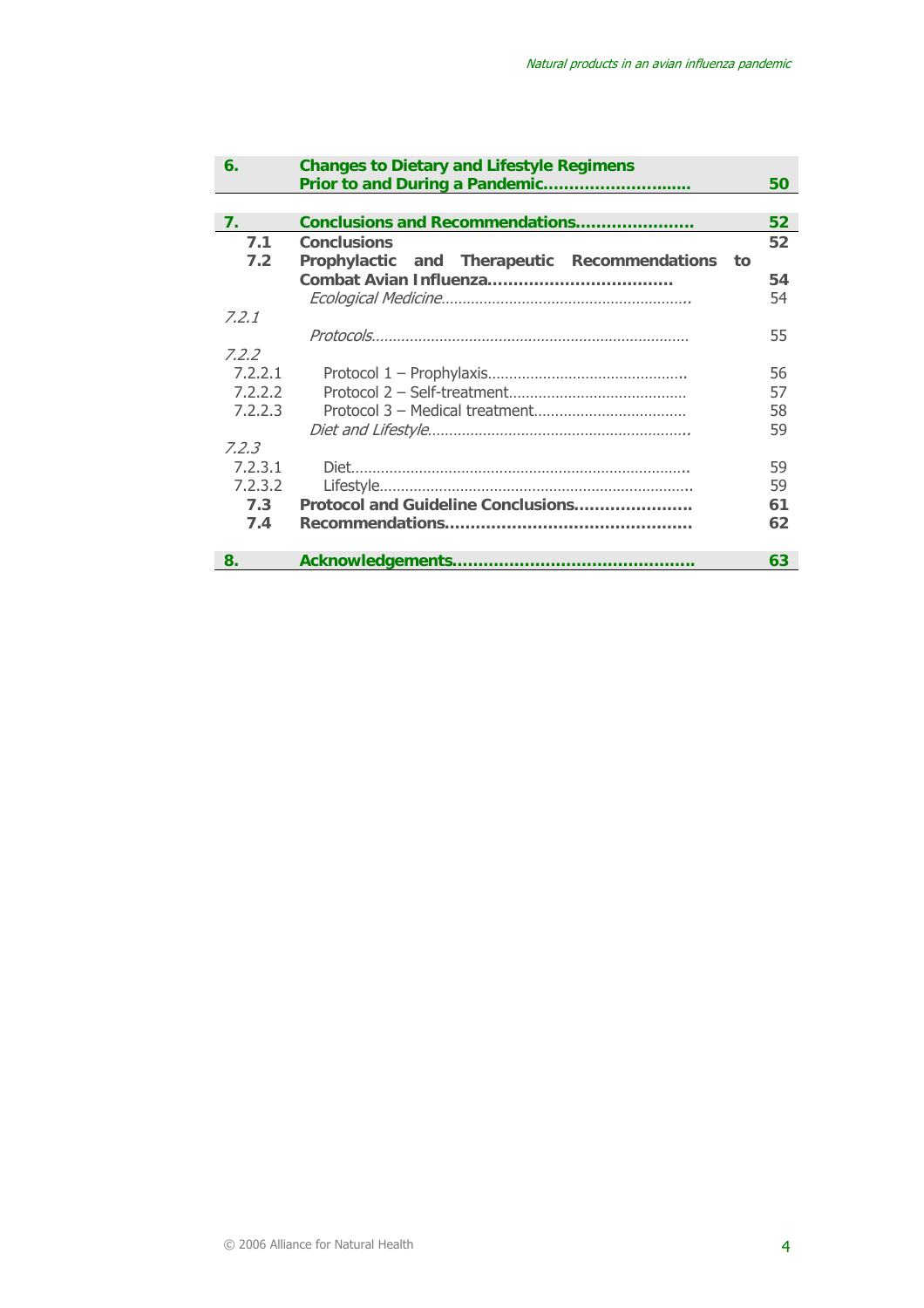# **1. EXECUTIVE SUMMARY**

This report, prepared by the Alliance for Natural Health (ANH) Avian Influenza Expert Committee, comprising leading doctors and scientists in the fields of clinical nutrition, agriculture and sustainability, sets out to evaluate the scientific evidence-base for use of nutritional and other natural product interventions in the event of a highly pathogenic avian influenza (HPAI) pandemic initiated by humanadapted forms of the H5N1 virus.

- International governments and the World Health Organization (WHO) have developed pandemic contingency and containment plans, with the use of vaccines and antiviral drugs at their core. However, it is recognised by the WHO and other bodies and research institutes that these two strategic tools have some severe potential weaknesses and vulnerabilities. These weaknesses range from the likely lack of effective vaccines in the early stages of a pandemic, to the risk of multiple pandemic viral strains emerging, complicating vaccine development and utility; additionally, shortages and limited effectiveness of anti-viral drugs are a serious issue, and there is considerable potential for the emergence of viral drug resistance once such drugs are used widely as treatments. This report further highlights, with supporting peer-reviewed scientific evidence, how government-proposed vaccination and anti-viral drug therapies could fail spectacularly, especially if these interventions are used in isolation without inclusion of nutritional protocols.
- Based on available, primarily peer-reviewed, published research, as well as the clinical experience of medical doctors on the Committee, three nutrients in particular, namely zinc, vitamin C and vitamin A, have been singled out on the basis of their importance and benefit as prophylactic and treatment agents in the event of a pandemic. In addition, unlike some of the botanical products, scaling up manufacture of these nutrients to cater for global needs during a pandemic is unlikely to be a major constraint. The scientific rationale for the supporting role of other micronutrients, such as B12 and selenium, has also been presented.
- Dosage requirements for key nutrients, both for prophylactic and treatment use, have been proposed in the report, these being sometimes well in excess of Recommended Nutrient Intakes (or Recommended Daily Allowances) which are used widely by governments and health authorities as measures for assessing sufficiency of micronutrient intake in populations. In the cases of both zinc and vitamin C, the report presents detailed scientific argumentation demonstrating the flawed science on which these government-accepted thresholds for micronutrient intake have been based.
- The report also considers the potential use of a range of botanical and micro-organism-derived products for which there is evidence for immune support or modulation effects. Products as diverse as beta glucans derived from yeast or mushrooms, resveratrol from the skins of grapes or berries and garlic are included. Furthermore, the report provides evidence for the potential use of various combinations of natural products as prophylactic or treatment agents, these acting on various different sectors of the immune system. However, further research is required to evaluate optimum combinations of specific nutritional and botanical or micro-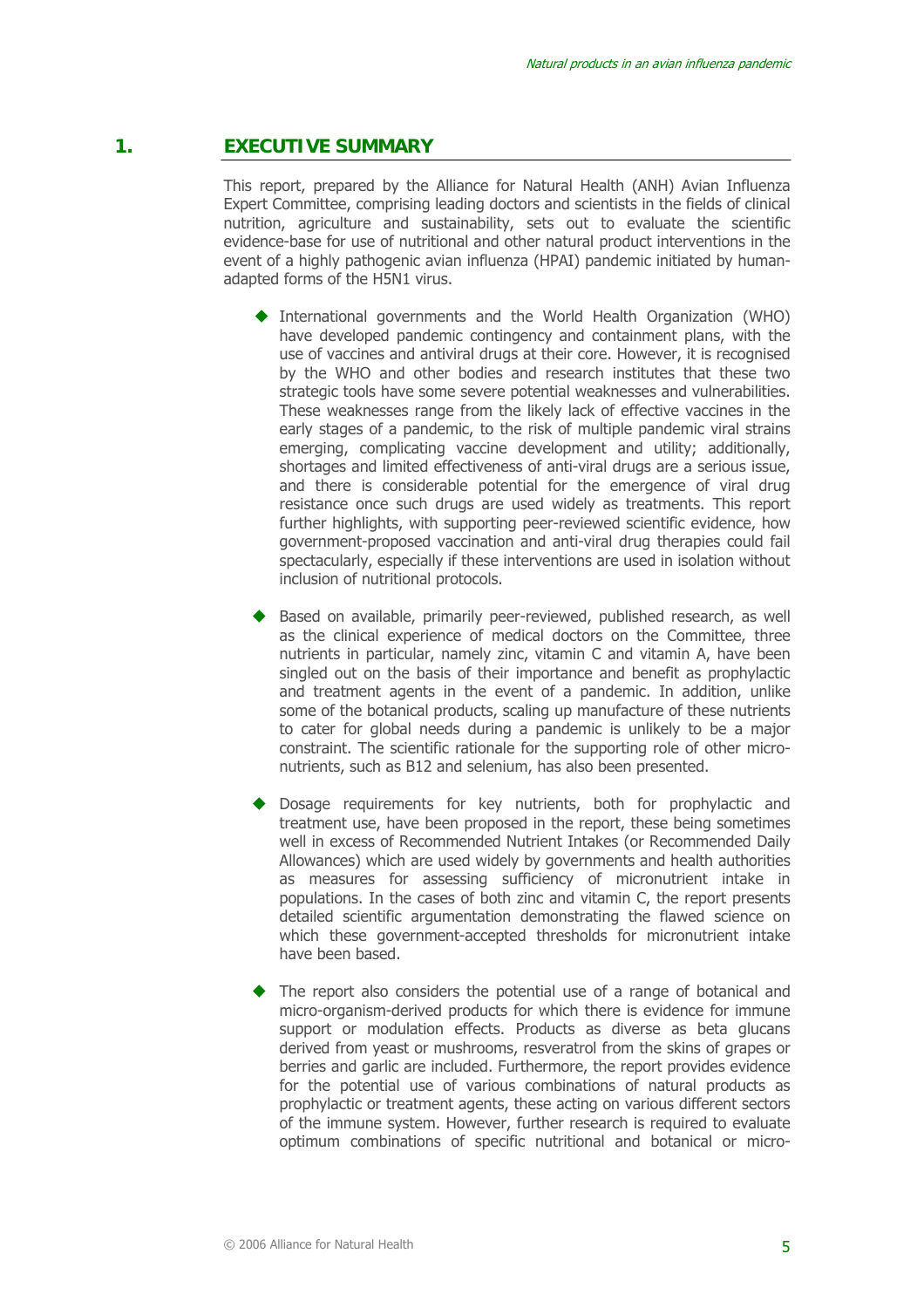organism-derived products to combat high pathogenicity human forms of H5N1.

- A thorough review of national, WHO and other pandemic preparedness plans has shown that, to-date, there has been inadequate consideration of dietary and lifestyle recommendations for pandemic scenarios. Since normal diets may be compromised significantly during a severe pandemic, it is even more important than in a non-pandemic situation that guidance is provided to the public to ensure that general and immune system health is maintained both prior to and during a pandemic. Specific dietary and lifestyle guidance is offered in the report.
- The final section of the report contains detailed conclusions and recommendations that include three specific nutritional protocols developed by the British Society for Ecological Medicine explicitly for the purpose of prophylaxis, as well as self-treatment and medical treatment of severe respiratory illness such as that induced by high pathogenicity H5N1.
- A comprehensive series of recommendations are given, including the need to implement nutritional therapies in human cases of H5N1 infection, the need to prioritise the scaling up of micronutrient supply for a pandemic, the dissemination of dietary and lifestyle guidelines to help support the immune system, and the identification of a wide range of research requirements.

For a variety of reasons, there has long been a culture of dismissal and neglect amongst governments and their regulatory and health authorities, in respect of the role that nutrient interventions play in human health and disease. The ANH Expert Committee on Avian Influenza stresses that the dismissal of nutritional therapies by these authorities could contribute to the unnecessary loss of tens of millions of lives, and that it is therefore vital that such scepticism, however it has arisen in the past, should be discarded and the data considered objectively and rationally. The WHO and national pandemic preparedness plans should therefore be urgently revised to take these factors into account, and the appropriate nutritional plans and protocols should be included as a standard part of pandemic influenza mitigation, prevention and management.

The Committee asserts that if this does not occur, such a dismissal may come to be seen as one of the greatest acts of professional negligence in human history.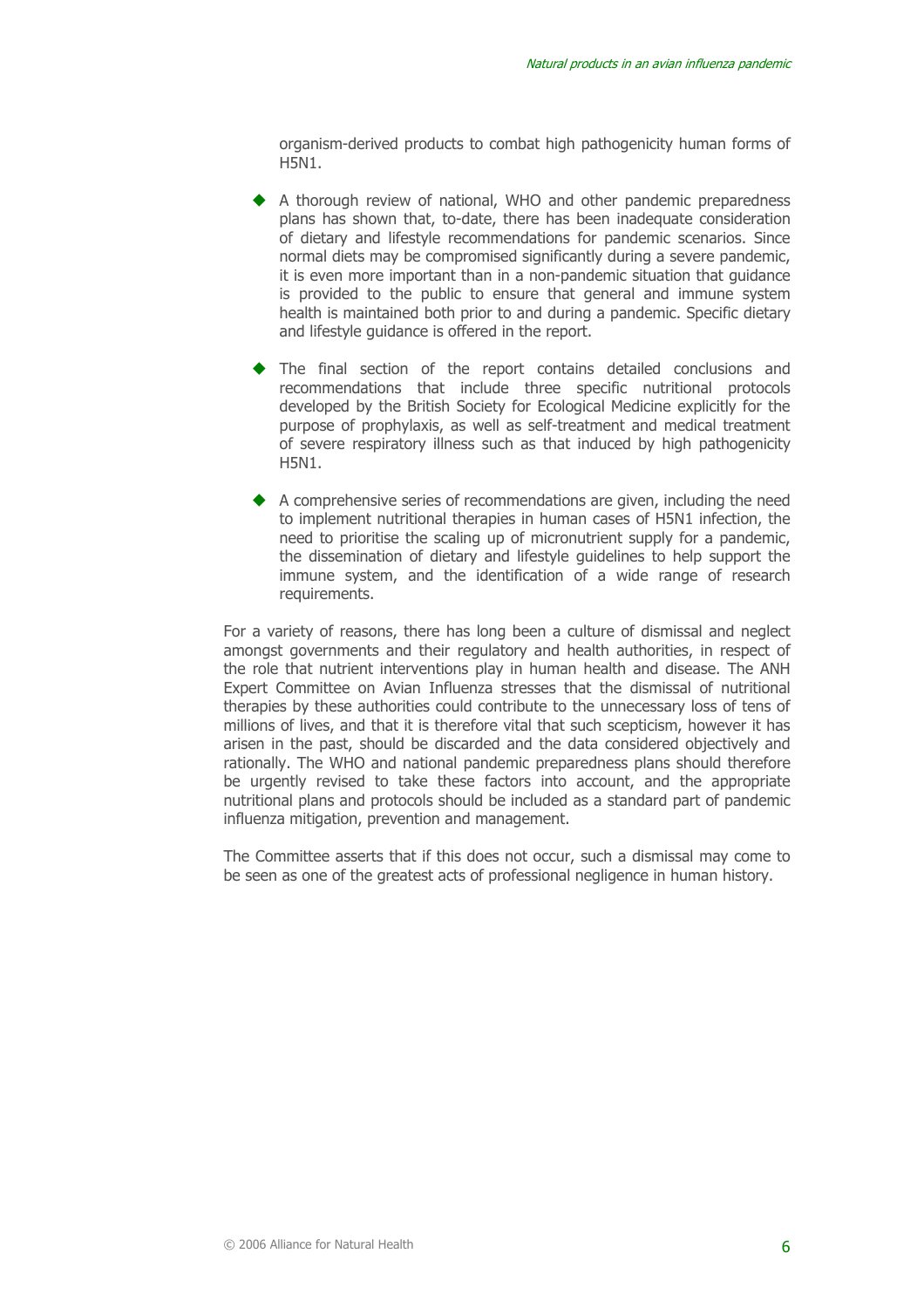# **2. JUSTIFICATION FOR USE OF NATURAL PRODUCTS TO SUPPORT THE IMMUNE SYSTEM DURING AN AVIAN INFLUENZA H5N1 PANDEMIC**

#### **2.1 The pandemic threat**

 $\overline{a}$ 

The timeline for the spread of the deadly H5N1 virus, as published by the World Health Organization  $(WHO)^1$  demonstrates clearly that the virus has become endemic among wild bird populations in many parts of the world and has subsequently infected a wide range of domestic and wild animals including poultry, pigs, horses, cats and civets.

The first cases of human infection were detected in 2003, in humans exposed to sick birds. The number of WHO confirmed human cases approximately doubled between 2004 and 2005 (46 and 95 respectively), and the number of cases in the first five weeks of 2006 has more than doubled when compared with the average over the same time period in 2005. Based on confirmed cases, the proportion of infected individuals dying has remained at a little over 50% since 2003. $^2$ 

Professor Warwick McKibbin and Dr Alexandra Sidorenko from the Lowy Institute and Australian National University in Australia have estimated that the pandemic might kill 142-million people and wipe about US\$4.4-trillion from economic output, according to a worst-case scenario. Even the mild scenario projected loss of 1.4 million lives and close to 0.8% of GDP (approximately US\$330 billion) in lost economic output.<sup>3</sup>

The cause of mortality in H5N1 avian influenza infection appears to be primarily from a 'cytokine storm' in the immune system which leads to severe respiratory illness and other complications. $4$  This is a condition in which the immune system massively over-responds and becomes imbalanced, resulting in hyper-induction of pro-inflammatory cytokines such as TNF-alpha, IL-1, IL-6, RANTES and interferonbeta and the chemokine IP-10. $5,6,7$ 

<sup>&</sup>lt;sup>1</sup> World Health Organization. H5N1 avian influenza timeline, 28 October 2005 (http://www.who.int/csr/disease/avian\_influenza/Timeline\_28\_10a.pdf) [last accessed 20 March 2006].

<sup>&</sup>lt;sup>2</sup> World Health Organization. *Cumulative Number of Confirmed Human Cases of Avian* Influenza A/(H5N1) Reported to WHO, 6 February 2006 (http://www.who.int/csr/disease/avian\_influenza/country/cases\_table\_2006\_02\_06/en/inde x.html) [last accessed 20 March 2006].

<sup>&</sup>lt;sup>3</sup> McKibbin WJ, Sidorenko AA. *Global Macroeconomic Consequences of Pandemic Influenza.* Lowy Institute for International Policy Report, Lowy Institute, Sydney. 79 pp. (http://www.lowyinstitute.org/Publication.asp?pid=345) [last accessed 20 March 2006].

<sup>&</sup>lt;sup>4</sup> Beigel JH, Farrar J, Han AM, Hayden FG, Hyer R, de Jong MD, Lochindarat S, Nguyen TK, Nguyen TH, Tran TH, Nicoll A, Touch S, Yuen KY; Writing Committee of the World Health Organization (WHO) Consultation on Human Influenza A/H5. Avian influenza A (H5N1) infection in humans. New England Journal Medicine, 2005; 353(13): 1374-85. Review.

<sup>&</sup>lt;sup>5</sup> Cheung CY, Poon LL, Lau AS, Luk W, Lau YL, Shortridge KF, Gordon S, Guan Y, Peiris JS. Induction of proinflammatory cytokines in human macrophages by influenza A (H5N1)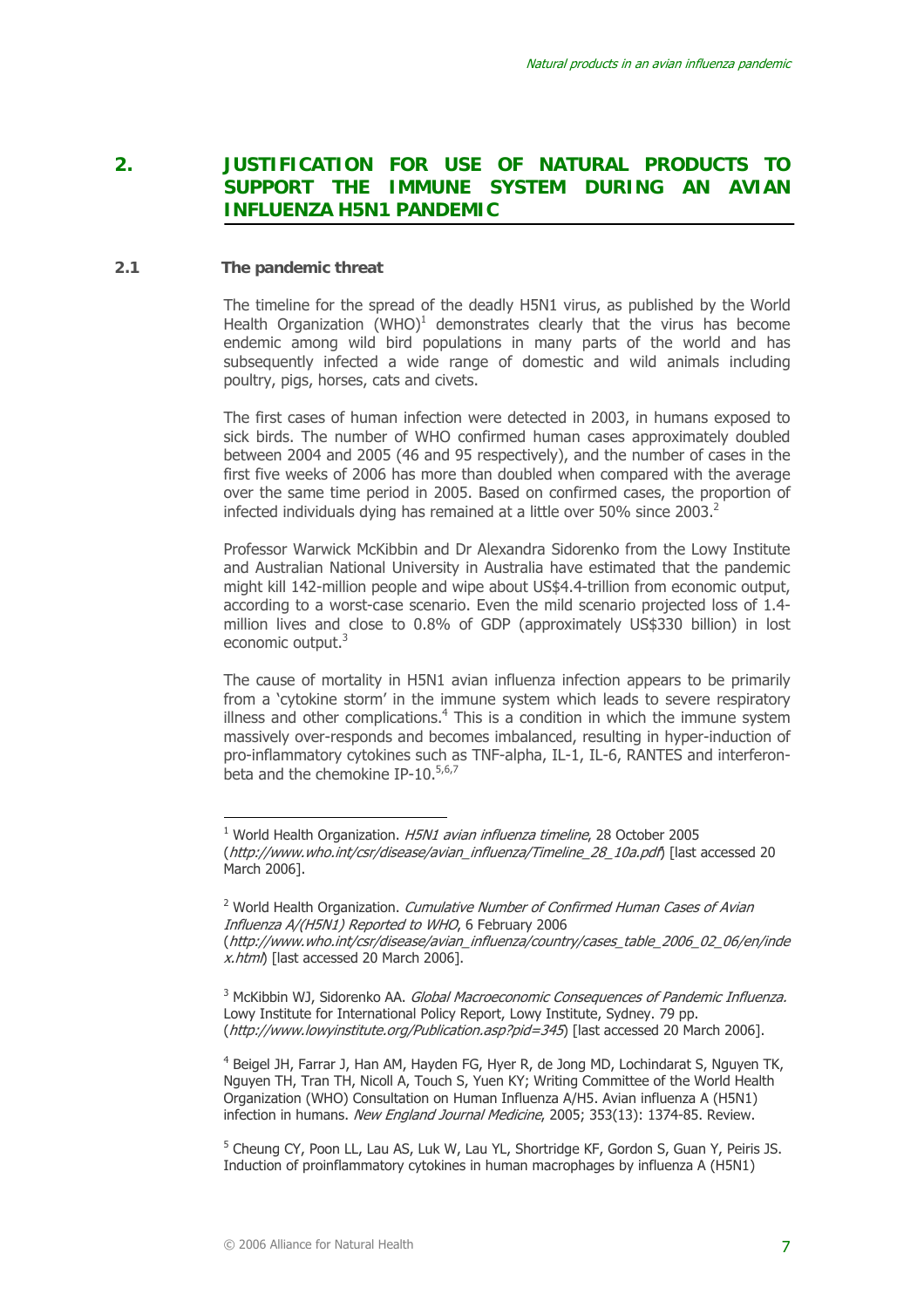Exacerbating matters, lethal H5N1 influenza viruses, unlike other human, avian and swine influenza viruses, appear to be resistant to the antiviral effects of interferons and TNF-alpha.<sup>8,9</sup>

However, the recent isolation of the virus in extra-pulmonary sites, as well as a wide diversity of symptoms evident in lethal cases, $^{10}$  suggests other mechanisms may also be active.<sup>11</sup>

While it is likely that mortality associated with the to-be pandemic strain of H5N1 will be substantially less than 50%, loss of life, morbidity, economic as well as social disruption, are likely to occur globally at levels unprecedented in recent history.<sup>12</sup>

#### **2.2 Limitations of pharmaceutical interventions**

 $\overline{a}$ 

The key pharmaceutical interventions that are being developed to help mitigate against a highly pathogenic avian influenza A (HPAI) pandemic are vaccines and anti-viral drugs. Immunity can only be achieved by previous exposure to the specific HPAI viral type or by vaccination, while antiviral drugs aim to reduce morbidity and mortality of infected individuals, although in some cases they may be able to be used prophylactically, but usually only for short periods owing to untoward side effects.

<sup>6</sup> Chan MCW, Cheung CY, Chui WH, Tsao SW, Nicholls JM, Chan YO, Chan RWY, Long HT, Poon LLM, Guan Y, Peiris JSM. Proinflammatory cytokine responses induced by influenza A (H5N1) viruses in primary human alveolar and bronchial epithelial cells. Respiratory Research, 2005, 6:135 [electronic pre-publication version, http://respiratoryresearch.com/content/6/1/135].

<sup>7</sup> Tumpey TM, Garcia-Sastre A, Taubenberger JK, Palese P, Swayne DE, Pantin-Jackwood MJ, Schultz-Cherry S, Solorzano A, Van Rooijen N, Katz JM, Basler CF. Pathogenicity of influenza viruses with genes from the 1918 pandemic virus: Functional roles of alveolar macrophages and neutrophils in limiting virus replication and mortality in mice. Journal of Virology, 2005; 79 (23): 14933-14944.

<sup>8</sup> Seo SH, Hoffmann E, Webster RG. Lethal H5N1 influenza viruses escape host anti-viral cytokine responses. Nature Medicine, 2002; 8(9): 950-4. Epub 2002 Aug 26.

<sup>9</sup> Seo SH, Hoffmann E, Webster RG. The NS1 gene of H5N1 influenza viruses circumvents the host anti-viral cytokine responses. Virus Research, 2004; 103(1-2): 107-13.

 $10$  Chotpitayasunondh T, Ungchusak K, Hanshaoworakul W, Chunsuthiwat S, Sawanpanyalert P, Kijphati R, Lochindarat S, Srisan P, Suwan P, Osotthanakorn Y, Anantasetagoon T, Kanjanawasri S, Tanupattarachai S, Weerakul J, Chaiwirattana R, Maneerattanaporn M, Poolsavathitikool R, Chokephaibulkit K, Apisarnthanarak A, Dowell SF. Human disease from influenza A (H5N1), Thailand, 2004. Emerging Infectious Diseases, 2005; 11(2): 201-9.

<sup>11</sup> Wong SSY, Yuen K, Avian influenza virus infections in humans. *Chest*, 129 (1): 156-168.

<sup>12</sup> World Health Organization. Avian influenza: assessing the pandemic threat. 2005. WHO, Geneva. 62 pp.

viruses: a mechanism for the unusual severity of human disease? Lancet, 2002; 360(9348): 1831-7.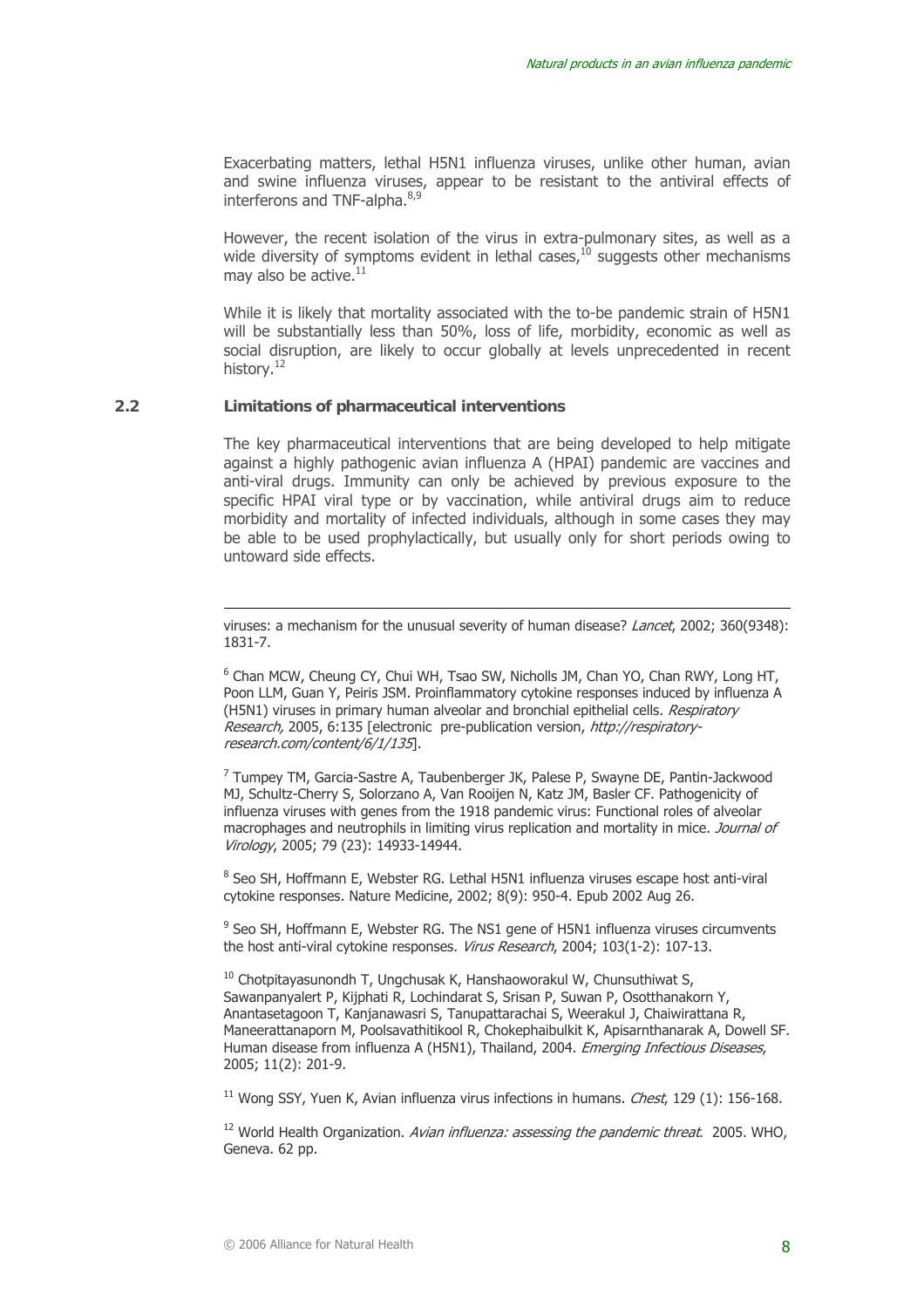#### **2.2.1 Vaccine limitations**

These are numerous and have been well reported. They include:

- Vaccine manufacture cannot be commenced until a pandemic strain is  $identified<sup>12</sup>$
- Multiple strains of HPAI virus may co-exist requiring multiple vaccines<sup>13</sup>
- Vaccines, to remain effective, will need to map the 'moving target' of a mutating pandemic strain or, more difficult still, multiple strains<sup>3</sup>
- Two vaccinations per person may be required in order to acquire immunity against HPAI<sup>14</sup>
- Vaccine manufacture is concentrated in nine countries worldwide causing distribution challenges $3$
- Vaccine manufacturing capacity is limited and is unlikely to be able to cater in the short-term for the majority of the world's population.<sup>15</sup>

#### **2.2.2 Antiviral drug limitations**

 $\overline{a}$ 

The principal limitations that may result from proposed wide-scale use of antiviral drugs to help reduce mortality and morbidity in the event of a pandemic include:

- Viral resistance may develop rapidly to any drug used on a wide scale $^{16}$
- As of January 2006, 16% of cases of human infection with H5N1 had a viral type with oseltamivir (Tamiflu®) resistance<sup>17</sup>

<sup>16</sup> Pillay D. Zambon M. Antiviral drug resistance. *British Medical Journal*, 1998; 317(7159); 660-2. Review.

<sup>17</sup> Jefferson T, Demicheli V, Rivetti D, Jones M, Di Pietrantonj C, Rivetti A. Antivirals for influenza in healthy adults: systematic review. Lancet Early Online Publication, 19 January 2006.

 $13$  Fedson DS. Preparing for pandemic vaccination: an international policy agenda for vaccine development. Journal of Public Health Policy, 2005; 26(1): 4-29.

<sup>&</sup>lt;sup>14</sup> Enserink M (2005) Avian influenza: 'Pandemic vaccine' appears to protect only at high doses. Science, 309: 996.

 $15$  Secretariat, World Health Organization. Strengthening pandemic influenza preparedness and response. Report to the 58<sup>th</sup> World Health Assembly, Ref A58/13, 7 April 2005. World Health Organization, Geneva. 7 pp. (http://www.who.int/csr/disease/influenza/A58\_13en.pdf) [last accessed 20 March 2006].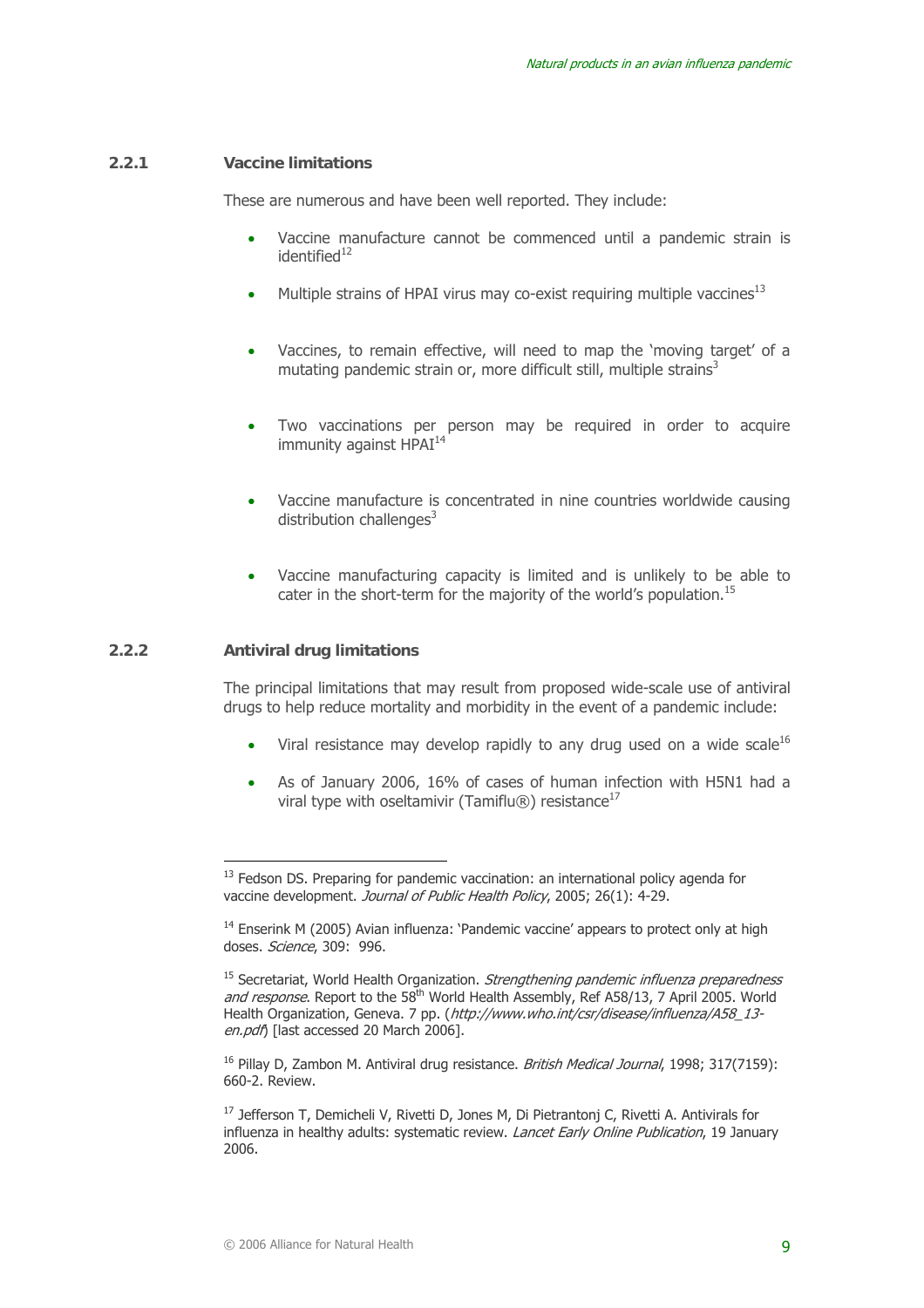- There are supply and cost constraints over providing the world's population with antiviral drugs such as neuraminidinase inhibitors (e.g. oseltamivir and zanamivir [Relenza®])<sup>18,19</sup>
- Efficacy varies between different neuraminidinase and M2 inhibitors (e.g. NA inhibitors: oseltamivir, zanamivir; M2 inhibitors: amantadine, rimantadine), with the latter considered to be generally less effective<sup>20</sup>
- There is very limited clinical evidence to demonstrate that members of either product group will substantially reduce mortality or morbidity, although greatest efficacy is likely if antiviral medications are administered very early in the clinical progression of the disease, i.e. within 48 h of infection $2^{1,22}$
- Most western countries are facing considerable challenges to ensure even 25% of their populations will be able to access antiviral drug treatments within the next year<sup>23,24</sup>
- Most antiviral drugs cannot be used prophylactically owing to negative side effects. Some potential candidate anti-virals such as ribavirin typically cause considerably greater negative side effects than oseltamivir<sup>25</sup>
- Resistance to amantadine and rimantidine (M2 inhibitors commonly used against influenza) is already considered to be widespread, but research is required to determine whether combinations of M2 inhibitors and neuraminidinase inhibitors may prove more effective than either drug type singly $26$

 $20$  Gubareva LV, Kaiser L, Hayden FG. Influenza virus neuraminidase inhibitors. *Lancet*, 2000; 355(9206): 827-35. Review.

<sup>21</sup> Winquist AG, Fukuda K, Bridges CB, Cox NJ. Neuraminidase inhibitors for treatment of Influenza A and B infections. Morbity and Mortality Weekly Report, 1999; 48(RR14): 1-9.

 $22$  Yuen KY, Wong SS. Human infection by avian influenza A H5N1. Hong Kong Medical Journal, 2005; 11(3): 189-99. Review.

<sup>23</sup> Monto AS. Vaccines and antiviral drugs in pandemic preparedness. *Emerging Infectious* Diseases Journal, 2006; 12(1): 55-60.

<sup>24</sup> Brooks MJ, Sasadeusz JJ, Tannock GA. Antiviral chemotherapeutic agents against respiratory viruses: where are we now and what's in the pipeline? Current Opinion Pulmonary Medicine, 2004; 10(3): 197-203. Review.

 $25$  Govorkova EA, Fang HB, Tan M, Webster RG. Neuraminidase inhibitor-rimantadine combinations exert additive and synergistic anti-influenza virus effects in MDCK cells. Antimicrobial Agents and Chemotherapy, 2004; 48(12): 4855-63.

<sup>26</sup> Le QM, Kiso M, Someya K, Sakai YT, Nguyen TH, Nguyen KH, Pham ND, Ngyen HH, Yamada S, Muramoto Y, Horimoto T, Takada A, Goto H, Suzuki T, Suzuki Y, Kawaoka Y. Avian flu: isolation of drug-resistant H5N1 virus. Nature, 2005; 437(7062): 1108.

<sup>&</sup>lt;sup>18</sup> Stiver G. The treatment of influenza with antiviral drugs. *Canadian Medical Association* Journal, 2003; 168(1); 49-56. Review.

 $19$  Hayden FG. Pandemic influenza: is an antiviral response realistic? Pediatric Infectious Diseases Journal, 2004; 3(11 Suppl): S262-9. Review.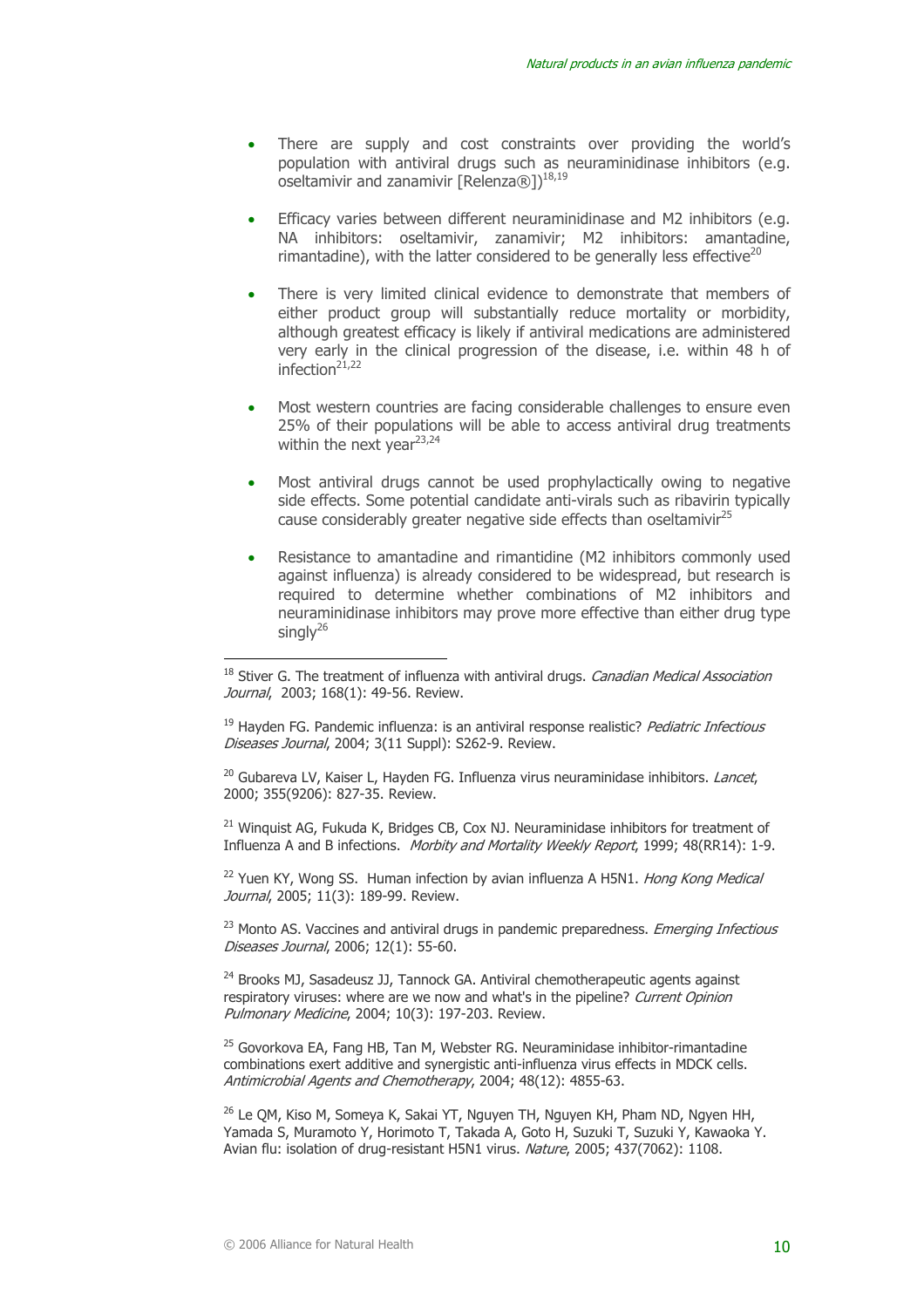Medications are generally taken for treatment rather than prevention of disease, and are expensive by comparison with food, nutrient-based or lifestyle interventions known to help support the immune system against viral infection. 19,27

#### **2.3 THE POTENTIAL ROLE OF NATURAL PRODUCTS IN A PANDEMIC**

Given the challenges posed by adequate supply of effective vaccines and antiviral drugs, the role of non-pharmaceutical interventions as a means of helping to support the immune system must be considered as a matter of priority.

There is ample evidence that human immuno-competence is related to nutrition, $28,29$  physical exercise<sup>30</sup> and psycho-social stress.<sup>31</sup>

Accordingly, evidence-based advice and recommendations should be provided to the general public as to nutritional and lifestyle-based methods that can be employed to assist the function of the immune system prior to and during a pandemic.

The fact that nutritional patterns and lifestyles are likely to be altered dramatically during a pandemic is also of critical importance. Food quality, for example, is likely to deteriorate as a result of constraints on the supply of fresh foods. Therefore, interventions such as nutrient supplementation are likely to become even more beneficial as a means of countering micronutrient deficiencies compared with in non-pandemic situations. Such interventions are likely to be cost-effective and their cost may in many cases be borne by individuals rather than governments. Natural health products are widely available, are utilized by large sectors of the population both in the developed and less developed world, $32$  do not require prescriptions and may often be used prophylactically.

In the event of an HPAI pandemic, given that some natural products may be harmful at excessive dosage, and that others, such as particular botanical products, may exacerbate the cytokine storm instigated by H5N1 infection, it is considered of paramount importance that recommendations for natural product

<sup>29</sup> Meydani A, Ahmed T, Meydani SN. Aging, nutritional status, and infection in the developing world. Nutrition Reviews, 2005; 63(7): 233-46. Review.

<sup>30</sup> Gani F, Passalacqua G, Senna G, Mosca Frezet M. Sport, immune system and respiratory infections. Allergie et Immunologie (Paris), 2003; 35(2): 41-6. Review.

 $31$  Elenkov IJ, Chrousos GP. Stress hormones, proinflammatory and antiinflammatory cytokines, and autoimmunity. Annals of the New York Academy of Sciences. 2002; 966: 290-303. Review.

<sup>32</sup> World Health Organization webpage on "Traditional medicine": http://www.who.int/mediacentre/factsheets/fs134/en/ [last accessed 20 March 2006].

<sup>&</sup>lt;sup>27</sup> Moscona A. Neuraminidase inhibitors for influenza. New England Journal Medicine, 2005; 353(13): 1363-73. Review.

 $28$  Dreizen S. Nutrition and the immune response - a review. *International Journal for* Vitamin and Nutrition Research, 1979; 49(2): 220-8. Review.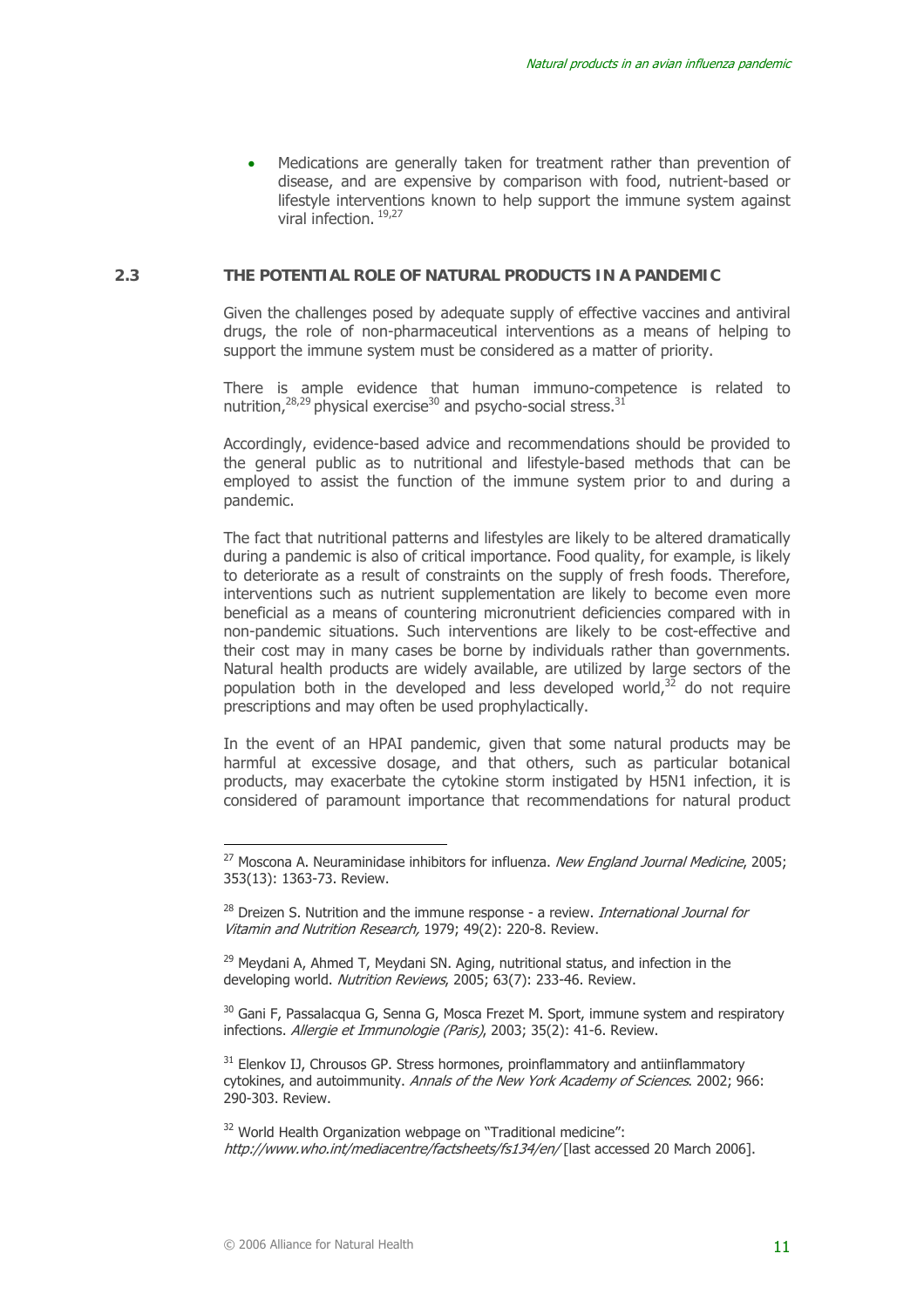use are made and adopted by leading health authorities such as the World Health Organization and national health authorities.

Section 3 of this report considers the criteria by which natural products have been selected for consideration in this report, while Section 4 focuses primarily on the evidence base for supplementary use of specific micronutrients and herbal products as a means of supporting the immune system prior to or during viral infection.

Conclusions and Recommendations are offered in Section 7 of this report.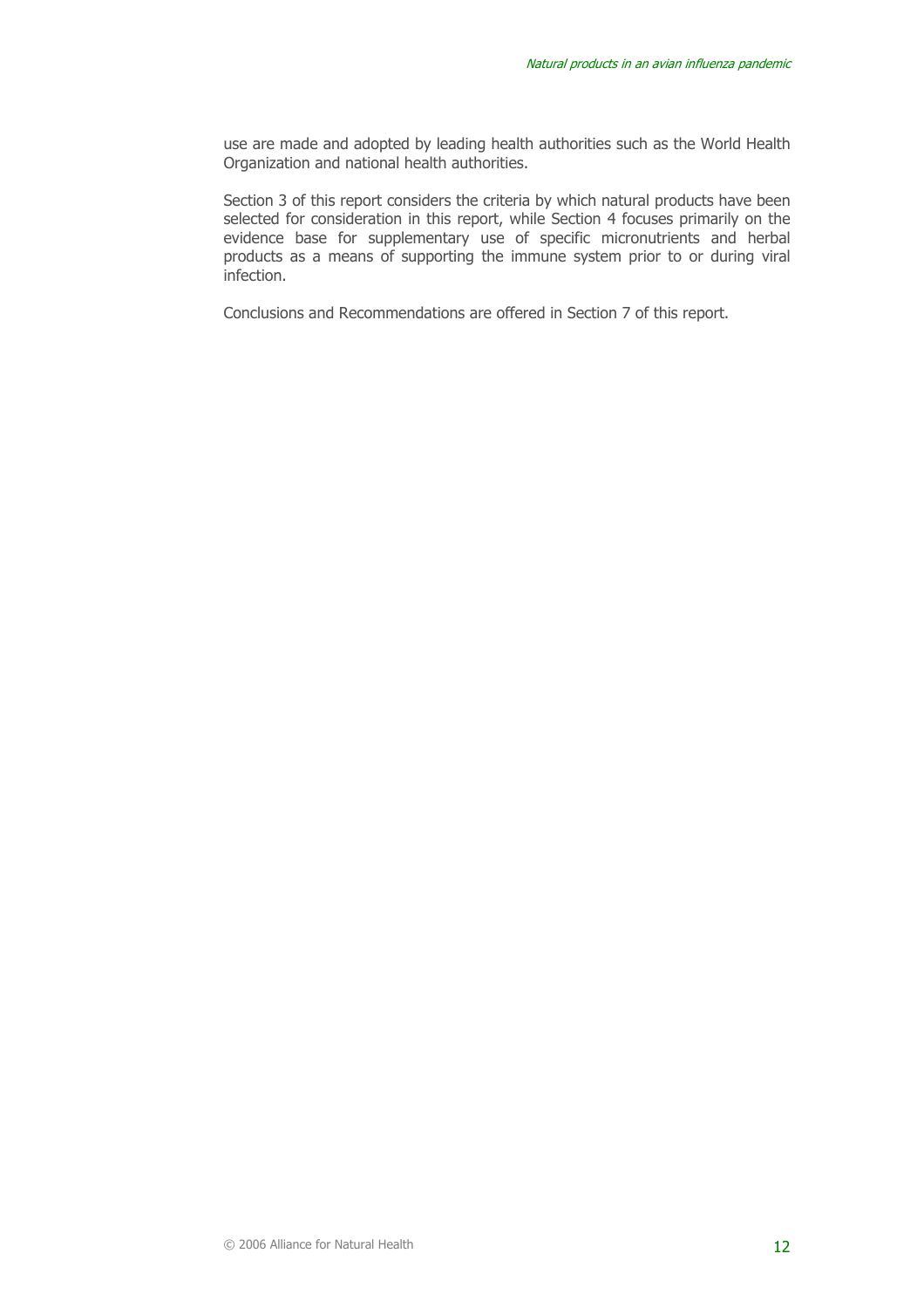# **3. NATURAL PRODUCT SELECTION CRITERIA**

Although there are a very large number of micronutrients and botanical products that have been demonstrated either via in vitro or in vivo studies, or through human clinical trials, to have an impact on the immune system, there are relatively few that are likely to have significant impacts on reducing mortality or morbidity following HPAI viral infection.

This is largely owing to the unusual pathogenesis of the disease in humans as well its very rapid clinical progression (see various references in Section 2.1).

Furthermore, it is possible that certain products, notably certain botanicals, which cause a generalised increase in pro-inflammatory cytokines in the cell-mediated (adaptive) immune system could actually exacerbate the cytokine storm following HPAI infection.

Given that it is probable that the time prior to the initiation of a HPAI pandemic is very limited, there is unlikely to be sufficient time for evaluation of large numbers of natural products with respect to their potential for use as mitigating agents. It is pertinent, in the present case, to report on those relatively few products for which there is the greatest likelihood of benefit, based on existing evidence.

As a result, the ANH Avian Influenza Expert Committee has utilized a fairly strict requirement for eligibility of products (generic or proprietary) for this review.

The eligibility requirements utilised are as follows:

- a) evidence of in vitro and/or in vivo studies involving direct challenges with H5N1 virus; and/or,
- b) evidence of efficacy in human studies with severe respiratory infections e.g., influenza or viral pneumonia; and,
- c) substantial clinical evidence of efficacy in cases of severe respiratory illness; and,
- d) Evidence of safety, or at least no evidence of significant harmfulness at dosages proposed.

The ANH Avian Influenza Expert Committee accepts that the nutrients and natural products included in this report do not represent a complete listing of all possible natural prophylactic or therapeutic agents which may have the potential to reduce mortality or morbidity associated with HPAI. The Committee is keen to view and consider evidence relating to other natural products in due course.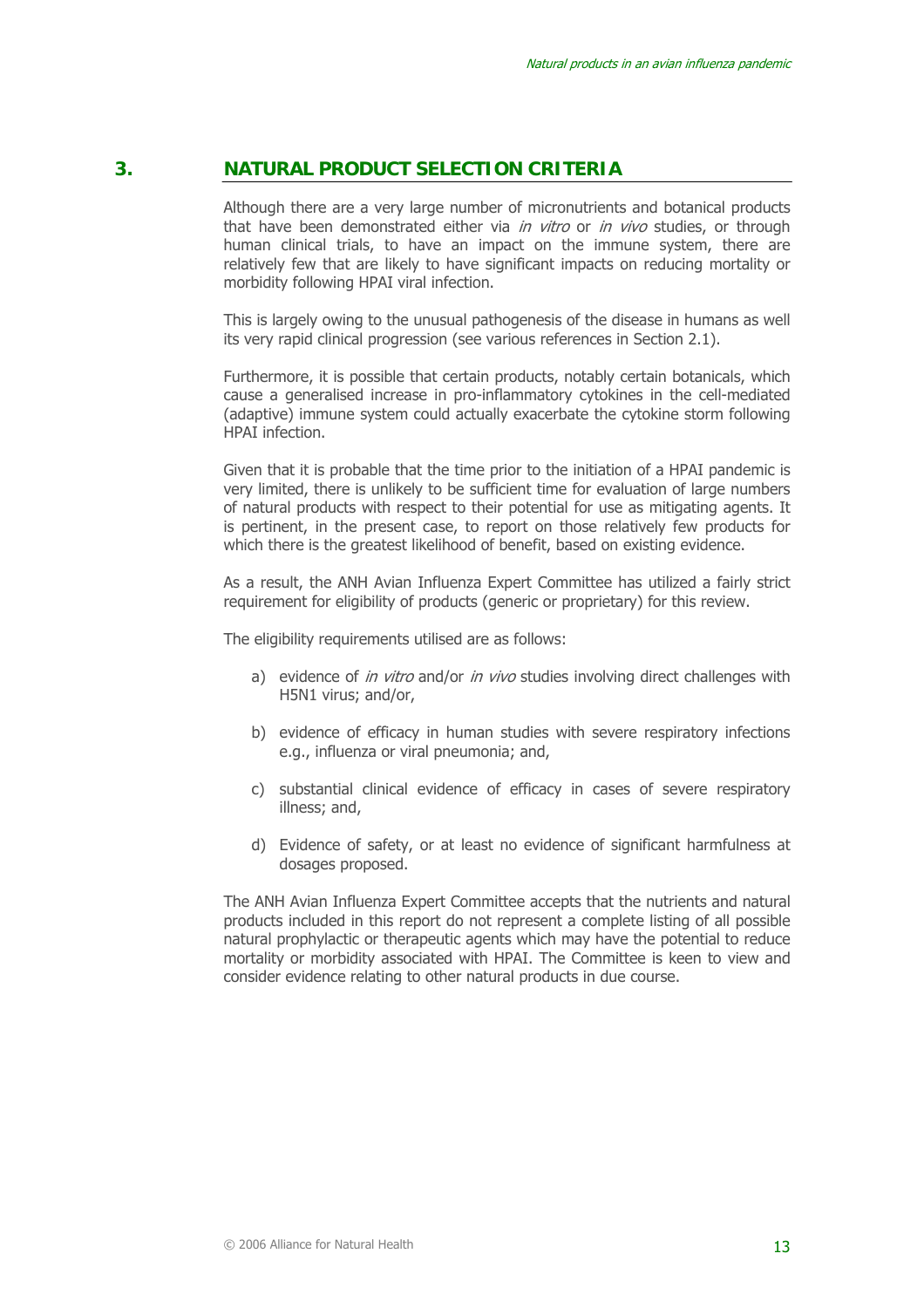# **4. KEY MICRONUTRIENTS**

This section of the report provides scientific evidence and justification for the proposed use of specific micronutrients in the event of an HPAI H5N1 pandemic.

#### **4.1 ZINC**

 $\overline{a}$ 

#### **4.1.1 Proposed mechanisms of action on the immune system**

The role of zinc as a critical element in the functioning of the immune system of mammals including humans has been known since the mid-1970s.<sup>33,34</sup>

However, more recently, research has demonstrated that zinc's key mechanism of action in the immune system is by stimulating serum thymulin (a thymus specific hormone involved in T cell function)<sup>35</sup> and modulation of T helper cell functions (correction of Th1/Th2 imbalance in zinc deficiency).<sup>36,37</sup> Additionally, in zinc deficient subjects, lytic activity of natural killer cells and the percentage of precursors of cytolytic T cells is decreased.<sup>38</sup> Three key papers which elucidate these mechanisms are summarized below:

Beck et al  $(1997)^{26}$  showed clearly that mild zinc deficiency in humans (n=5) led to an imbalance between the production of cytokines from Th-1 and Th-2 cells. This was demonstrated by the significantly reduced production of IF-γ cytokines (produced by Th-1 cells) following zinc depletion, whereas production of IL-4, IL-6 and IL-10 cytokines (produced by Th-2 cells) was unaffected. The study also showed borderline statistical significance in the reduction of IL-1 (produced by macrophages, in turn originating in bone marrow) in zinc-deficient subjects. (Elevated production of IL-1 cytokines produce the typical flu symptoms). The same study also showed that this imbalance in cytokine response between Th-1 and Th-2 cells resulted in significantly decreased recruitment of T naïve cells (CD4+CD45RA), as well as CD73+ cells in the CD8+ subset which are precursors to cytotoxic T lymphocytes (CTL). Levels of cytokines and T cells returned to baseline following zinc repletion.

<sup>&</sup>lt;sup>33</sup> Moynahan EJ. Letter: Zinc deficiency and cellular immune deficiency in acrodermatitis enteropathica in man and zinc deficiency with thymic hypoplasia in fresian calves: a possible genetic link. Lancet, 1975; 2(7937): 710.

<sup>&</sup>lt;sup>34</sup> Movnahan EJ. Acrodermatitis enteropathica in two siblings treated with zinc sulphate supplements alone. *Proceedings of the Royal Society of Medicine*, 1975; 68(5); 276.

<sup>&</sup>lt;sup>35</sup> Prasad AS, Meftah S, Abdallah J, Kaplan J, Brewer GJ, Bach JF, Dardenne M. Serum thymulin in human zinc deficiency. Journal of Clinical Investigation, 1988; 82(4): 1202-10.

<sup>&</sup>lt;sup>36</sup> Prasad AS. Zinc and immunity. Molecular and Cellular Biochemistry, 1998; 188(1-2): 63-9. Review.

<sup>&</sup>lt;sup>37</sup> Shankar AH, Prasad AS, Zinc and immune function: the biological basis of altered resistance to infection. American Journal of Clinical Nutrition, 1998; 68(suppl): 447S–63S.

<sup>&</sup>lt;sup>38</sup> Beck FW, Prasad AS, Kaplan J, Fitzgerald JT, Brewer GJ. Changes in cytokine production and T cell subpopulations in experimentally induced zinc-deficient humans. American Journal of Physiology, 1997; 272(6 Pt 1): E1002-7.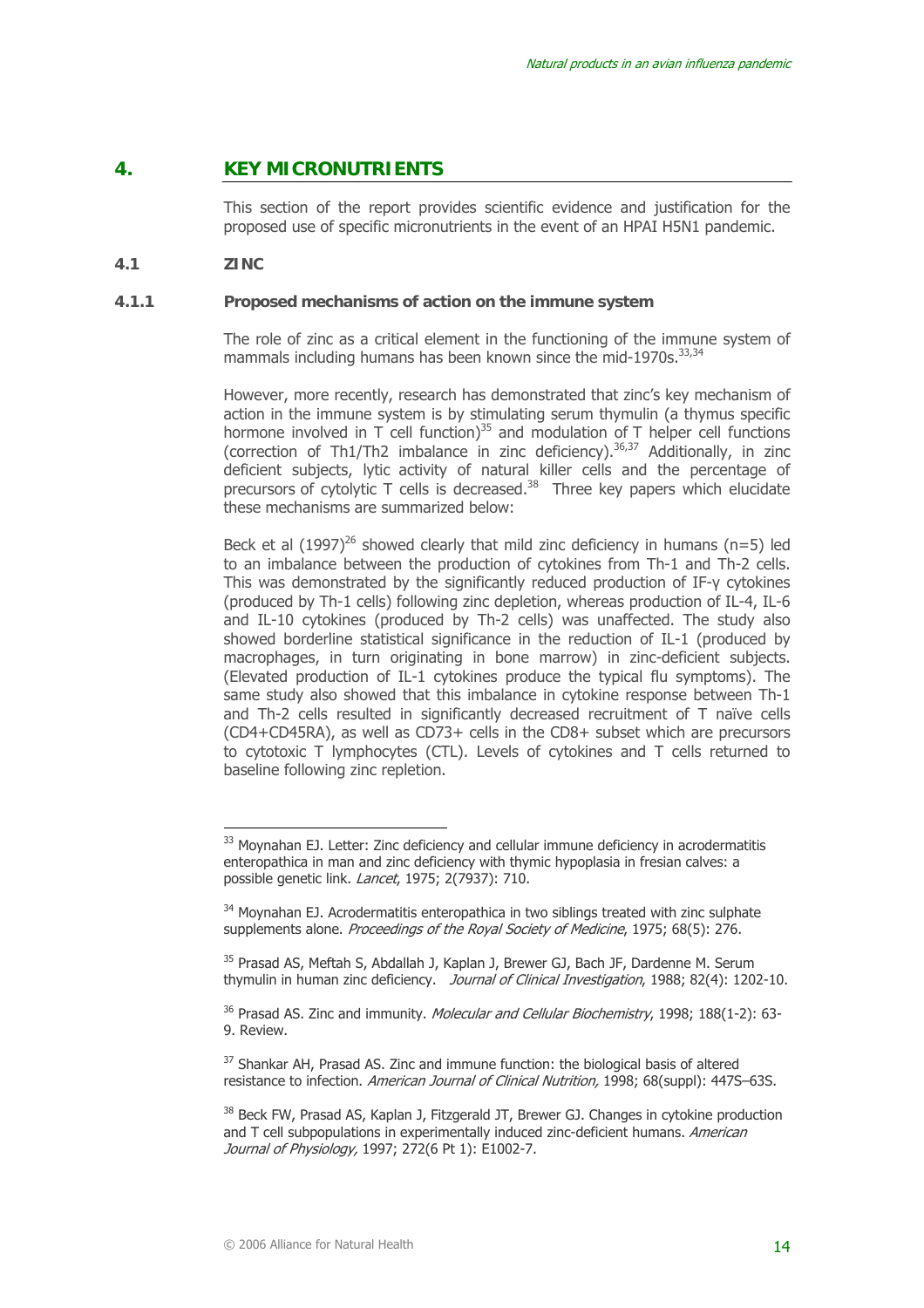Professor Ananda Prasad, a key zinc researcher who was largely responsible for the discovery of the essentiality of zinc in the 1960s, reviewed in  $2000^{39}$  the various human studies to have been conducted in his laboratory. Prasad demonstrates how reduction of IF-γ and IL-2 might be key causes of increased susceptibility to infectious diseases in zinc deficient subjects and how such changes in cytokines are associated with reduced production of natural killer (NK) cells and precursors of T lymphocytes. The author shows that intakes of 3-5 mg zinc (approximately 50% of the Reference Nutrient Intake) per day over 20 weeks induced mild zinc deficiency which compromised immune function. He also comments that mild zinc deficiency is widespread even in developed countries and stresses that plasma zinc is not a good method of assessing zinc status where deficiency is mild. Atomic absorption analysis of zinc in lymphocytes, granulocytes and platelets is a much better and more sensitive method (as per Beck et al. 1997).38

Prasad *et al.* (2002)<sup>40</sup> demonstrated for the first time the likely mechanism of T cell activation and proliferation by IL-2. They showed in human cell lines that zinc is required for the gene expression of IL-2 and it's receptors in T cells, partly as a result of decreased activation of the transcription factor NF-KappaB, which is in turn triggered by TNF-alpha (see excellent study by Bouwmeester et al. 2004).<sup>41</sup> This shows that zinc effectively facilitates the binding of IL-2 to IL-2 receptors in T cells.

Other mechanisms of zinc's action on the human system have been discussed in a useful review by Sprietsma  $(1999)^{42}$  It is proposed that there are interactions between zinc ions, glutathione, and nitric monoxide, which can correct premature transition from efficient Th-1-dependent cellular antiviral immune functions to Th-2-dependent humoral immune functions, as well as stimulating specific enzymes.

It is well known that zinc is an essential nutrient in terms of immune system function, and that deficiencies result in compromised immune function.<sup>43</sup> Furthermore, although the precise mechanism of zinc's action has not been fully defined, there is good evidence that zinc salts can potentiate 10-fold the anti-viral

41 Bouwmeester T, Bauch A, Ruffner H, Angrand PO, Bergamini G, Croughton K, Cruciat C, Eberhard D, Gagneur J, Ghidelli S, Hopf C, Huhse B, Mangano R, Michon AM, Schirle M, Schlegl J, Schwab M, Stein MA, Bauer A, Casari G, Drewes G, Gavin AC, Jackson DB, Joberty G, Neubauer G, Rick J, Kuster B, Superti-Furga G. A physical and functional map of the human TNF-alpha/NF-kappa B signal transduction pathway. Nat Cell Biol. 2004, 6 (2): 97-105.

<sup>42</sup> Sprietsma JE. Modern diets and diseases: NO-zinc balance. Under Th1, zinc and nitrogen monoxide (NO) collectively protect against viruses, AIDS, autoimmunity, diabetes, allergies, asthma, infectious diseases, atherosclerosis and cancer. Medical Hypotheses, 1999; 53(1): 6-16. Review.

<sup>43</sup> Ibs KH, Rink L. Zinc-altered immune function. *Journal of Nutrition*, 2003; 133 (5 Suppl 1): 1452S-6S.

<sup>&</sup>lt;sup>39</sup> Prasad AS. Effects of zinc deficiency on Th1 and Th2 cytokine shifts. Journal of Infectious Diseases, 2000; 182 Suppl 1: S62-8.

<sup>40</sup> Prasad AS, Bao B, Beck FW, Sarkar FH. Zinc enhances the expression of interleukin-2 and interleukin-2 receptors in HUT-78 cells by way of NF-kappaB activation. *J Lab Clin* Med., 2002; 140(4); 272-89.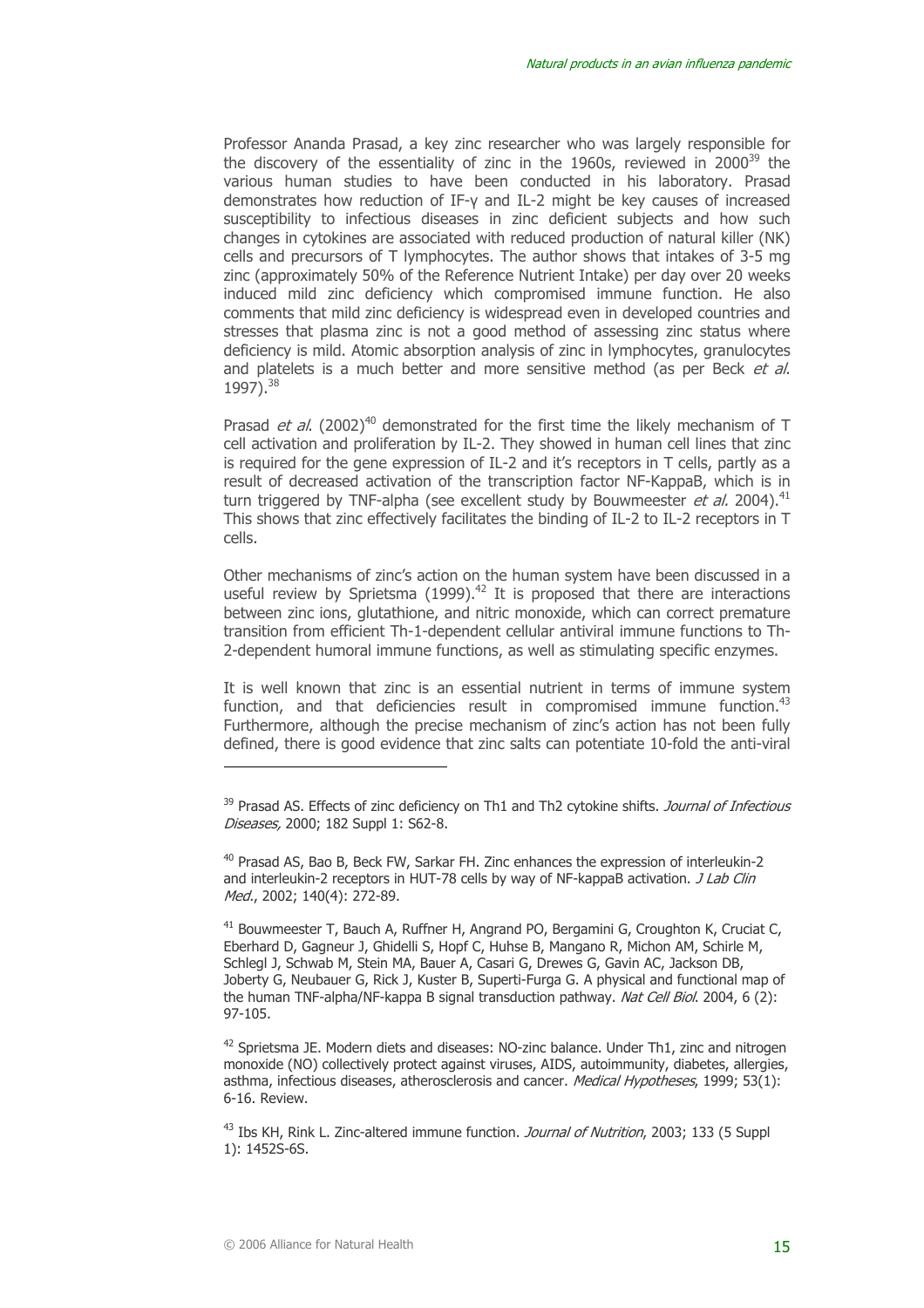action of the human cytokine interferon-alpha.<sup>44</sup> It has also been shown in a mouse model that zinc is an essential component of specific superoxide dismutase enzymes, which can significantly reduce mortality rates and virus titers following Influenza A infection.<sup>45</sup> The adverse effects of a zinc deficiency include, but are not limited to, an increased severity and duration of viral and other infections,<sup>46</sup> poor immune system modulation, $47$  as well as an increased propensity of lung epithelia and airways to become inflamed.<sup>48</sup> Correction of a zinc deficiency rapidly restores normal immune system function and modulation.49,50,51 ,52

Zinc deficiencies are widespread across the globe, $53$  and may result from a combination of factors including low zinc status in foods caused by mineral depletion of agricultural soils,  $54,55$  dietary changes leading to reduced consumption

46 Beck FW, Prasad AS, Kaplan J, Fitzgerald JT, Brewer GJ. Changes in cytokine production and T cell subpopulations in experimentally induced zinc-deficient humans. American Journal of Physiology, 1997; 272 (6 Pt 1): E1002-7.

<sup>47</sup> Rink L, Gabriel P. Extracellular and immunological actions of zinc. *Biometals*, 2001; 14(3-4): 367-83.

48 Truong-Tran AQ, Carter J, Ruffin R, Zalewski PD. New insights into the role of zinc in the respiratory epithelium. *Immunology and Cell Biology,* 2001; 79(2): 170-7.

<sup>49</sup> Ruel MT, Rivera JA, Santizo MC, Lonnerdal B, Brown KH. Impact of zinc supplementation on morbidity from diarrhea and respiratory infections among rural Guatemalan children. Pediatrics. 1997; 99(6): 808-13.

<sup>50</sup> Sazawal S, Black R, Jalla S, Mazumdar S, Sinha A, Bhan MK. Zinc supplementation reduces the incidence of acute lower respiratory infections in infants and preschool children: a double blind controlled trials. Pediatrics 1998; 102: 1-5.

51 Prasad AS, Fitzgerald JT, Bao B, Beck FW, Chandrasekar PH. Duration of symptoms and plasma cytokine levels in patients with the common cold treated with zinc acetate. A randomized, double-blind, placebo-controlled trial. Annals of Internal Medicine, 2000; 133(4): 245-52.

 $52$  Mocchegiani E, Muzzioli M. Therapeutic application of zinc in human immunodeficiency virus against opportunistic infections. Journal of Nutrition. 2000: 130 (5S Suppl): 1424S-31S.

 $53$  Prasad AS. Zinc deficiency in humans: a neglected problem. *Journal of the American* College of Nutrition, 1998; 17(6): 542-3. Editorial.

<sup>54</sup> Welch RM (2001). In: *Perspectives on the Micronutrient Nutrition of Crops* (Eds Singh K, Mori S, Welch RM). Scientific Publishers, Jodhpur, India. 294 pp.

<sup>55</sup> Thomas D. A study on the mineral depletion of the foods available to us as a nation over the period 1940 to 1991. Nutrition and Health, 2003; 17(2): 85-115.

<sup>&</sup>lt;sup>44</sup> Berg K, Bolt G, Andersen H, Owen TC. Zinc potentiates the antiviral action of human IFNalpha tenfold. Journal of Interferon Cytokine Research, 2001; 21(7): 471-4.

<sup>45</sup> Serkedjieva J, Roeva I, Angelova M, Dolashka P, Voelter WG. Combined protective effect of a fungal Cu/Zn-containing superoxide dismutase and rimantadine hydrochloride in experimental murine Influenza A virus infection. Acta Virologica, 2003; 4 (1): 53-6.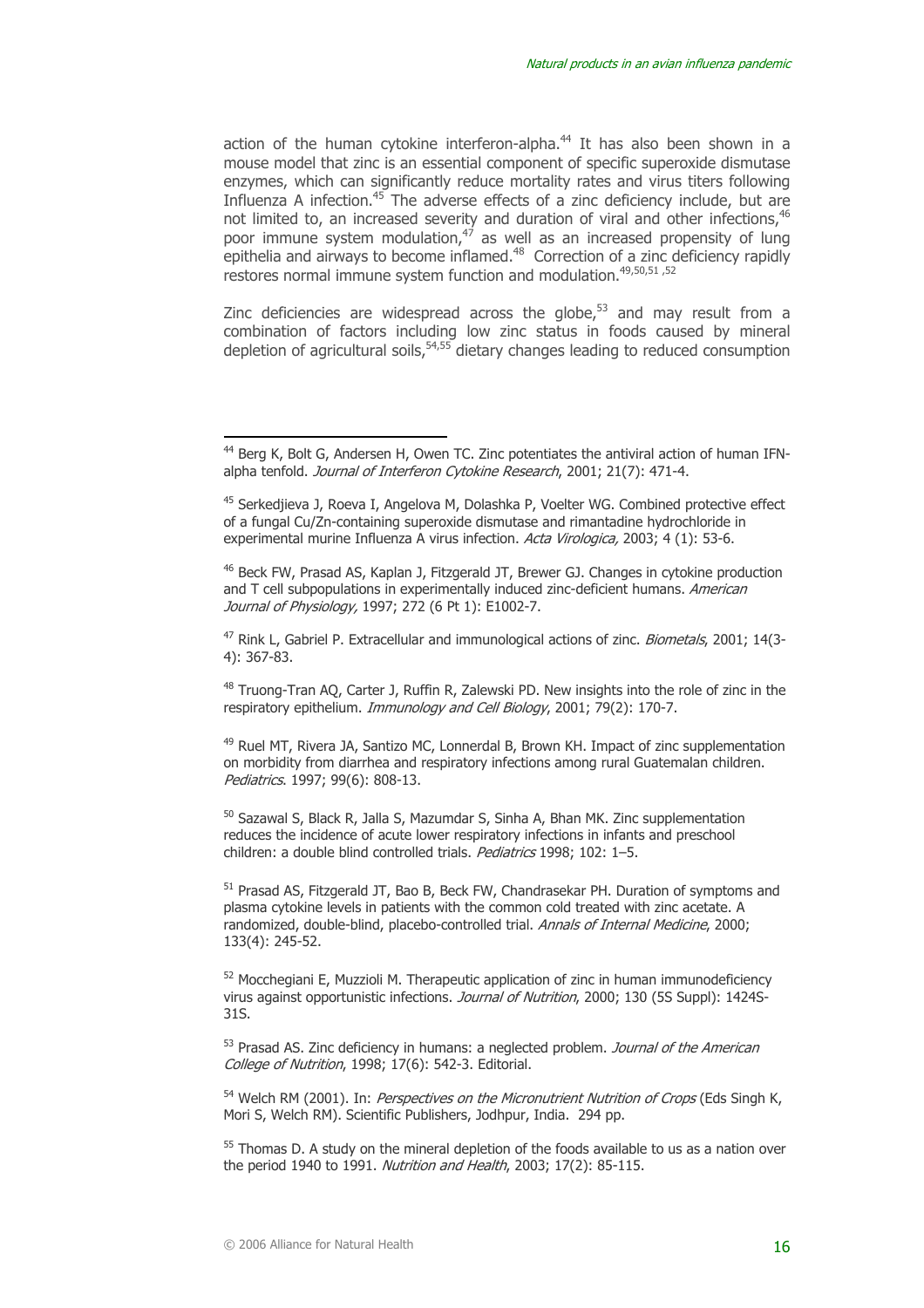of red meats,<sup>56</sup> and increased consumption of cereals high in phytates which reduce significantly zinc absorption from the gastrointestinal tract.<sup>57</sup> In the UK alone, 100% of women and 93% of men fail to achieve the UK label Recommended Daily Allowance (RDA) for zinc (15 mg /day),<sup>58</sup> an amount that is at least 60% below that required for optimal immune system function.<sup>43</sup>

#### **4.1.2 Human zinc requirements**

 $\overline{a}$ 

The plasma pool of zinc is very low (normal range: 12-16µmol/L) but is highly mobile and critically important to immune function.<sup>59,60</sup> Most of the zinc in serum is bound to proteins and other ligands.<sup>61</sup> Additionally, the Daily Reference Intake (DRI) has been based by the US Institute of Medicine (IoM) on an apparent regression between absorbed and ingested zinc, albeit on limited data. $62$  From these data, derived from Hunt *et al.*  $(1992)^{63}$ , Jackson *et al.*  $(1984)^{64}$ , Lee *et al.*  $(1993)^{65}$ , Taylor *et al.*  $(1991)^{66}$ , Turnlund *et al.*  $(1984^{67}, 1986^{68})$ , Wada *et al.* 

<sup>56</sup> Richardson NJ. UK consumer perceptions of meat. Proceedings of the Nutrition Society, 1994; 53; 281-287.

<sup>57</sup> Lonnerdal B. Dietary factors influencing zinc absorption. *Journal of Nutrition*, 2000; 130 (5S Suppl): 1378S-83S.

<sup>58</sup> Food Standards Agency. The National Diet & Nutrition Survey: adults aged 19 to 64 years. Vitamin and mineral intakes and urinary analytes. Vol 3, 2003; 160 pp.

<sup>59</sup> Favier A & Favier M. Consequences des de .cits en zinc durant la grossesse pour la mere et le nouveau ne. Rev. Fr. Gynecology and Obstetrics, 1990; 85: 13 –27.

<sup>60</sup> Ibs K-H, Rink L. Zinc altered immune function. *Journal of Nutrition*, 2003; 133: 1452S-1456S.

 $<sup>61</sup>$  Scott BJ Bradwell AR. Identication of the serum binding proteins for iron, zinc, cadmium,</sup> nickel and calcium. *Clinical.Chemistry*, 1983; 29: 629 –633.

 $62$  Institute of Medicine (2000). *Dietary Reference Intakes for Vitamin A, Vitamin K, Arsenic,* Boron, Chromium, Copper, Iodine, Iron, Manganese, Molybdenum, Nickel, Silicon, Vanadium, and Zinc. Food and Nutrition Board (FNB), Institute of Medicine (IOM), USA. (http://www.nap.edu/books/0309072794/html/450.html)

<sup>63</sup> Hunt JR, Matthys LA, Johnson LK, Zinc absorption, mineral balance, and blood lipids in women consuming controlled lactoovovegetarian and omnivorous diets for 8 wk. American Journal of Clinical Nutrition, 1998; 67(3); 421-30.

64 Jackson MJ, Jones DA, Edwards RH, Swainbank IG, Coleman ML. Zinc homeostasis in man: studies using a new stable isotope-dilution technique. British Journal of Nutrition, 1984; 51(2): 199-208.

65 Lee DY, Prasad AS, Hydrick-Adair C, Brewer G, Johnson PE. Homeostasis of zinc in marginal human zinc deficiency: role of absorption and endogenous excretion of zinc. Journal of Laboratory and Clinical Medicine, 1993; 122(5); 549-56.

66 Taylor CM, Bacon JR, Aggett PJ, Bremner I. Homeostatic regulation of zinc absorption and endogenous losses in zinc-deprived men. American Journal of Clinical Nutrition, 1991; 53(3):755-63. Erratum in: Amercan Journal of Clinical Nutrition, 1992; 56(2): 462.

 $67$  Turnlund JR, King JC, Keyes WR, Gong B, Michel MC, A stable isotope study of zinc absorption in young men: effects of phytate and alpha-cellulose. American Journal of Clinical Nutrition, 1984; 40(5): 1071-7.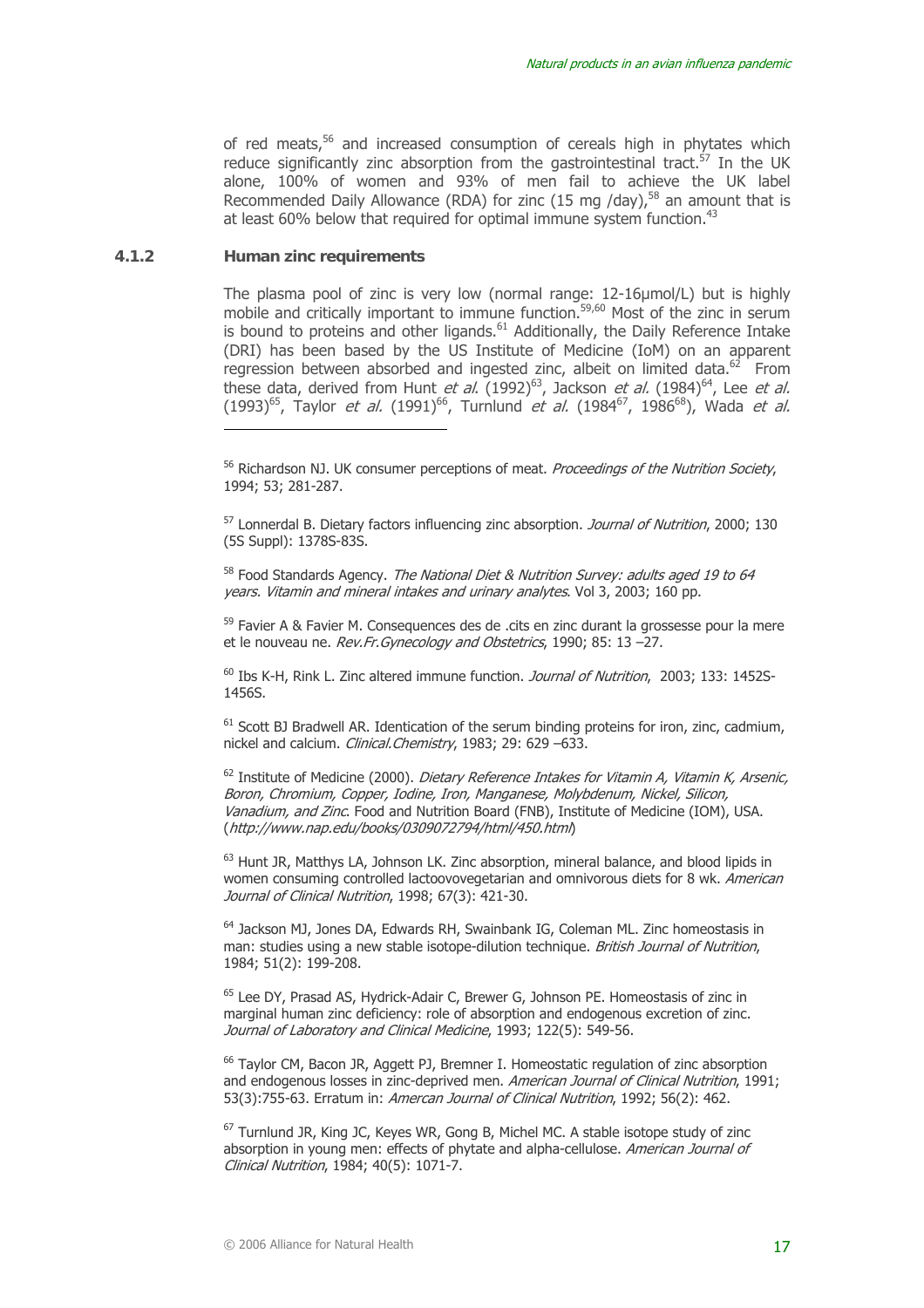$(1985)^{69}$ , the key characteristics of the 'best' asymptotic fitted absorption curve are:

- a) the rapid absorption rates at low intake levels, and;
- b) subsequent reduced absorption rates approaching apparent saturation at higher levels of intake, in the 12-17 mg/day range. Based on the fitted curve, absorption of zinc at intake levels greater than 10 mg/day would appear negligible.

There are a number of problems associated with the interpretations made for the DRI, these being summarised below:

- The apparent asymptotic 'fitted' curve does not appear to accurately reflect the data, and given the absence of dosages greater than 17 mg/day, it is not possible to imply that higher dosages are not physiologically beneficial
- Sufficiency of Zn has been determined on the basis of the relationship between exogenous and endogenous zinc as determined via zinc in serum or plasma, when such values have elsewhere been shown to be poor indicators of zinc status, particularly in cases of mild zinc deficiency, where immune function remains compromised $38,39,70$
- The determinations relating to zinc homeostasis used in the DRI assessment by the IoM have been based largely on the addition of radiolabelled zinc to diets, yet the absorption of dietary zinc is known to be poor, particularly when consumed as part of a phytate-rich diet.<sup>57</sup> In terms of dietary sources, it is well established that zinc absorption from meats tends to be greatest, while that from plant sources, especially phytate-rich cereals, is poorer.<sup>71</sup> Delivery of zinc ions via zinc lozenges dissolved in the buccal activity or via a supplemental solution given orally on an empty stomach may give significantly different results, as might delivery of higher dosages. Given there has been a significant trend among the general population, particularly in developed countries, away from red meat-eating (see Richardson 1994, and UK Vegetarian Society  $data^{72}$ ), the average absorption rate of zinc could have declined

<sup>68</sup> Turnlund JR, Durkin N, Costa F, Margen S. Stable isotope studies of zinc absorption and retention in young and elderly men. Journal of Nutrition, 1986; 116(7): 1239-47.

 $<sup>69</sup>$  Wada L, Turnlund JR, King JC, Zinc utilization in young men fed adequate and low zinc</sup> intakes. Journal of Nutrition, 1985; 115(10): 1345-54.

 $70$  Agte VV, Chiplonkar SA, Tarwadi KV. Factors influencing zinc status of apparently healthy Indians. Journal of the American College of Nutrition, 2005; 24(5): 334-41.

 $71$  Hunt JR, Matthys LA, Johnson LK. Zinc absorption, mineral balance, and blood lipids in women consuming controlled lactoovovegetarian and omnivorous diets for 8 wk. American Journal of Clinical Nutrition, 1998; 67(3); 421-30.

<sup>72</sup> Richardson NJ. UK consumer perceptions of meat. Proc Nutrition Soc, 1994; 53; 281-287. Additionally data from the UK Vegetarian Society show that ca. 7% of the adult population and 12% of young people are fully vegetarian, while 41% of the population are "including far less meat in their diet….. In the UK alone, approximately five thousand people each week are choosing to give meat a miss and join the veggie revolution. If such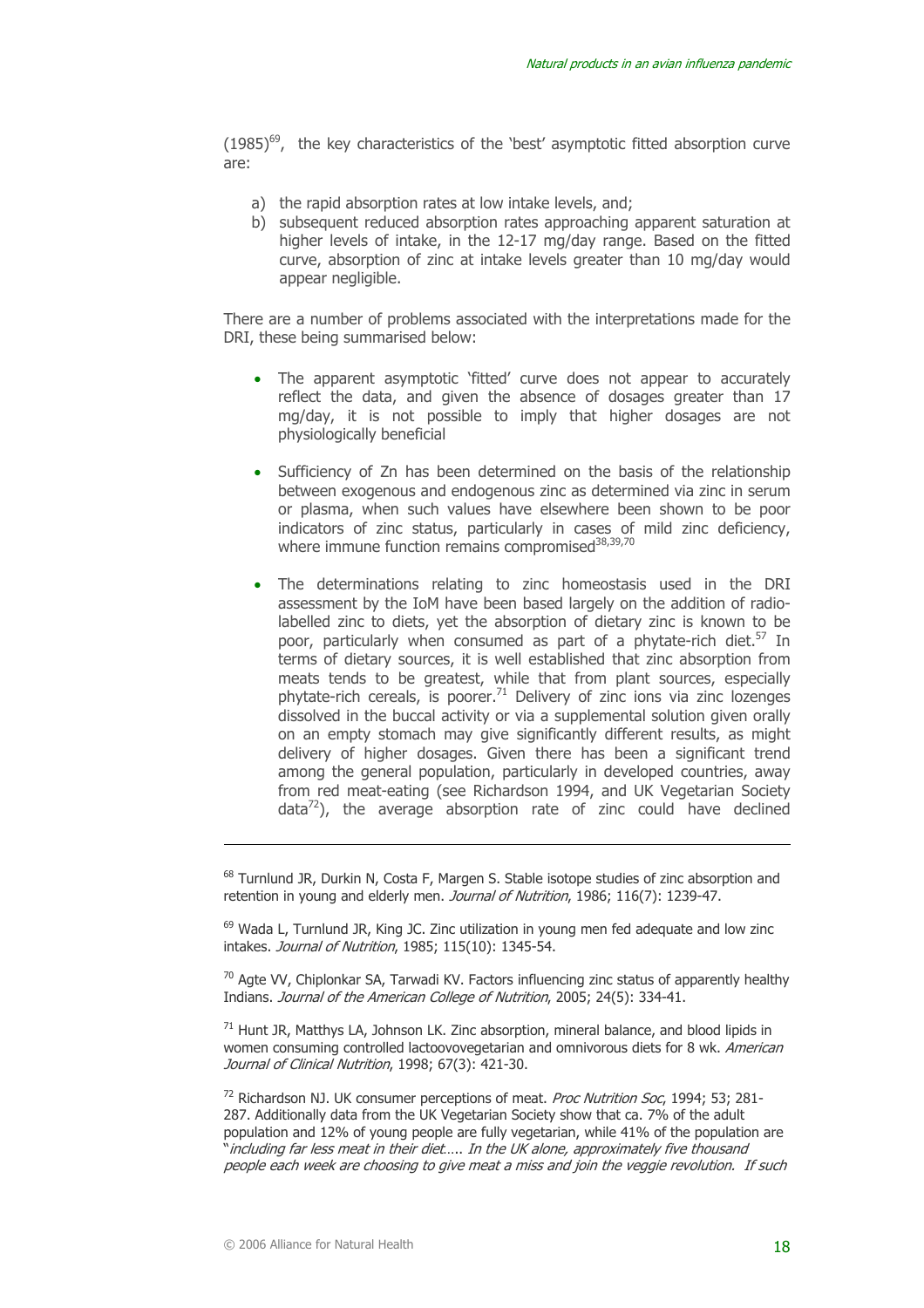considerably compared with intakes determined decades ago when the average diet contained a significantly greater meat content. Additionally, where zinc intake is from supplements, it should be noted that mineral supplements are most commonly taken in conjunction with meals. This would undoubtedly reduce the availability of free zinc ions, particularly when phytates are abundant. A study undertaken by the UK Food Standards Agency confirmed that zinc intakes were generally low but also showed that zinc bioavailability was lowest in a poultry/fish-based diet compared with a red meat-based diet and a lacto-ovo-vegetarian diet. $73$ Interestingly, zinc present in drinking water may be more bioavailable, but levels in most drinking waters are low and have been considered as a component of the 'all sources' intake determined during the UK National Diet and Nutrition Survey<sup>74</sup>

- Confidence in the data derived from zinc intakes exceeding 12 mg /day appears to be poor (note wide spread of data), and the apparent asymptote may, at least to a degree, be an artefact of the limited data used. It is known that higher intakes can raise plasma levels of zinc substantially above 30 µmol Zn/L<sup>60</sup>
- None of the data cited in the DRI relate to the amounts or forms of zinc required to modulate the human immune system.

Based on the above data, the authors of this report argue that the DRI for zinc should be revisited as a matter of urgency, particularly in view of the risk of a HPAI pandemic. In addition, the efficacy and safety of different forms of zinc should be determined, given differences in bioavailability of zinc ions between different formulations. The UK Expert Group on Vitamins and Minerals has determined a Safe Upper Level for oral intake of zinc of 25 mg / day, $^{75}$  but this is considered by this Expert Committee as an underestimate for many forms of the nutrient, particularly liquid, ionic forms (as in the case of silver, where salts are generally considerably more toxic than free ions; see Section 4.5 of this report).

It seems likely, from available data and clinical practice, that in most adults, supplemental intake of bioavailable forms of zinc, in the region of 25-50 mg Zn/day/adult, may help to modulate Th-1/Th-2 cytokine production in the immune system, and to stimulate lytic activity of natural killer cells and T-cell precursors.

trends were to continue, it is estimated that by the year 2030 everyone in the UK will be a vegetarian." (www.vegsoc.org/news/2000/21cv/introduction.html).

 $<sup>73</sup>$  Food Standards Agency (2003) The bioavailability of iron, zinc and copper in meat-</sup> containing and vegetarian diets in the UK (Project N05015), UK. (www.food.gov.uk/science/research/researchinfo/nutritionresearch/optimalnutrition/n05pro gramme/n05listbio/n05015/) [last accessed 20 March 2006].

 $74$  Food Standards Agency. The National Diet & Nutrition Survey: adults aged 19 to 64 years. Vitamin and mineral intakes and urinary analytes. Vol 3, 2003; 160 pp.

<sup>&</sup>lt;sup>75</sup> Expert Group on Vitamins and Minerals [UK] (2003) Safe upper levels for vitamins and minerals. Report of the Expert Group on Vitamins and Mineral. Food Standards Agency, May 2003. ISBN 1-904026-11-7. [Available at

http://www.food.gov.uk/multimedia/pdfs/vitamin2003.pdf]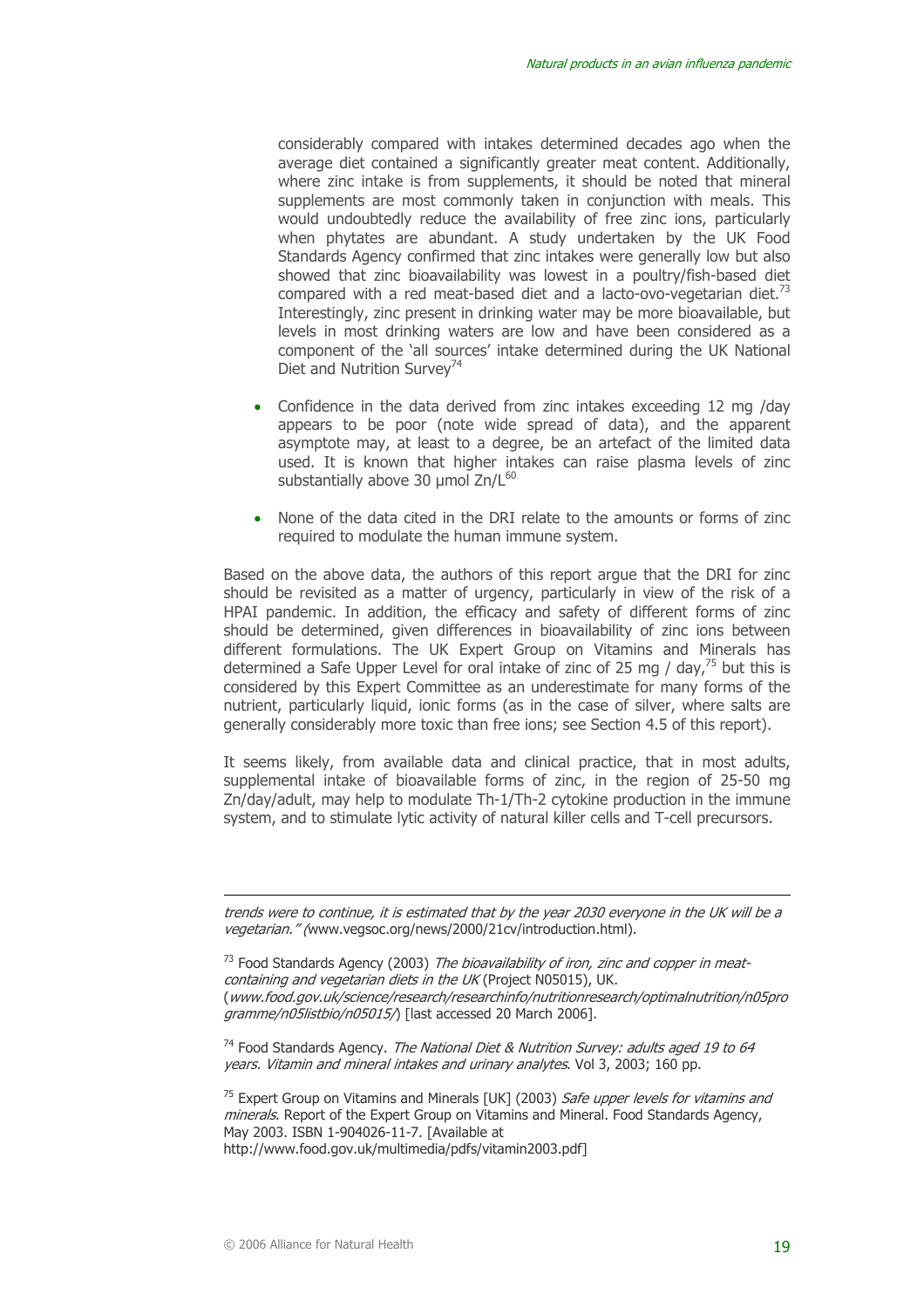#### **4.1.3 Prevention**

Zinc supplementation has been clearly demonstrated to reduce the effects of respiratory illness, as well as other infectious diseases including diarrhoea.

Sazawal et al.  $(1998)^{76}$  demonstrated in a randomised, double-blind, controlled study in India (zinc,  $n = 298$ ; control,  $n = 311$ ) that when preschool children aged 6 to 35 months were given 10 mg Zn per day over 6 months (except in cases of diarrhoeal disease when intakes were doubled to counteract faecal loss), the rate of respiratory infections, principally pneumonia, was reduced by around 45% compared with the placebo group. This effect occurred over and above the effects of antibiotics which were freely available to and used by children suffering respiratory and diarrhoeal illness.

For a 6 month child of 7.5 kg body weight and a 36-month child of 14 kg body weight, a 10 mg Zn dosage equates to the equivalent of 80 mg and 43 mg doses respectively for a 60 kg adult.

In another study community-based, randomised, double-blind, controlled study conducted by Ruel *et al.*<sup>77</sup> in Guatemala (zinc, n = 45; control, n = 44), respiratory infections were reduced by 22% and persistent diarrhoeal episodes by 67% compared with the control group.

#### **4.1.4 Treatment**

 $\overline{a}$ 

Prasad *et al.* (2000) determined duration of cold symptoms in zinc-treated (n = 25) and placebo-treated  $(n = 23)$  subjects. Zinc was delivered as zinc ions from zinc acetate in lozenges to enhance buccal absorption (intestinal absorption is known to be poor). The authors found that the zinc lozenges reduced the severity of symptoms and duration of colds, and moderated proinflammatory cytokines (notably IL-1) which cause classic cold and flu symptoms. The authors cite five other studies investigating the effects of zinc lozenges (all these trials were conducted with zinc gluconate) and they failed to show beneficial effects against colds. The authors suggest that perhaps the dosages were too low or the form of zinc prevented release of sufficient bioavailable zinc (ions).<sup>39,50</sup>

A study on evaluating the efficacy of a commercially available zinc nasal gel (Zicam®) following recent onset of common cold (< 24 h from start of symptoms) was conducted over 5 months at four different centres in the USA (zinc,  $n = 108$ ; control,  $n = 105$ ).<sup>78</sup> The authors found that the duration of symptoms was 2.3 days  $(+/-0.9)$  in the zinc group and 9.0 days  $(+/-2.5)$  in the control group. However, a separate paper describes severe hyposmia or anosmia (loss of sense of smell) following treatments with zinc nasal spray, which may be long lasting.

 $78$  Hirt M, Nobel S, Barron E. Zinc nasal gel for the treatment of common cold symptoms: a double-blind, placebo-controlled trial. Ear Nose Throat Journal, 2000; 79(10): 778-80, 782.

<sup>76</sup> Sazawal S, Black RE, Jalla S, Mazumdar S, Sinha A, Bhan MK. Zinc supplementation reduces the incidence of acute lower respiratory infections in infants and preschool children: a double-blind, controlled trial. *Pediatrics*, 1998; 102(1 Pt 1): 1-5.

<sup>77</sup> Ruel MT, Rivera JA, Santizo MC, Lonnerdal B, Brown KH. Impact of zinc supplementation on morbidity from diarrhea and respiratory infections among rural Guatemalan children. Pediatrics. 1997; 99(6): 808-13.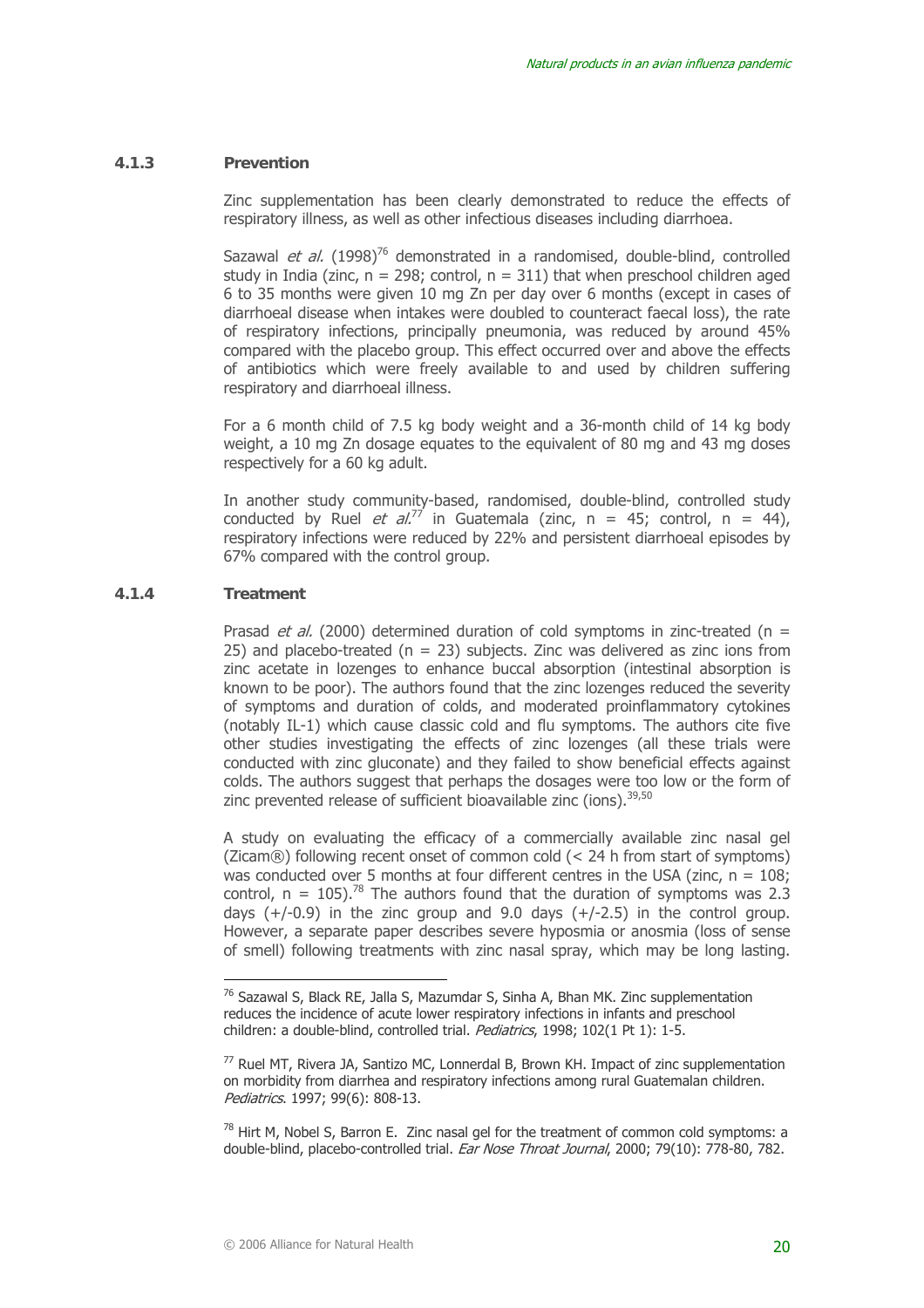This effect, considered to be relatively dose insensitive, was attributed to a direct effect of zinc ions on the highly sensitive nasal mucosa<sup>79</sup> and has subsequently been the subject of court cases. Oral supplementation in the  $\leq$  50 mg Zn / day range has not been associated with any toxicity response of this type.

Note: the authors of this report are aware of specific *in vitro* and *in vivo* studies that have been undertaken since October 2005 by major, independent research facilities in both the UK and the USA, regarding a proprietary (patented) liquid zinc supplement and challenges with the H5N1 virus. Further studies are underway at the time of writing. These studies have demonstrated considerable potential for the use of at least one form of supplementary zinc.

 $79$  Jafek BW, Linschoten MR, Murrow BW. Anosmia after intranasal zinc gluconate use. American Journal of Rhinology, 2004; 18(3): 137-41.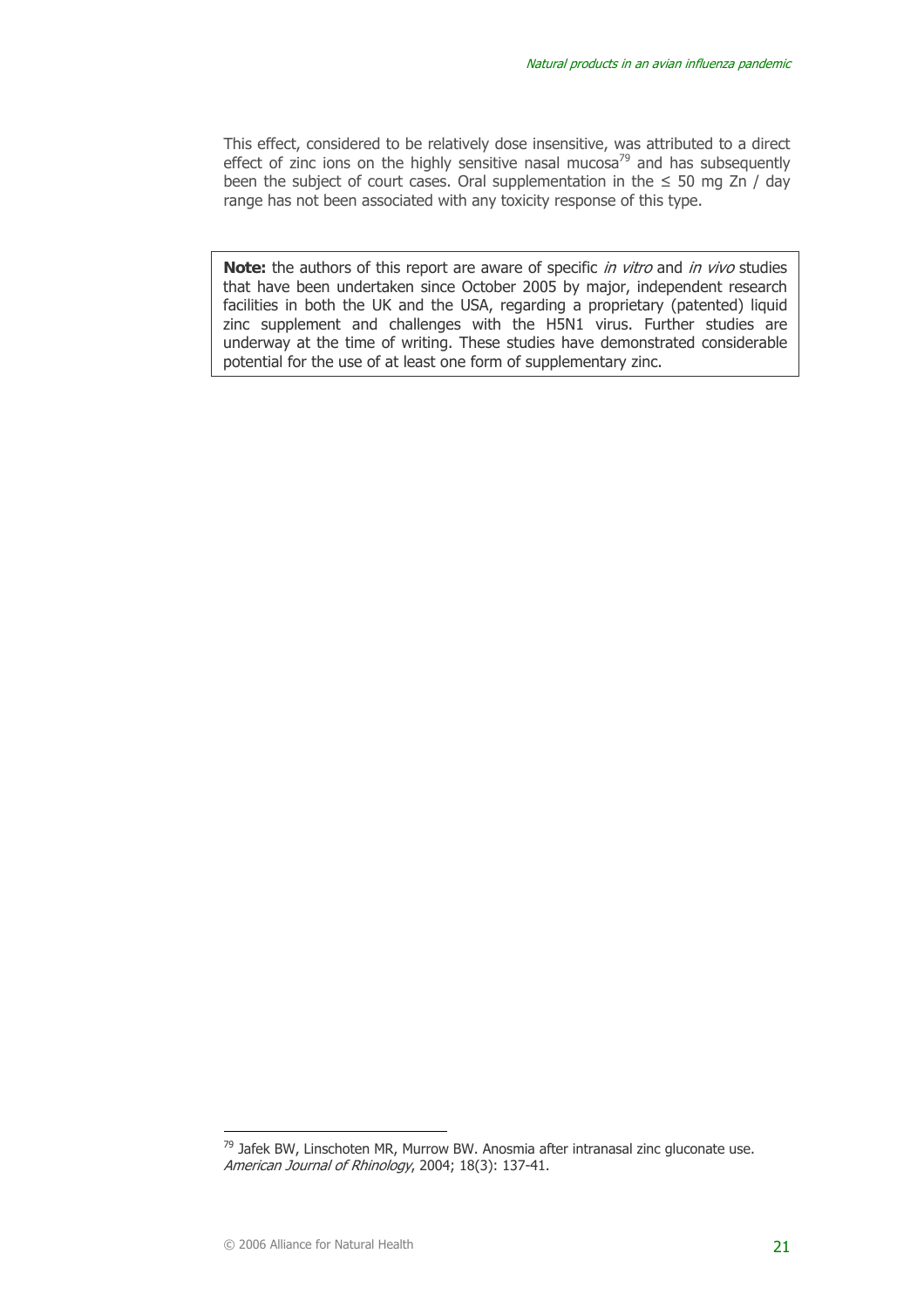#### **4.2 VITAMIN C**

The role of vitamin C (ascorbic acid, ascorbate) in fighting infectious diseases became well known and controversial with the publication of Dr Linus Pauling's book on the common cold.<sup>80</sup> Pauling reviewed substantial suggestive evidence on the efficacy of large doses for the treatment and prevention of viral diseases. Since then, apparently ambiguous evidence has been presented, leading to scientific and medical controversy.

Recently, a rigorous analysis of the data has shown that all the available scientific evidence is consistent with the hypothesis that *large* doses of vitamin C provide a highly effective treatment.<sup>81</sup> Some of the evidence for this new viewpoint is summarized here.

#### **4.2.1 Pharmacological actions**

 $\overline{a}$ 

Ascorbate acts as a redox cycling antioxidant, and all established physiological functions of ascorbate involve donation or acceptance of electrons. Ascorbate can reduce most relevant reactive oxygen species within the body.<sup>82,83</sup> It readily quenches reactive oxygen and nitrogen species, including hydroxyl, peroxyl, superoxide, peroxynitrite, nitroxide radicals, singlet oxygen and hypochlorite.<sup>84,85</sup> The vitamin functions as a cofactor for enzyme reactions, which often involve a reduced divalent metalloenzyme. It also functions as an intracellular and reduced divalent includentlying. It also renewed to the accretion and extracellular antioxidant in the aqueous phase.<sup>86,87,88</sup> In vivo, ascorbate is rapidly regenerated from its oxidized forms, dehydroascorbate and the ascorbyl radical, by several NADPH dependent enzymes, glutathione and NAD.<sup>89,90</sup> Vitamin C is

 $82$  Buettner GR. The pecking order of free radicals and antioxidants, Lipid peroxidation, atocopherol, and ascorbate. Archives of Biochemistry and Biophysics, 1993; 300: 535-543.

 $83$  Bors W, Buettner GR, (1997) *The vitamin C radical and its reactions*, in Vitamin C in Health and Disease, Ed. by L. Packer and J. Fuchs. Marcel Dekker: New York, 75-94.

 $84$  Frei B, England L, Ames BN. Ascorbate is an outstanding antioxidant in human blood plasma. Proceedings of National Academy of Science, 1989; 86: 6377–6381.

 $85$  Sies H, Stahl W. Vitamins E and C, beta-carotene, and other carotenoids as antioxidants. American Journal of Clinical Nutrition, 1995; 62: 1315S–1321S.

<sup>86</sup> Englard S, Seifter S, *The biochemical functions of ascorbic acid. Annual Review of* Nutrition, 1986; 6: 365–406.

 $87$  Tsao CS. (1997) An overview of ascorbic acid chemistry and biochemistry. In: Packer L, Fuchs J, eds. Vitamin C in Health and Disease. New York: Marcel Dekker.

 $88$  Halliwell B, Whiteman M. (1997) Antioxidant and prooxidant properties of vitamin C. In: Packer L, Fuchs J, eds. Vitamin C in Health and Disease. New York: Marcel Dekker.

 $89$  Park JB, Levine M. Purification, cloning and expression of dehydroascorbic acid-reducing activity from human neutrophils: Identification as glutaredoxin. The Biochemical Journal. 1996; 315: 931–938.

 $80$  Pauling L. (1970) *Vitamin C and the common cold*. WH Freeman: New York.

 $81$  Hickey S, Roberts H J, Cathcart RF. Dynamic flow: a new model for ascorbate. *Journal of* Orthomolecular Medicine, 2006 [in press].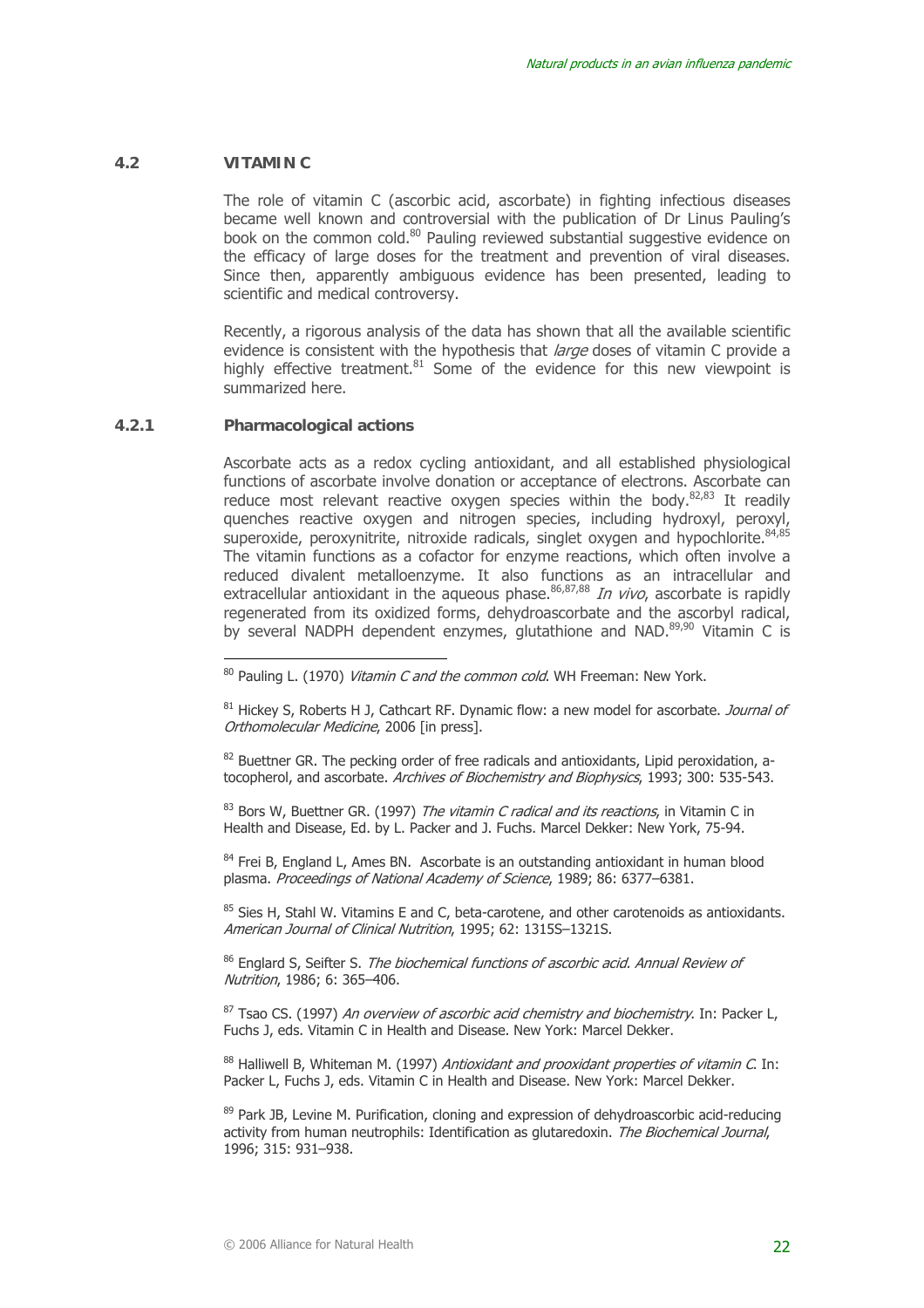known to be an electron donor for many human enzymes and numerous roles, including its involvement in collagen hydroxylation and the biosynthesis of hormones, amino acids and carnitine.

Vitamin C has long been claimed to inactivate viruses. To take a recent example, a combination of ascorbate and copper was shown to inactivate herpes simplex, in a murine model. Neither ascorbate nor copper alone inactivated the virus, but the combination, which is known to act as a pro-oxidant, was "completely effective".<sup>91</sup>

The antiviral effects of ascorbate may involve it acting as a pro-oxidant. Such actions have been proposed as possible side effects of high doses. However, increasing evidence suggests that the pro-oxidant action may be beneficial. For example, by inducing selective free radical damage, ascorbate induces apoptosis in cancer cells. $92,93$  It has a similar antiviral effect. $94$  Copper and ascorbate combine in a Fenton reaction, producing hydrogen peroxide and other reactive species, in a redox cycle. In healthy cells, the effects of futile redox cycling are inhibited by catalase and peroxidase.<sup>95</sup> However, virally infected tissues and cancer are less able to combat the oxidative effects of these reations.93,94

Vitamin C is known to inhibit inflammation and reduce shock. Ascorbate is involved in the synthesis of catecholamines and protects them against oxidation.<sup>96,97,98</sup> In conditions of shock, vitamin C has a direct protective action on

91 Betanzos-Cabrera G, Ramirez FJ, Munoz JL, Barron BL, Maldonado R. Inactivation of HSV-2 by ascorbate-Cu(II) and its protecting evaluation in CF-1 mice against encephalitis. Journal of Virological Methods, 2004; 120(2): 161-165.

 $92$  Padayatty SJ, Levine M. Reevaluation of Ascorbate in Cancer Treatment: Emerging Evidence, Open Minds and Serendipity. Journal of the American College of Nutrition, 2000; Vol. 19 (4): 423-425.

93 Casciari JJ, Riordan NH, Schmidt TL, Meng XL, Jackson JA, Riordan HD. Cytotoxicity of ascorbate, lipoic acid, and other antioxidants in hollow fibre in vitro tumours. British Journal of Cancer, 2001 84(11): 1544-1550.

94 Chen Q, Espey MG, Krishna MC, Mitchell JB, Corpe CP, Buettner GR, Shacter E, Levine M. Pharmacologic ascorbic acid concentrations selectively kill cancer cells: action as a pro-drug to deliver hydrogen peroxide to tissues. Proceedings of National Academy of Science, 2005; 102(38): 13604-13609.

<sup>95</sup> Halliwell B, Gutteridge JMC. (1999) Free Radicals in Biology and Medicine. OUP: Oxford, England.

 $96$  Furchgott R.F. The pharmacology of vascular smooth muscle. *Pharmacol Rev* 1956; 7: 183–265.

 $97$  Kitto HJ, Bohr DF. Some agents which potentiate the inotropic response of papillary muscle to epinephrine. American Journal of Physiology, 1953; 175: 343–348.

98 Maxwell LC, Herlihy JT, Riedel GL, Effects of ascorbic acid and EDTA on vascular concentration n-response to catecholamines. Microvascular Research, 1983; 26: 81–88.

 $90$  May JM, Cobb CE, Mendiratta S, Hill KE, Burk RF. Reduction of the ascorbyl free radical to ascorbate by thioredoxin reductase. The Journal of Biological Chemistry, 1998; 273: 23039–23045.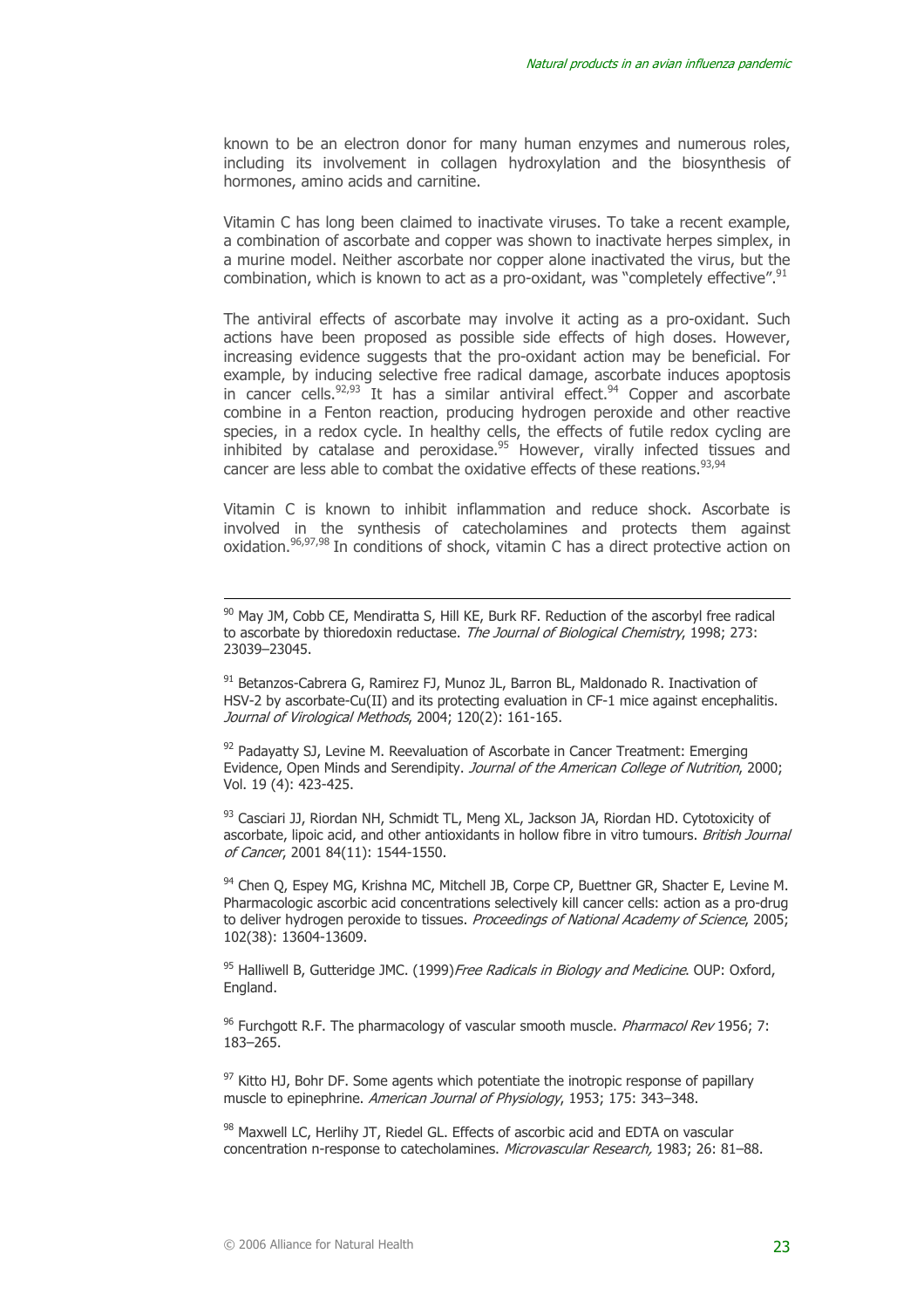blood vessel tone.<sup>99</sup> This may explain reported beneficial effects of ascorbate against shock, in both animals $^{100,101,102}$  and humans. $^{103}$  In particular, such a direct pharmacological action may diminish the shock associated with infectious diseases, providing a physiological explanation for the numerous reports of dramatic effects of intravenous sodium ascorbate in severe shock and infection.<sup>104</sup>

#### **4.2.2 Pharmacokinetics of low doses**

 $\overline{a}$ 

Vitamin C has a dual phase pharmacokinetic profile. In healthy, young, adult humans, at low doses, the excretion half-life varies widely (from 8 to 40 days) and is inversely related to the ascorbate body pool, because of homeostatic regulation.  $105$  Vitamin C is actively removed from the gut and at doses below 60 mg, almost all is absorbed.<sup>106</sup> The proportion (though not the absolute amount) absorbed in a healthy individual decreases with dose: up to 80-90% of a 180mg dose is absorbed, $107$  this reduces to 75% at 1 gram, 50% at 1.5 grams, 26% at 6 grams and 16% at 12 grams.<sup>108,109,110</sup> The pharmacokinetics of vitamin C in healthy

<sup>100</sup> Pavlovic S, Fraser R. Effects of different levels of vitamin C intake on the vitamin C concentration in guinea pigs plasma and the effect of vitamin C intake on anaphylaxis. Medicine Interne, 1988; 26(3): 235-244.

<sup>101</sup> Feigen GA, Smith BH, Dix CE, Flynn CJ, Peterson NS, Rosenberg LT, Pavlovic S, Leibovitz B. Enhancement of antibody production and protection against systemic anaphylaxis by large doses of vitamin C. Research Communications in Chemical Pathology and Pharmacology, 1982; 38(2): 313-33.

<sup>102</sup> Wu F, Wilson JX, Tyml K. Ascorbate inhibits iNOS expression and preserves vasoconstrictor responsiveness in skeletal muscle of septic mice. American Journal of Physiology - Regulatory Integrative and Comparative Physiology, 2003; 285(1): R50-6 [electronic pre-publication version,

http://ajpregu.physiology.org/cgi/reprint/00564.2002v1.pdf ].

<sup>103</sup> Galley HF, Howdle PD, Walker BE, Webster NR. The effects of intravenous antioxidants in patients with septic shock. Free Radical Biology and Medicine, 1997; 23(5): 768-674.

 $104$  Levy TE. (2002) *Vitamin C, Infectious Disease and Toxins*. Xlibris: Philadelphia, USA.

 $105$  Kallner A, Hartmann I, Hornig D. Steady-state turnover and body pool of ascorbic acid in man. American Journal of Clinical Nutrition, 1979; 32: 530-539.

106 Baker E.M, Hodges RE, Hood J, Sauberlich HE, March SC. Metabolism of ascorbic-1-14C acid in experimental human scurvy. American Journal of Clinical Nutrition, 1969; 22 (5): 549-558.

 $107$  Kallner A, Hartmann I, Hornig D, On the absorption of ascorbic acid in man. International Journal of Vitamin and Nutrition Research, 1977; 47: 383-388.

 $108$  Expert Group on Vitamins and Minerals, UK government update paper, 1999; EVM/99/21/P.

 $109$  Hornig DH, Moser U, (1981) The safety of high vitamin C intakes in man. In: Vitamin C (ascorbic acid). (Eds. Counsell JN, Hornig DH) Applied Science Publishers: New Jersey.

 $110$  Kallner A, Hartmann I, Hornig D, On the absorption of ascorbic acid in man. International Journal of Vitamin and Nutrition Research, 1977; 47: 383-388.

<sup>99</sup> Dillon PF, Root-Bernstein RS, Lieder CM. Antioxidant-independent ascorbate enhancement of catecholamine-induced contractions of vascular smooth muscle. American Journal of Physiology Heart and Circulatory Physiology, 2004; 286(6): H2353-2360.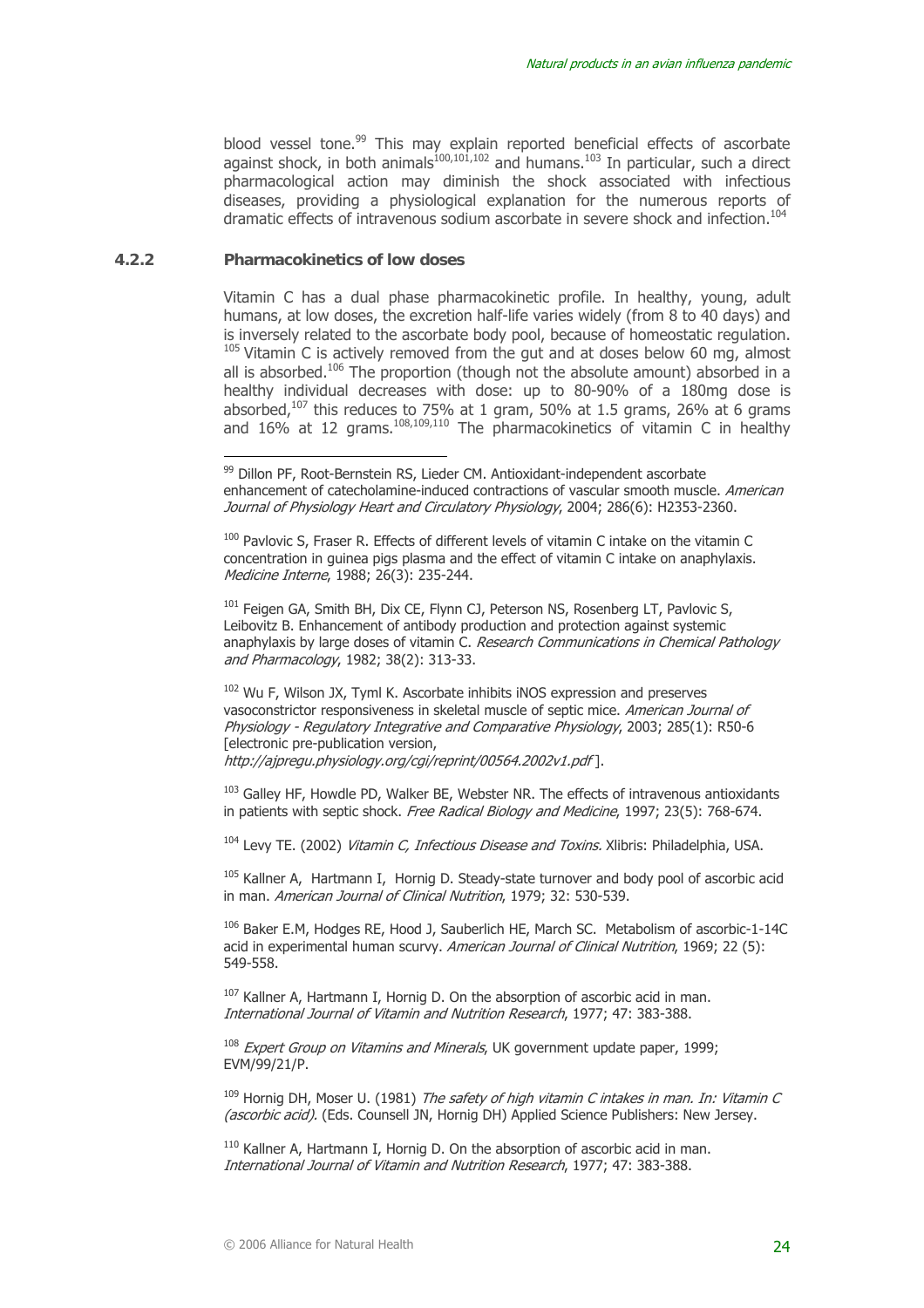adults has been extensively studied by Levine et  $al^{111,112}$  and others.<sup>113</sup> The pharmacokinetics in other groups, such as children or the aged, has not been fully quantified.

#### **4.2.3 Pharmacokinetics of large doses**

High doses of vitamin C, producing a blood plasma level above a threshold of about 70 microM/L, have a short excretion half-life: approximately half an hour.<sup>114</sup> Large oral doses give a transient plasma response, with the blood level increasing and then decreasing, with a pulse wavelength of about 5 hours.<sup>111,112,113</sup> In healthy adults, this transient increase has a maximum peak approaching 250 microM/L. This is consistent with the reduced absorption rate of high, as opposed to low, doses.

It is important to note that intravenous injections or infusions of sodium ascorbate can provide blood levels of at least 13,000 microM/L. This is greatly in excess of levels obtained with oral doses.

The implications of the short excretion half-life are profound. Most studies of high dose vitamin C have involved daily oral doses.<sup>115</sup> Relatively rarely, twice daily doses have been employed. Typically, studies have used a long dose interval, relative to the excretion half-life. The result is that for the duration of these studies, plasma levels have remained close to the baseline for the majority of the time. Basic pharmacology suggests that under such conditions, the studied doses will have minimal clinical effects. Thus, results from published clinical studies of high dose vitamin C against the common cold and other infectious diseases may greatly underestimate the potential efficacy of the treatment.

Pharmacokinetic results from the US National Institutes of Health indicate that, in health young adults, maximum sustained blood plasma levels require at least 18 grams per day, taken in divided doses, at short intervals.<sup>116</sup> There have been no controlled clinical trials of vitamin C at these dose levels. However, the literature contains numerous anecdotal reports, indicating that higher levels of vitamin C can be effective against infectious diseases.104 Despite the heated controversy,

<sup>112</sup> Levine M, Conry-Cantilena C, Wang Y, Welch RW, Phillip W, Washko PW, Dhariwal KR, Park JB, Lazarrev A, Graumlich JF, King J, Cantilena LR. Vitamin C pharmacokinetics in healthy volunteers: Evidence for a recommended dietary allowance, *Proceedings of the* National Academy of Sciences of the USA, 1996; 93: 3704–3709.

<sup>113</sup> Benke KK. Modelling Ascorbic Acid Level in Plasma and Its Dependence on Absorbed Dose, Journal of the Australasian College of Nutritional & Environmental Medicine, 1999; 18(1): 11-12.

 $114$  Hickey S, Roberts HJ, Cathcart RF. (2006) Dynamic flow: a new model for ascorbate. Journal of Orthomolecular Medicine, [in press].

 $115$  Hickey S, Roberts H. (2004) *Ascorbate: the science of vitamin C*, Lulu Press.

116 Padayatty SJ, Sun H, Wang Y, Riordan HD, Hewitt SM, Katz A, Wesley RA, Levine M. Vitamin C pharmacokinetics: implications for oral and intravenous use, Annals of Internal Medicine, 2004; 140(7): 533-537.

 $111$  Levine M. Vitamin C pharmacokinetics: implications for oral and intravenous use, *Annals* of Internal Medicine, 2004; 140(7): 533-537.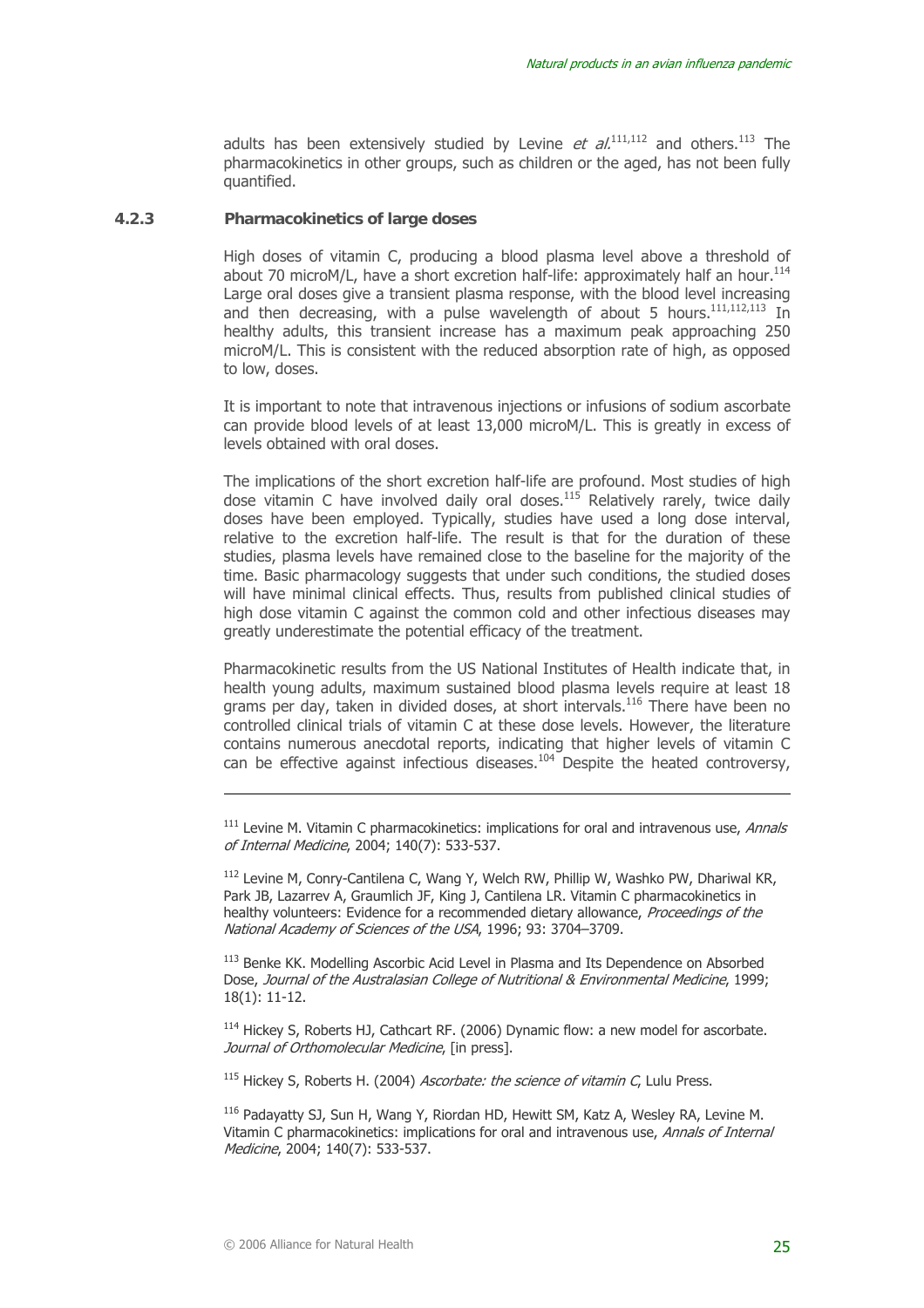the efficacy of high dose vitamin C in viral disease and influenza remains a valid scientific hypothesis.

#### **4.2.4 Pharmacokinetics in illness**

The pharmacokinetics of ascorbate in the sick has not been investigated quantitatively. However, it is established that oral absorption and utilization is markedly changed.117 The maximum tolerated single oral dose in a healthy adult varies, but is typically 2-3 grams. Larger doses induce diarrhoea, which is the only established toxicity.<sup>118</sup> However, during illnesses, such as the common cold or influenza, the bowel tolerance level is dramatically increased.<sup>119</sup> The existence of this phenomenon is uncontroversial.

A common cold can increase the bowel tolerance to 30-100 grams per day, while influenza patients can tolerate over 200 grams per day, without reaching bowel tolerance. The available information suggests that increased utilization occurs and facilitates the intestinal transport.<sup>81</sup> It is clear that the data on oral ascorbate pharmacokinetics in healthy people does not apply to the sick.

#### **4.2.5 Nutritional doses**

The required magnitude of nutritional doses of vitamin C is a subject of some debate. The dietary reference intakes (DRI) are set at a low level, of the order of 100mg per day, depending on the country concerned.<sup>118</sup> The tolerable upper limit is set at approximately 2 grams, based on minimum bowel tolerance alone. However, the current values for the DRI for vitamin C have come under vigorous attack on the basis of poor scientific methods. Hickey and Roberts published "Ridiculous Dietary Allowance" in 2005, suggesting that the basis of the DRI for ascorbate was flawed. $120$ 

Pharmacokinetic data indicate higher minimum levels, in the region of 2-3 grams per day, taken in divided doses, can create a "dynamic flow" of ascorbate through the body. This level of intake is claimed to optimize health and prevent infectious diseases, such as influenza, by placing the body in a reducing state. Hickey and Roberts' book was submitted to the US Institute of Medicine and the National Institutes of Health for comment before publication. Several thousand free copies were downloaded in an open scientific review, also prior to publication. No objections have yet been reported.

#### **4.2.6 Therapeutic doses**

 $\overline{a}$ 

After Pauling popularized the use of vitamin C as a treatment for disease, confusion occurred over the size of a therapeutic dose. Pauling originally proposed doses at the gram level for treatment, a level that was somewhat misleading. Therapeutic doses that were reported as effective in acute viral disease, for

 $^{117}$  Hickey S, Roberts HJ, (2004) *Ascorbate: the science of vitamin C*, Lulu press.

<sup>118</sup> Standing Committee on Dietary reference Intakes. Dietary Reference Intakes for Vitamin C, Vitamin E, Selenium, and Carotenoids: A Report of the Panel on Dietary Antioxidants and Related Compounds, Institute of Medicine, National Academy Press, USA, 2000.

<sup>&</sup>lt;sup>119</sup> Cathcart RF. Vitamin C titrating to bowel tolerance, anascorbemia and acute induced scurvy, Medical Hypotheses, 1981; 7: 1359-1376.

<sup>&</sup>lt;sup>120</sup> Hickey S, Roberts HJ, (2005) *Ridiculous Dietary Allowance*, Lulu press,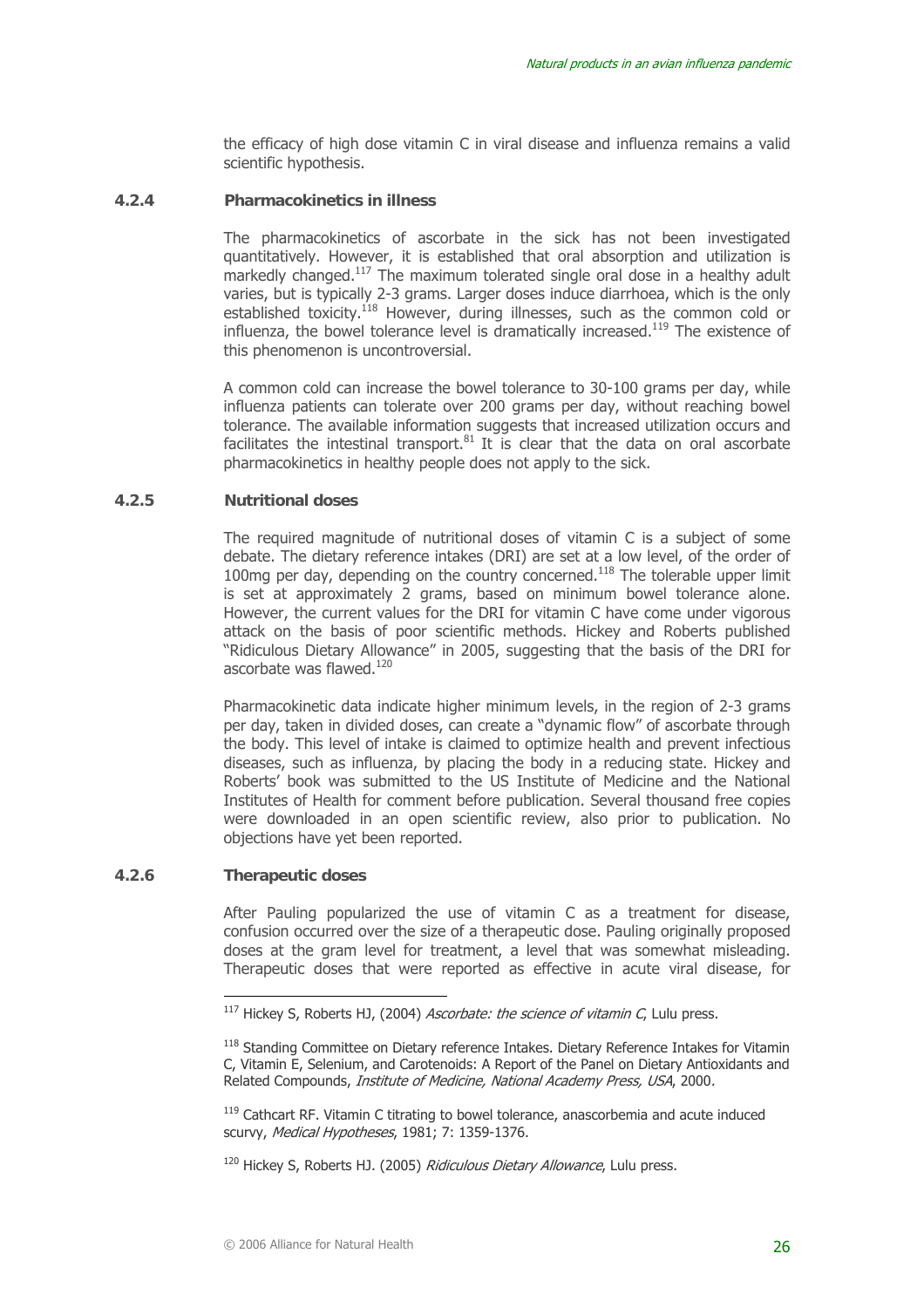example, were much larger and were taken repeatedly, at short intervals. $81$  The evidence for such treatments arises largely from numerous uncontrolled studies, but the magnitude of the reported response is large and unprecedented.<sup>104,117</sup>

Pharmacological doses of ascorbate are considered to be those above 10 grams per day. Intravenous doses are reported to be far more effective than oral doses and this is consistent with the known pharmacokinetics. The minimum oral dose for treating influenza would be at least 5 grams per hour, following a large loading dose. The patient is advised to reduce the dose slightly, as bowel tolerance is approached. Such intakes have never been subject to randomized controlled clinical trials, but are supported by anecdotal evidence and clinical reports from independent doctors, over a period of more than half a century. It is clearly unscientific to discount these reports without conflicting evidence. $^{11}$ 

#### **4.2.7 Possible mechanisms of antiviral and immune response**

The principal mechanisms of morbidity and mortality in avian influenza are believed to be over-production of pro-inflammatory cytokines, predominantly TNFalpha. The result is a "cytokine storm," leading to bronchopneumonia and disseminated haemorrhage. Here, we briefly describe evidence that vitamin C has substantial benefits in preventing the inflammation and free radical damage associated with viral infections. For example, vitamin C can inhibit replication of HIV.<sup>121</sup> Ascorbate suppresses the expression of the HIV virus by a mechanism interestigate the expression of NF-KappaB.<sup>122</sup> A large diminution in the stimulation of HIV production by cytokines is also reported, especially for pharmacological concentrations of the vitamin, which can produce a remarkable order of magnitude decrease. $123$ 

#### **4.2.8 Respiratory Infections**

 $\overline{a}$ 

The effects of vitamin C on the common cold have been covered extensively in the literature,<sup>124,125,126,127,128,129,130,131,132,133,134,135,136</sup> but these studies apply to

<sup>123</sup> Harakeh S, Jariwalla RJ. Ascorbate effect on cytokine stimulation of HIV production. Nutrition, 1995; 11(5 Supplements): 684-687.

 $124$  Douglas RM, Hemilä H. Vitamin C for preventing and treating the common cold. Public Library of Science and Medicine, 2005; 6: e168.

 $125$  Hemila H. Vitamin C and the common cold, *British Journal of Nutrition*, 1992; 67(1): 3-16.

<sup>126</sup> Hemila H. Does vitamin C alleviate the symptoms of the common cold? - a review of current evidence. Scandinavian Journal of Infectious Diseases, 1994; 26(1): 1-6.

 $127$  Hemila H. Vitamin C. The placebo effect, and the common cold: a case study of how preconceptions influence the analysis of results. Journal of Clinical Epidemiology, 1996; 49(10): 1079-1084.

<sup>&</sup>lt;sup>121</sup> Harakeh S, Jariwalla RJ, Pauling L. Suppression of human immunodeficiency virus replication by ascorbate in chronically and acutely infected cells. Proceedings of the National Academy of Sciences of the USA, 1990; 87: 7245-7249.

<sup>&</sup>lt;sup>122</sup> Harakeh S, Jariwalla RJ. NF-kappa B-independent suppression of HIV expression by ascorbic acid. AIDS Research and Human Retroviruses, 1997; 13(3): 235-239.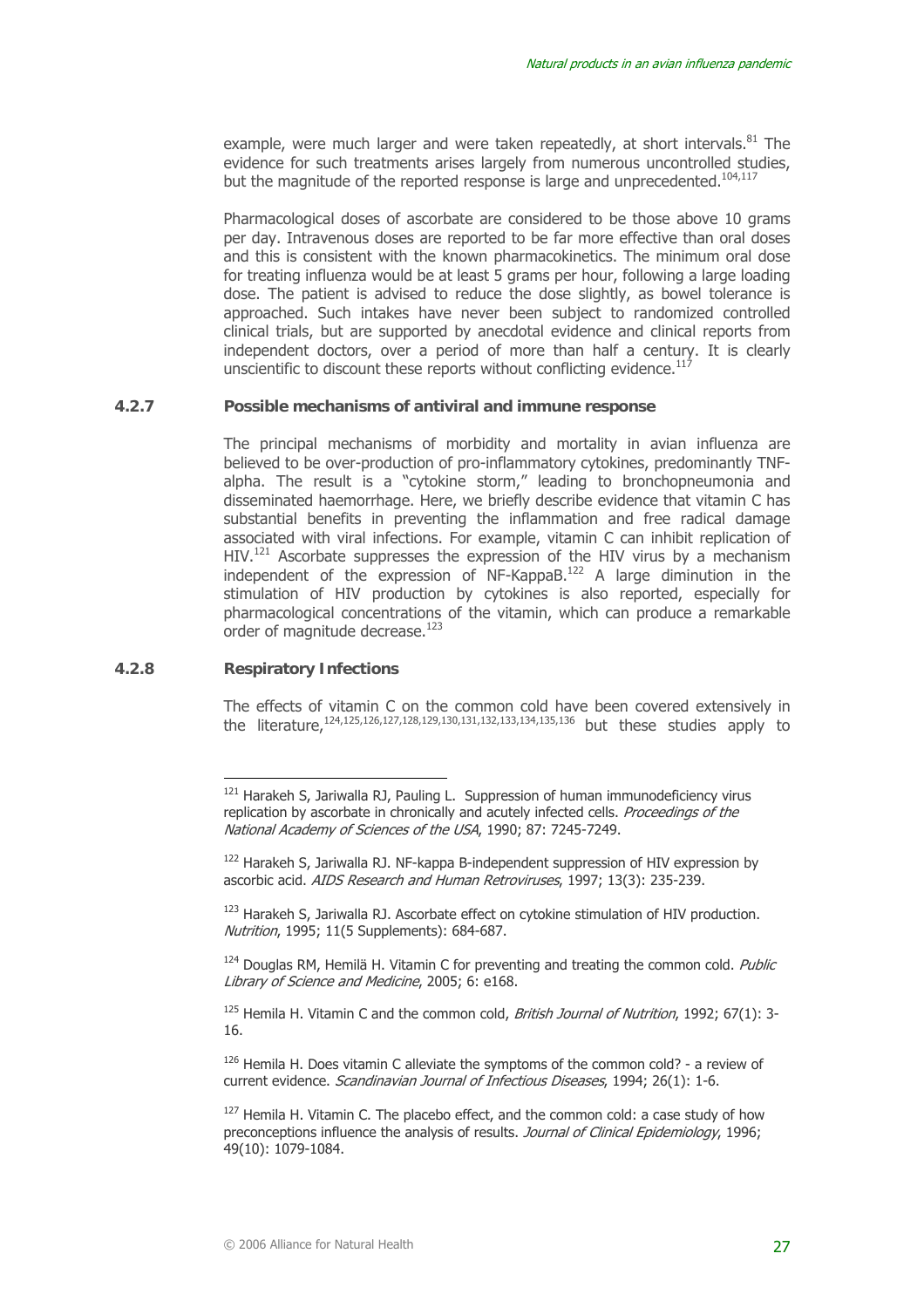relatively small, gram level, doses, taken at long intervals relative to the excretion half-life. Such studies are likely to underestimate the effectiveness of ascorbate. Notably, a single dose of 8 grams has been reported to be more effective as a treatment.<sup>124</sup> This higher dose may transiently approach the claimed minimum therapeutic range of the anecdotal studies. Despite the majority of studies having the methodological flaw described above, there have been several reports of benefits, even with far from optimal doses.

In acquired respiratory distress syndrome, the antioxidant status is compromised,<sup>137</sup> with depleted levels of vitamin  $C<sub>1</sub>$ <sup>138</sup> resulting in free radical damage and massive oxidative stress. Normal dietary intakes of vitamin C and other nutrients are insufficient to compensate for this failure, $139$  but may have a positive effect.<sup>138</sup> However, from basic pharmacological principles, a sufficiently large dose of ascorbate would place the tissue in a more reducing state.  $81$  Schorah et al. found that plasma ascorbic acid levels in critically ill patients were 25% of

 $131$  Van Straten M, Josling P. Preventing the common cold with a vitamin C supplement: a double-blind, placebo-controlled survey. Advances in Therapy, 2002; 19(3): 151-159.

<sup>132</sup> Audera C, Patulny RV, Sander BH, Douglas RM. Mega-dose vitamin C in treatment of the common cold: a randomised controlled trial, The Medical Journal of Australia, 2001; 175: 359-362.

133 Anderson TN, Suranyi B, Beaton GW. The effect on winter illness of large doses of vitamin C. Canadian Medical Association Journal, 1974; 11: 31-38.

<sup>134</sup> Karlowski TR, Chalmers TC, Frenkel LD, Kapikian AZ, Lewis TL, Lynch JM. Ascorbic acid for the common cold, a prophylactic and therapeutic trial. The Journal of the American Medical Association, 1975; 231: 1038-1042.

<sup>135</sup> Elwood PC, Hughes SJ, St Leger AS, A randomized controlled trial of the therapeutic effect of vitamin C in the common cold. *Practitioner*, 1977; 218: 133-137.

<sup>136</sup> Tyrrell DA, Craig JW, Meada TW, White T. A trial of ascorbic acid in the treatment of the common cold. British Journal of Preventive and Social Medicine, 1977; 31: 189-191.

<sup>137</sup> Richards GA. Nutrition and Oxidants in the Critically Ill Patient. *Clinical Pulmonary* Medicine, 2004; 11(3): 183-187.

<sup>138</sup> Lang JD, McArdle PJ, O'Reilly PJ, Matalon S, Oxidant-Antioxidant Balance in Acute Lung Injury. Chest Journal, 2002; 122: 314S-320S.

139 Metnitz PGH, Bartens C, Fischer M, Fridrich P, Steltzer H, Druml W. Antioxidant status in patients with acute respiratory distress syndrome. *Intensive Care Medicine*, 1999; 25(2): 180-185.

 $128$  Hemila H. Vitamin C supplementation and common cold symptoms: problems with inaccurate reviews. Nutrition, 1996; 12(11-12): 804-809.

<sup>&</sup>lt;sup>129</sup> Hemila H. Vitamin C supplementation and the common cold - was Linus Pauling right or wrong? International Journal for Vitamin and Nutrition Research, 1997; 67(5): 329-335.

 $130$  Gorton HC, Jarvis K. The effectiveness of vitamin C in preventing and relieving the symptoms of virus-induced respiratory infections. Journal of Manipulative and Physiological Therapeutics, 1999; 22(8): 530-533.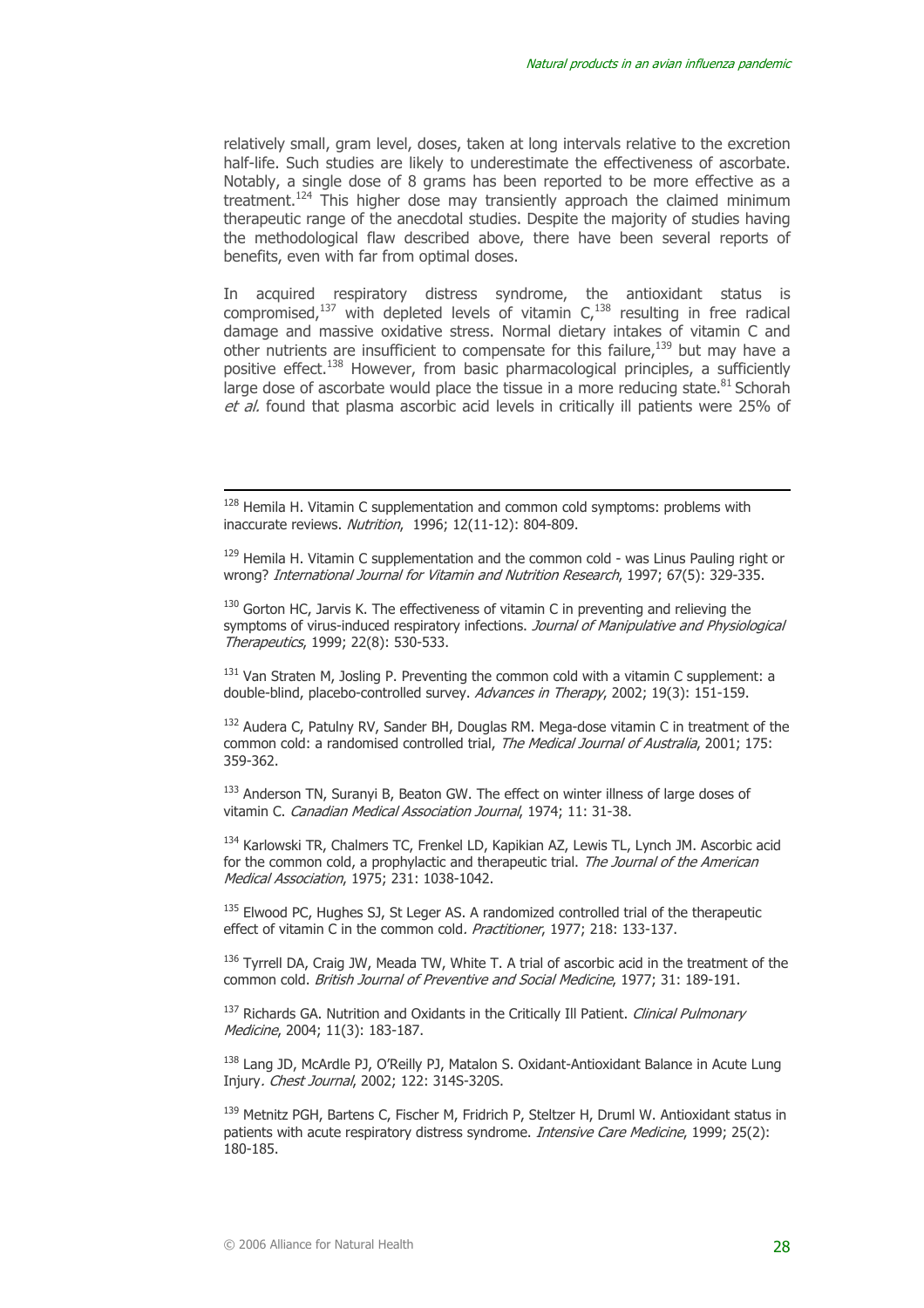those in healthy controls.<sup>140</sup> Hunt *et al.* found a "significant" effect on symptom levels in elderly patients, hospitalised with respiratory infections, with a dose of 200 mg daily.<sup>141</sup> Bernasconi and Massera gave 300 mg ascorbic acid (with 500 mg aspirin) twice daily to 39 influenza sufferers, and reported "rapid complete recovery" in all patients.<sup>142</sup> Gorton *et al.* reported an 85% decrease in influenza and cold symptoms after starting administration of 3000 mg upwards per diem.<sup>143</sup>

In 1942, Glazebrook & Thomson gave 50 to 100 mg of vitamin C to boarding school pupils, and observed complete prevention of pneumonia cases (no cases in 335 subjects in the vitamin C arm, against 17 in 1100 controls); there are a number of reasons not to regard this study as definitive.<sup>144</sup> Renker & Wegner, in  $1954<sub>145</sub>$  found that long-term supplementation of dock-workers with a (relatively low) daily 100 mg dose of ascorbic acid reduced rates of influenza infection by 28%.

Dahlberg et al. found a 50% reduction in more serious respiratory infections with 500 mg daily.146 Pitt & Costrini administered 2000 mg daily to US marine recruits and, although there was no reduction in incidence of the common cold, there was an 85% reduction in more serious infections, including pneumonia.<sup>147</sup>

The literature on treatment of flu using pharmacological doses of vitamin C is limited. In 1963, Magne reported treating 130 cases with variable doses, up to 45 grams.148 Of these subjects, 114 recovered well in three days, while 16 did not respond. Levy explains the lack of reaction in a small number of subjects as a biological response to the variable doses administered.<sup>104</sup> A recent Bulgarian study, in mice, sought to find the effect of injections of vitamins C and E on free

<sup>&</sup>lt;sup>140</sup> Schorah CJ, Downing C, Piripitsi A, Gallivan L, Al-Hazaa AH, Sanderson MJ, Bodenham A. Total vitamin C, ascorbic acid, and dehydroascorbic acid concentrations in plasma of critically ill patients. American Journal of Clinical Nutrition, 1996; 63: 760-765.

<sup>&</sup>lt;sup>141</sup> Hunt C, Chakravorty NK, Annan G. The clinical and biochemical effects of vitamin C supplementation in short-stay hospitalized geriatric patients. *International Journal for* Vitamin and Nutrition Research, 1984; 1: 65-74.

 $142$  Bernasconi P, Massera E. Evaluation of a new pharmaceutical form of nimesulide for the treatment of influenza. Drugs Under Experimental and Clinical Research, 1985; 10: 739-743.

 $143$  Gorton HC, Jarvis K. The effectiveness of vitamin C in preventing and relieving the symptoms of virus-induced respiratory infections. Journal of Manipulative and Physiological Therapeutics, 1999; 8: 530-533.

 $144$  Glazebrook AJ, Thomson S. The administration of vitamin C in a large institution and its effect on general health and resistance to infection. *J Hygiene (London)*, 1942: 1-19.

<sup>&</sup>lt;sup>145</sup> Renker K, Wegner S. Vitamin C prophylactics in the shipyard of Stralsund. *Das Deutsche* Gesundheitswesen, 1954: 22: 702-706.

 $146$  Dahlberg G, Engel A, Rydin H. The value of ascorbic acid as a prophylactic against common colds. Acta Medica Scandinavica (Stockholm), 1944; 540-561.

 $147$  Pitt HA, Costrini AM. Vitamin C prophylaxis in marine recruits. The Journal of the American Medical Association, 1979; 9: 908-911.

 $148$  Magne RV. Vitamin C in treatment of influenza. El Dia Medico, 1963; 35: 1714-1715.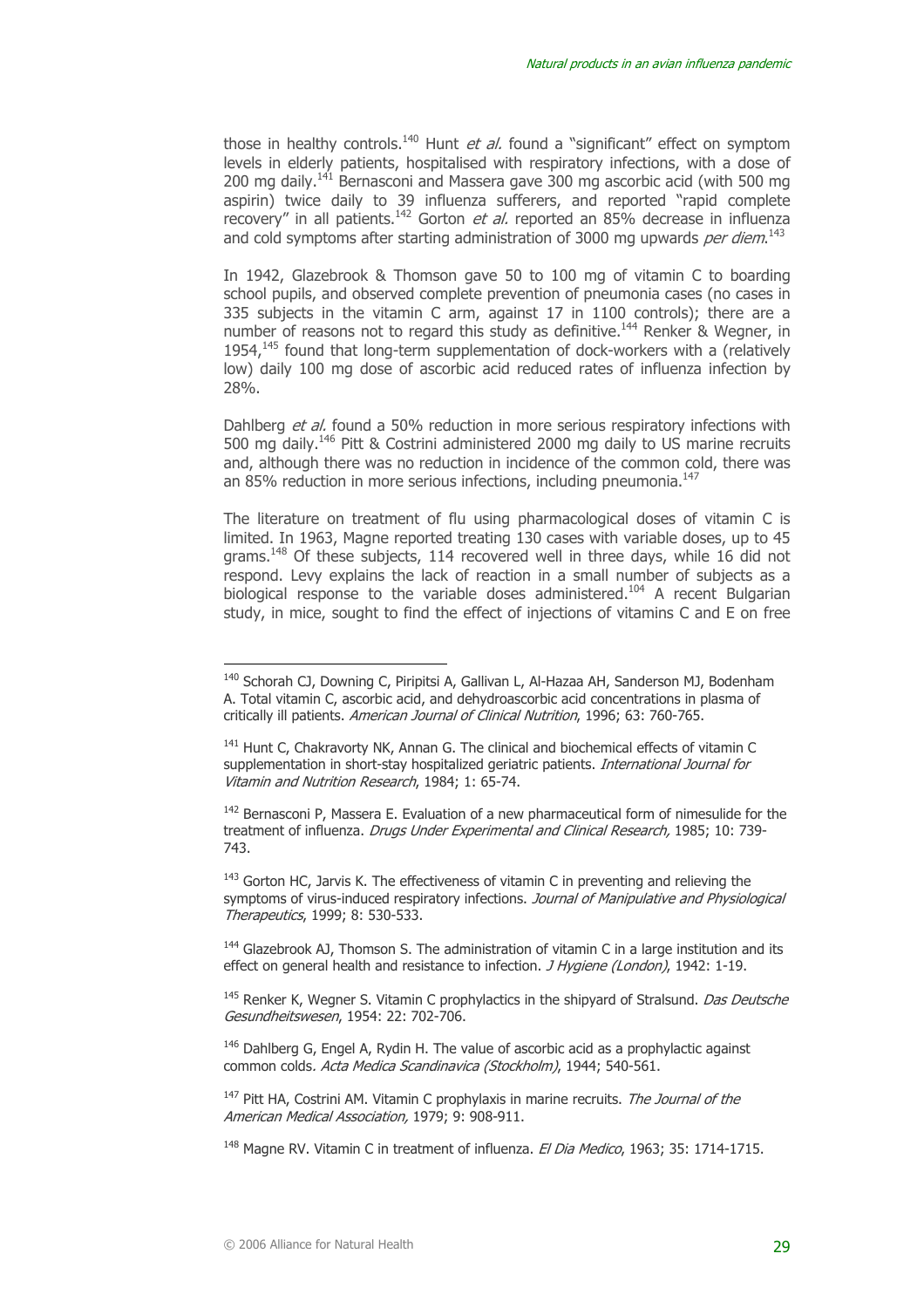radical diseases, particularly influenza.<sup>149</sup> The study indicated that vitamin E reduced lipid peroxidation during the infection. Vitamin C showed a similar, smaller effect, but potentiated the action of vitamin E. This study suggested that vitamin C acted by chemically reducing the oxidized vitamin E, thus increasing its effects. The results imply that vitamin C could be even more effective if given frequently, as only a single dose was used and the half-life is short.<sup>117</sup>

The effects of frequent, pharmacological (large) doses of vitamin C have been reported to be highly effective in uncontrolled studies, over a time span of almost 60 years. However, the controlled trials have covered a lower dose range, given over inappropriately long intervals of time. The claims that high dose vitamin C can be used to treat and prevent infections are valid scientific hypotheses, with experimental, animal and surprisingly persuasive anecdotal support. The reason the controversy remains is that the appropriate clinical trials, using adequate dosing regimes, have not been performed.

#### **4.2.9 Cost benefit analysis**

A simple cost benefit analysis of the use of vitamin C in prevention of disease is useful. Vitamin C is cheap, easily available and has an outstanding safety record. The costs of using it as a preventative for avian flu are relatively low. Even if the detractors were correct and it was only marginally effective, it would still be of benefit as a preventative under pandemic conditions. If, as seems likely, repeated doses increase its effectiveness, then the preventative benefits could be outstanding.

The cost benefit analysis in therapy is powerful and persuasive. A person with avian flu may have a risk of death approaching 50%. If massive sustained doses of vitamin C are given to the patient, the risks associated with treatment are minimal. However, if the anecdotal reports are only partially correct, the benefits are substantial. There appears to be no viable scientific rationale for not trying pharmacological doses of ascorbate with avian flu victims.

#### **4.2.10 Cytokine storm**

 $\overline{a}$ 

There is evidence that ascorbate could ameliorate the effects of cytokine storm, which have been associated with avian flu. An oxidising environment leads to enhanced release of superoxide and nitric oxide, activation and translocation of NF-KappaB and enhanced production of cytokines. These cytokines include tumour necrosis factor- $\alpha$ , interleukin (IL)-1ß and IL-12. The creation of a markedly reducing environment, by addition of antioxidants, limits these primary immune responses in the lung.<sup>150,151</sup> A reduction of cytokines and their effects is also seen

<sup>&</sup>lt;sup>149</sup> Tantcheva LP, Stoeva ES, Galabov AS, Braykova AA, Savov VM, Mileva MM, Effect of vitamin E and vitamin C combination on experimental influenza virus infection. Methods and Findings in Experimental and Clinical Pharmacology, 2003; 25(4): 259-264.

 $150$  Crapo JD. Oxidative stress as an initiator of cytokine release and cell damage. The European Respiratory Journal Supplement, 2003; 44: 4s-6s.

<sup>&</sup>lt;sup>151</sup> Payne JP, Moreno T, Richards RJ, Kelly FJ, Tetley TD. Particle-induced oxidative stress and cytokine release is attenuated by lung antioxidants in human alveolar macrophages and type 2 epithelial cells. Experimental Lung Research, 2003; 29(6): 421-444.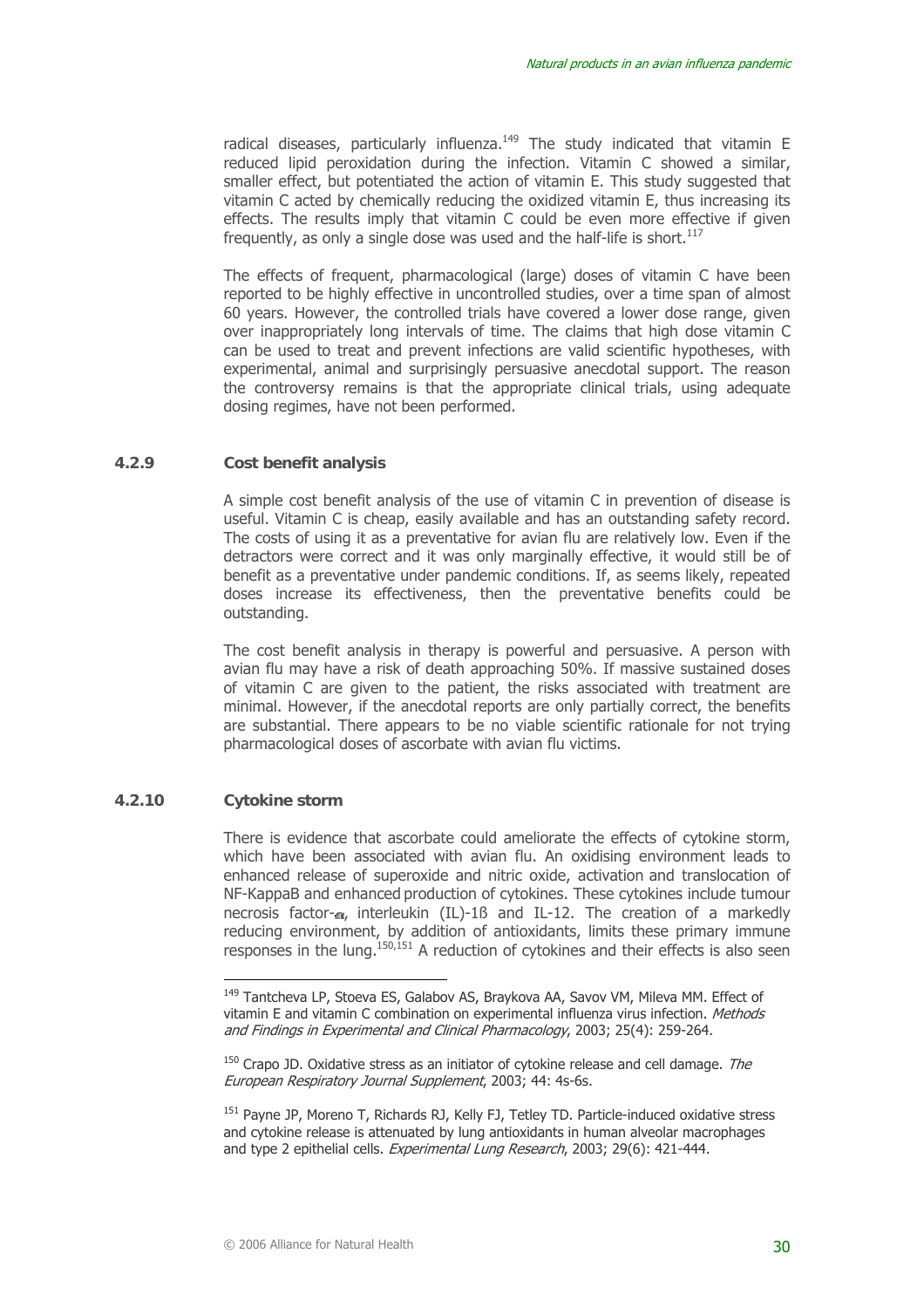with ascorbate in other conditions and tissues, such as the heart.<sup>152</sup> Furthermore, vitamins C and E increase resistance of human dendritic cells to phenotypic and functional changes following stimulation with proinflammatory cytokines.<sup>153</sup>

Nieman et al. found that administration of 1500 mg ascorbate daily to marathon runners significantly reduced (range -26% to -57%) plasma cytokine levels after a race.<sup>154</sup> Hirai *et al.* found a combination of ascorbate and alpha-tocopherol to be superior to methylprednisolone in reducing post-thoracotomy cytokine storm.<sup>155</sup>

As is the case with most agents, there is currently no direct laboratory evidence of the effects of vitamin C in avian influenza. Human studies show a clinical effect that is clearly consistent with vitamin C producing a reduction in pro-inflammatory cytokines in viral infection of the lung. For example, in a study of critically ill surgical patients, pulmonary morbidity was lessened by antioxidant supplementation.<sup>156</sup> Consistent with this is the finding that the total antioxidant status correlates well with the severity of acquired pneumonia, providing an indication for vitamin C and other antioxidants in therapy.<sup>157</sup>

#### **4.2.11 Prevention**

 $\overline{a}$ 

Vitamin C has the advantage of being inexpensive and readily available, in large quantities. The minimum dose of vitamin C postulated to increase resistance to infection with influenza is 2-3 grams per day. This needs to be taken in divided doses, for example, 6 doses of 500 mg, taken at equal intervals throughout the day. This repeated dosing is important, because of the short elimination half-life. Sustained release formulation may help maintain plasma levels. In an epidemic, higher levels may provide increased protection. In a healthy adult, the upper limit of absorption for a single oral dose occurs with an intake of 2-3 grams. Intakes of 3 grams every 4 hours lead to plasma saturation in normal, healthy adults.

<sup>154</sup> Nieman DC, Peters EM, Henson DA, Nevines EI, Thompson MM. Influence of Vitamin C Supplementation on Cytokine Changes Following an Ultramarathon. Journal of Interferon & Cytokine Research, 2000; 20(11): 1029-1035.

<sup>156</sup> Nathens AB, Neff MJ, Jurkovich GJ, Klotz P, Farver K, Ruzinski JT, Radella F, Garcia I, Maier RV. Randomized, prospective trial of antioxidant supplementation in critically ill surgical patients. Annals of Surgery, 2002; 236(6): 814-822.

<sup>152</sup> Horton JW, White DJ, Maass DL, Hybki DP, Haudek S, Giroir B. Antioxidant vitamin therapy alters burn trauma-mediated cardiac NF-kappaB activation and cardiomyocyte cytokine secretion. The Journal of Trauma, 2001; 50(3): 397-406, discussion 407-8.

<sup>153</sup> Tan PH, Sagoo P, Chan C, Yates JB, Campbell J, Beutelspacher SC, Foxwell BM, Lombardi G, George AJ. Inhibition of NF-kappa B and oxidative pathways in human dendritic cells by antioxidative vitamins generates regulatory T cells. Journal of Immunology, 2005; 174(12): 7633-7644.

<sup>155</sup> Hirai T, Matsumoto H, Yamashita K, Urakami A, Iki K, Yamamura M, Tsunoda T. Surgical oncotaxis-excessive surgical stress and postoperative complications contribute to enhancing tumor metastasis, resulting in a poor prognosis for cancer patients. Annals of Thoracic and Cardiovascular Surgery, 2005; 1: 4-6.

<sup>&</sup>lt;sup>157</sup> Katsoulisa K, Kontakiotisa T, Baltopoulosc G, Kotsovilib A, Legakisb IN, Total Antioxidant Status and Severity of Community-Acquired Pneumonia: Are They Correlated? Clinical Investigations, 2005; 72: 335-344.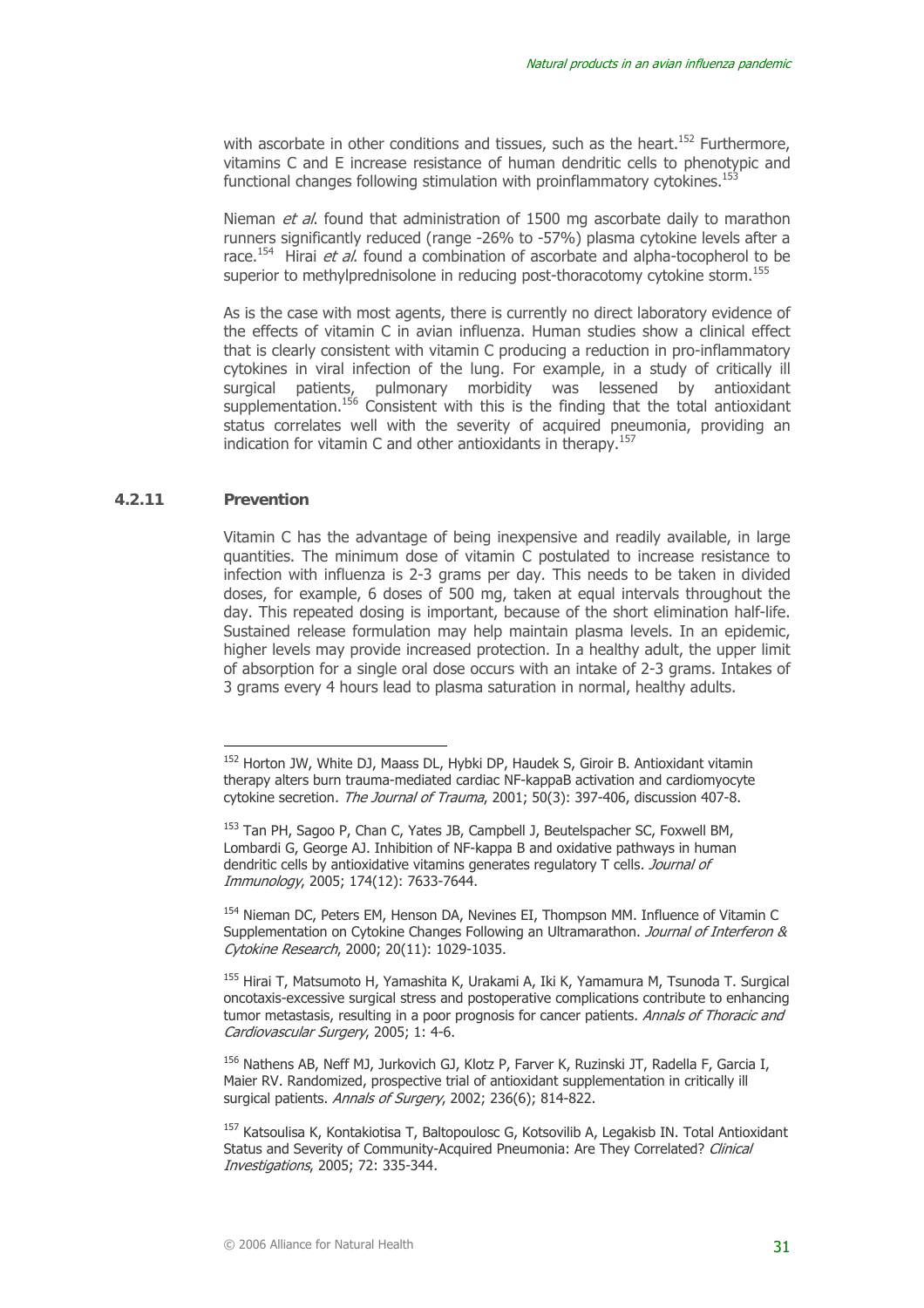#### **4.2.12 Treatment**

Oral treatment with ascorbate needs to occur immediately the infection is suspected. Waiting for definitive symptoms to appear allows the infection to take hold; reports suggest it would then become far more difficult to treat. The minimum dose for treating avian flu would begin at a minimum of 8 grams, taken every 30 minutes, in the first instance. The dose could be reduced as bowel tolerance is approached. The treatment is claimed to be effective when the patient is kept continuously close to bowel tolerance.

Studies on the effectiveness of intravenous sodium ascorbate in avian influenza patients are urgently required. Intravenous treatment requires an infusion of sodium ascorbate, as ascorbic acid can damage the vasculature at the injection site. Such treatment is combined with oral doses. This treatment is reported to be far more effective than oral doses, which is consistent with the known pharmacokinetics.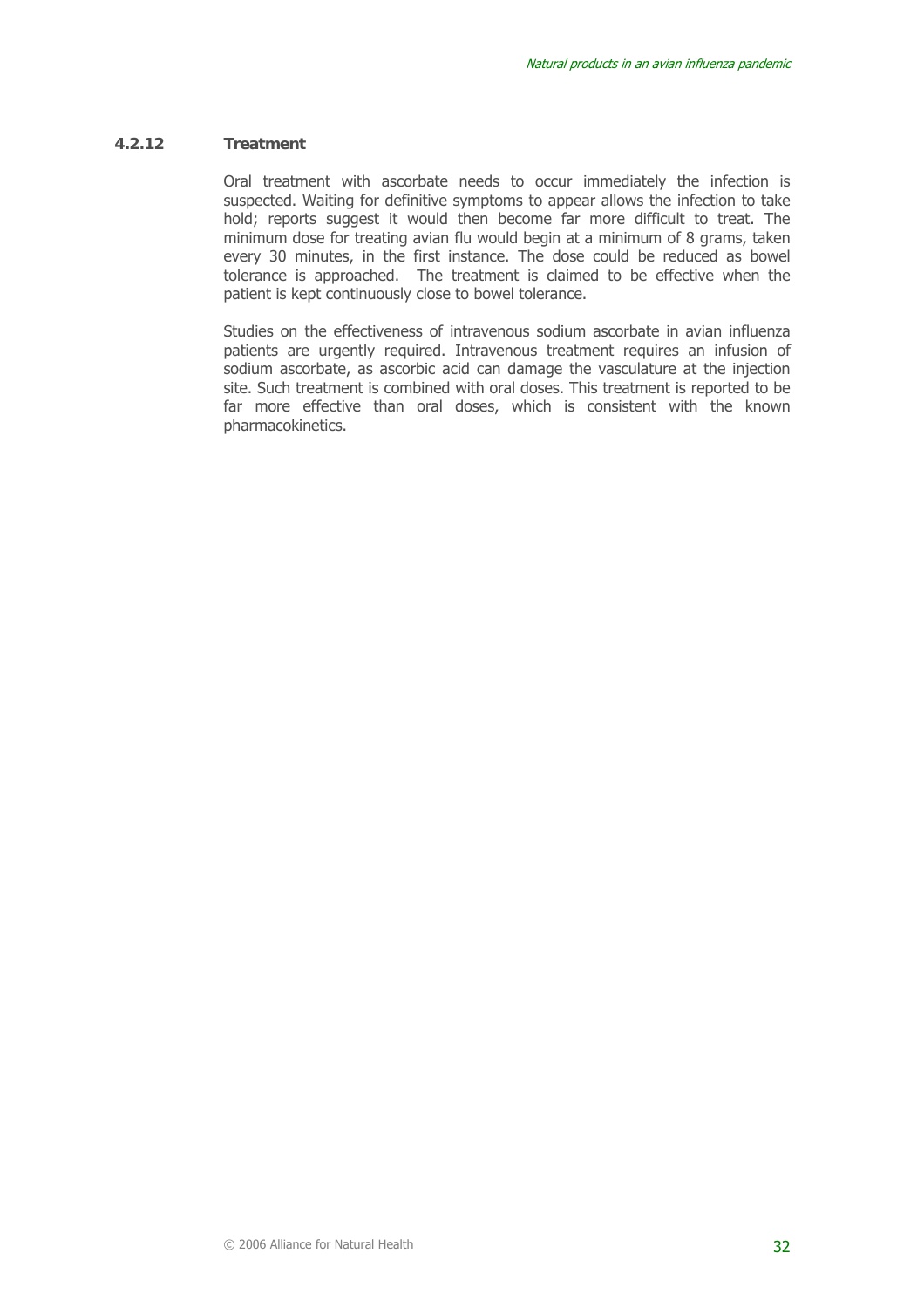#### **4.3 VITAMIN B12**

 $\overline{a}$ 

Consideration of vitamin B12 in this report relates exclusively to its potential usefulness in the event of a HPAI pandemic, specifically in relation to treatment of cytokine storm.

In inflammation, including acute infection, there are marked increases in levels of transcobalamins and general B12 binding capacity, and cobalamins.<sup>158</sup> In cobalamin deficiency there is a linear inverse relationship between cobalamin and TNF-alpha levels.<sup>159</sup> In 1951, Howard & deBakey showed that B12 was effective in the treatment of haemorrhagic shock.<sup>160</sup> Units in France, Spain, Italy and in Asia have used very high doses of cobalamins for the treatment of cyanide poisoning for several decades, with remarkable success within 48 hours in many  $\cos^2(161,162,163)$  and equally remarkable safety.<sup>164</sup> In vitro evidence shows that cobalamins cause a partial suppression of inflammatory cytokines IL-6 and NFkappa-B.165 Partial suppression is necessary and important, as studies on synthetic anti-cytokine agents such as anti-TNF-alpha antibodies show that they can suppress immunity too effectively, leading to vulnerability to secondary infections.166 Cobalamin has the further useful property of nitric oxide and peroxynitrite quenching.167 thus inhibiting both tissue damage and cytokine activation by this major reactive oxygen species.

<sup>163</sup> Hall AH, Rumack BH, Hydroxocobalamin/sodium thiosulfase as a cyanide antidote. Journal of Emergency Medicine, 1987; 5: 115-21.

 $164$  Forsyth JC, Mueller PD, Becker CE, et al. Hydroxocobalamin as a cyanide antidote: safety, efficacy and pharmacokinetics in heavily smoking normal volunteers. *Clinical* Toxicology, 1993; 31**:** 277-94.

<sup>165</sup> Yamashiki M, Nishimura A, Kosaka Y. Effects of methylcobalamin (vitamin B12) on in vitro cytokine production of peripheral blood mononuclear cells. Journal of Clinical and Laboratory Immunology, 1992; 37: 173-82.

166 Reinhart K, Karzai W. Anti-tumor necrosis factor therapy in sepsis: update on clinical trials and lessons learned. Critical Care Medicine, 2001; 29: S121-S125.

 $167$  Kruszyna H, Magyar JS, Rochelle LG, et al. Spectroscopic studies of nitric oxide (NO) interactions with cobalamins: reaction of NO with superoxocobalamin (III) likely accounts

<sup>158</sup> Nexo E. (1998) Cobalamin Binding Proteins. Eds. Kräutler B, Arigoni D, Golding BT. Vitamin B12 and B12 Proteins. Wiley: La Jolla. 57-85.

<sup>&</sup>lt;sup>159</sup> Peracchi M, Bamonti Catena F, Pomati M, De Franceschi M, Scalabrino G. Human cobalamin deficiency: alterations in serum tumour necrosis factor-alpha and epidermal growth factor. European Journal of Haematology. 2001; 67(2):123-7.

<sup>&</sup>lt;sup>160</sup>Howard JM, de Bakey ME. The treatment of hemorrhagic shock with cortisone and vitamin B12. Surgery, 1951; 30: 161-65.

<sup>161</sup> Yacoub M, Faure J, Morena M, Vincent M, Faure H. (In French.) L'intoxication cyanhydrique aiguë. Données actuelles sur le métabolisme du cyanure et le traitement par hydroxocobalamine. Journal European de Toxicology, 1974; 7: 22-29.

<sup>&</sup>lt;sup>162</sup> Motin J, Bouletrean P, Rouzious JM. (In French.) Intoxication cyanhydrique grave traitée avec succès par hydroxocobalamine. Journal de Medecine Legale Droit Medical, 1970; I: 717-22.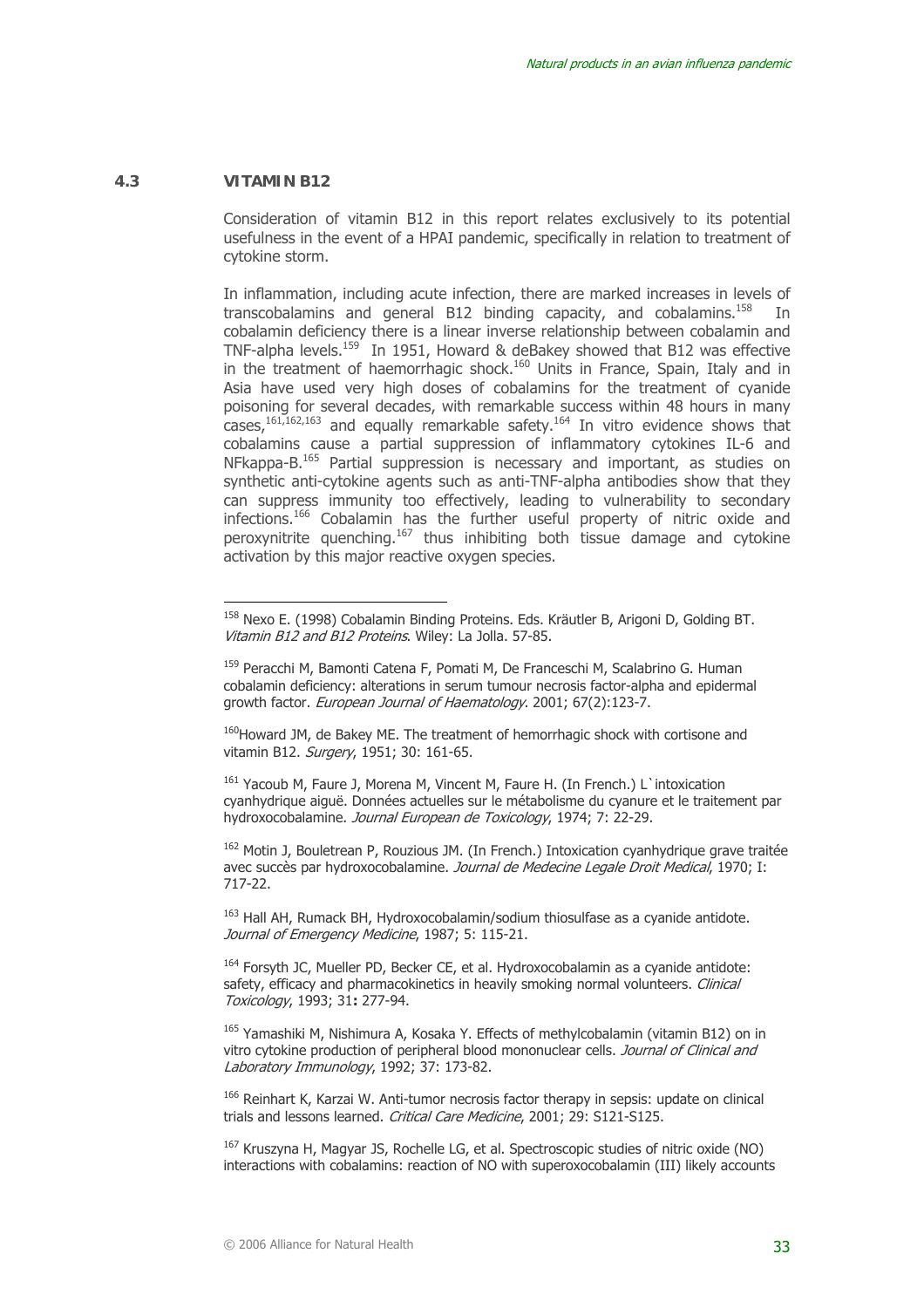All the available evidence therefore points to cobalamin being a useful and safe inhibitor of cytokine storm, of which there is no demonstrated pharmaceutical agent of proven efficacy. While there is no conclusive study to show that cobalamin will save lives in this situation, there is equally no pharmaceutical agent which has been shown to work consistently, and much evidence that such agents are often both ineffective and unsafe.<sup>168</sup>

for cobalamin reversal of the biological effects of NO. Journal of Pharmacology and Experimental Therapeutics, 1998; 285: 665-71.

<sup>&</sup>lt;sup>168</sup> Riedemann NC, Guo R-F, Ward PA. Novel Strategies for the treatment of sepsis. Nature Medicine, 2003; 9 (5)**:** 517-524.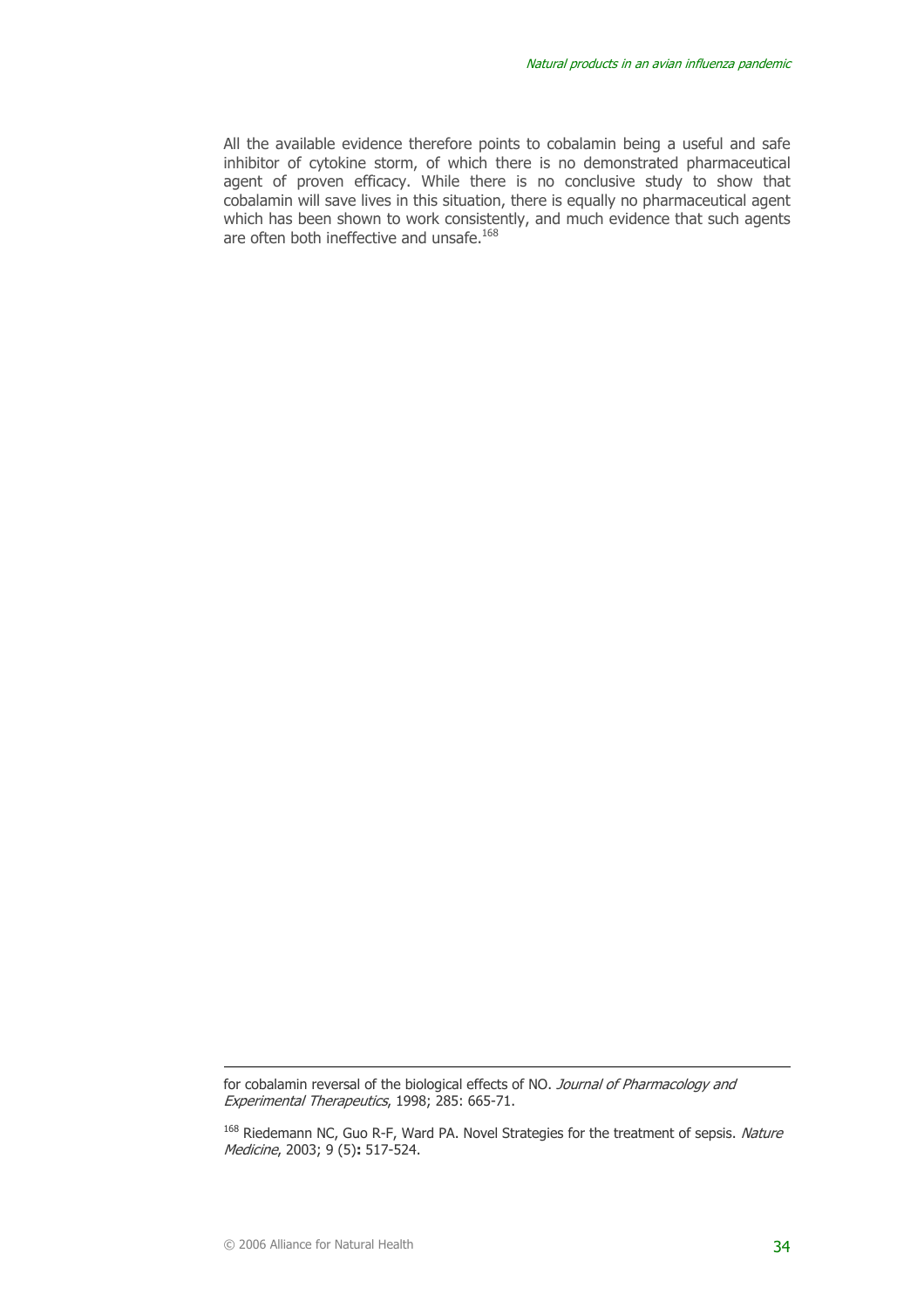#### **4.4 VITAMIN A (AND RETINOIDS)**

 $\overline{a}$ 

Vitamin A is known to be essential for normal growth, $169$  for cell maturation, particularly neurodevelopment; for cell membrane stability, for visual<sup>170</sup> and skin health $171$ , and as an antioxidant, as well as for immunity. Moreover it is required not only for the normal functioning of both the cell-mediated and humoral arms of acquired immunity, but even more so for innate immunity.<sup>172</sup>

Vitamin A deficiency is recognised as one of the 'big three' micronutrient deficiencies worldwide (the others being iron and iodine), and it is recognised that this can severely impair immunity, and lead to increases in morbidity and mortality in affected populations, particularly in children.<sup>173</sup> That this is not only an issue for developing countries is shown by the surprising finding that 50% of children with measles in Long Beach, California assessed in a 1992 study were vitamin A deficient.174 It is further recognised that in populations with already marginal vitamin A status, infectious diseases can precipitate overt deficiency of vitamin A, thereby further exacerbating the morbidity.<sup>175</sup>

Much evidence exists that humoral immunity (antibody-mediated immunity, Th-2) is impaired in vitamin A deficiency, $176 \frac{177}{177}$  the potential consequences of this in the context of avian flu are principally increased susceptibility to, and morbidity from,

<sup>&</sup>lt;sup>169</sup> Bahl R, Bhandari N, Taneja S, Bhan MK. The impact of vitamin A supplementation on physical growth of children is dependent on season. European Journal of Clinical Nutrition. 1997; 51(1):26-29.

<sup>&</sup>lt;sup>170</sup> Cohen N, Rahman H, Mitra M, Sprague J, Islam S, Leemhuis de Regt E, Jalil MA. Impact of massive doses of vitamin A on nutritional blindness in Bangladesh. American Journnal of Clinical Nutrition. 1987; 45(5): 970-976.

<sup>&</sup>lt;sup>171</sup> Saurat JH. Skin, sun, and vitamin A: from aging to cancer. *Journal of Dermatology*. 2001; 28(11): 595-598.

 $172$  Stephensen CB. Vitamin A, infection, and immune function. Annual Review of Nutrition. 2001; Vol.21: 167-192.

<sup>&</sup>lt;sup>173</sup> Fawzi WW, Herrera MG, Willett WC, Nestel P, el Amin A, Mohamed KA. Dietary vitamin A intake and the incidence of diarrhea and respiratory infection among Sudanese children. The Journal of Nutrition. 1995; 125(5): 1211-1221.

<sup>174</sup> Arrieta AC, Zaleska M, Stutman HR, Marks MI. Vitamin A levels in children with measles in Long Beach, California. The Journal of Pediatrics. 1992; 121(1): 75-78.

 $175$  Semba RD. Vitamin A and immunity to viral, bacterial and protozoan infections. The Proceedings of the Nutrition Society. 1999; 3: 719-727.

 $176$  Cantorna MT, Nashold FE, Hayes CE. In vitamin A deficiency multiple mechanisms establish a regulatory T helper cell imbalance with excess Th1 and insufficient Th2 function. The Journal of Immunology. 1994; 4: 1515-1522.

<sup>&</sup>lt;sup>177</sup> Jason J, Archibald LK, Nwanyanwu OC, Sowell AL, Buchanan I, Larned J, Bell M, Kazembe PN, Dobbie H, Jarvis WR. Vitamin A levels and immunity in humans. *Clinical and* Diagnostic Laboratory Immunology. 2002; 3: 616-621.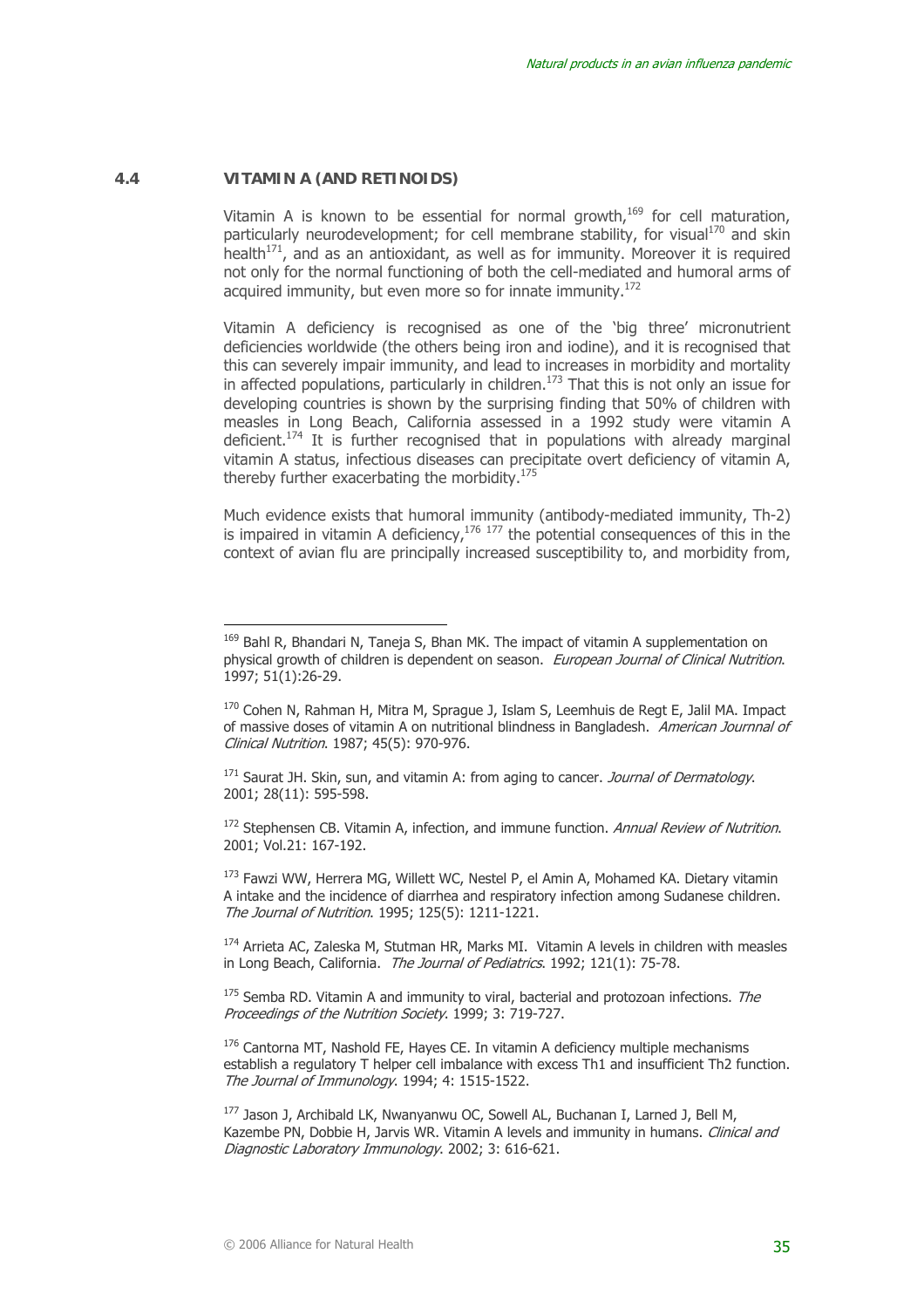secondary (largely bacterial) infections.<sup>178</sup> Vitamin A supplementation either in anticipation of, or at the onset of infection can greatly reduce morbidity.<sup>179</sup>

However cellular immunity (cell-mediated, Th-1) is also dependent on vitamin A status; deficiency causes impairment well before any other symptoms or signs.<sup>180</sup> and supplementation can normalise cellular immunity within about 3 days.<sup>181,182</sup> It is this aspect of immune functioning that is necessary for handling viruses, as well as yeasts and intracellular bacteria. A number of studies have shown that vitamin A status correlates inversely with severity of viral infections, particularly measles.<sup>183,184</sup> and this is the case even in the supposedly well-nourished USA.<sup>185</sup>

An equally important role of vitamin A, however, is in supporting innate immunity in the gut and other mucosal surfaces (also known as Th-3). Mucosal integrity and levels of secretory IgA are reduced in vitamin A deficiency,  $186$  and increase with vitamin A levels,187 This represents the primary barrier against viral infection.

Vitamin A is therefore necessary for all aspects of immune defence, and improvement of vitamin A status can improve all these aspects. Some studies have found that very high doses can impair Th-1 function, $188$  but these amount to a broad dose-finding exercise, indicating that the dose levels we propose herein (see Protocols in Section 7.2.2 of report) will augment all aspects of immune

<sup>181</sup> Athanassiades TJ. Adjuvant effect of vitamin A palmitate and analogs on cell-mediated immunity. Journal of the National Cancer Institute. 1981; 5: 1153-1156.

<sup>182</sup> Nuwayri-Salti N, Murad T. Immunologic and anti-immunosuppressive effects of vitamin A. Pharmacology. 1985; 4: 181-187.

<sup>183</sup> D'Souza RM, D'Souza R. Vitamin A for preventing secondary infections in children with measles--a systematic review. *Journal of Tropical Pediatrics*, 2002; 2: 72-77.

<sup>184</sup> D'Souza RM, D'Souza R. Vitamin A for treating measles in children. *Cochrane Database* Systematic Reviews. 2002; 1: CD001479.

<sup>185</sup> Butler JC, Havens PL, Sowell AL, Huff DL, Peterson DE, Day SE, Chusid MJ, Bennin RA, Circo R, Davis JP. Measles severity and serum retinol (vitamin A) concentration among children in the United States. Pediatrics. 1993; 6: 1176-1181.

<sup>186</sup> Chandra RK, Wadhwa M. Nutritional modulation of intestinal mucosal immunity. Immunological Investigations. 1989; 1-4: 119-126.

<sup>187</sup> Thurnham DI, Northrop-Clewes CA, McCullough FS, Das BS, Lunn PG. Innate immunity, gut integrity, and vitamin A in Gambian and Indian infants. The Journal of Infectious Diseases. 2000; 182 Supp 1: S23-8.

188 Cui D, Moldoveanu Z, Stephensen CB. High-level dietary vitamin A enhances T-helper type 2 cytokine production and secretory immunoglobulin A response to influenza A virus infection in BALB/c mice. The Journal of Nutrition. 2000; 5: 1132-1139.

<sup>178</sup> Sherwani MK, Chaudhry NA, Hashmi AS, Anjum AD. Studies on the effect of vitamin A deficiency on humoral immunity. Journal of the Pakistan Medical Association. 1980; 10: 224-227.

 $179$  Semba RD. Vitamin A, immunity, and infection. *Clinical Infectious Diseases (Infectious* Diseases Society of America). 1994; 19(3): 489-499.

 $180$  Smith SM, Levy NS, Hayes CE. Impaired immunity in vitamin A-deficient mice. The Journal of Nutrition. 1987; 5: 857-865.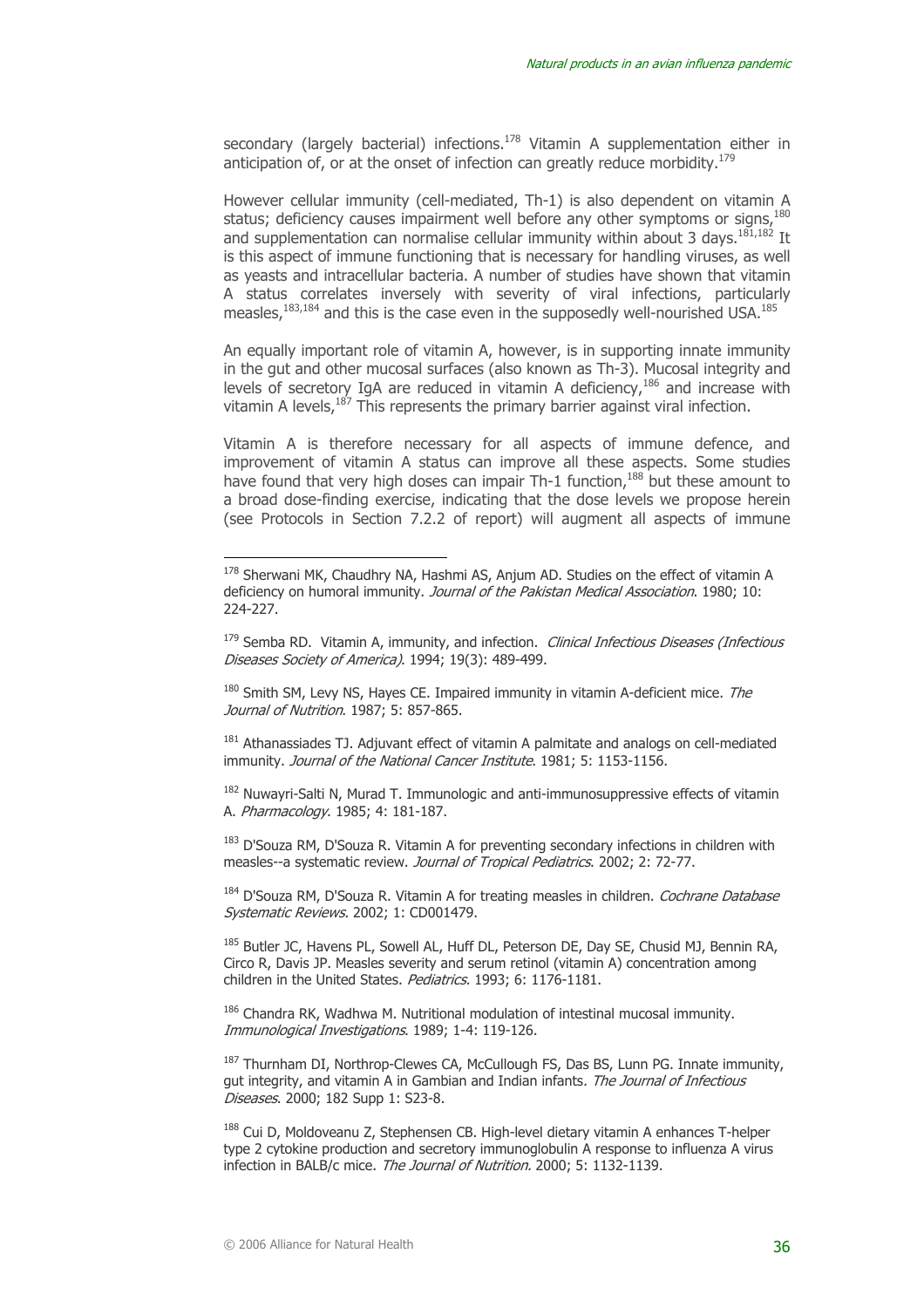function, while doses an order of magnitude higher will probably impair Th-1 functioning.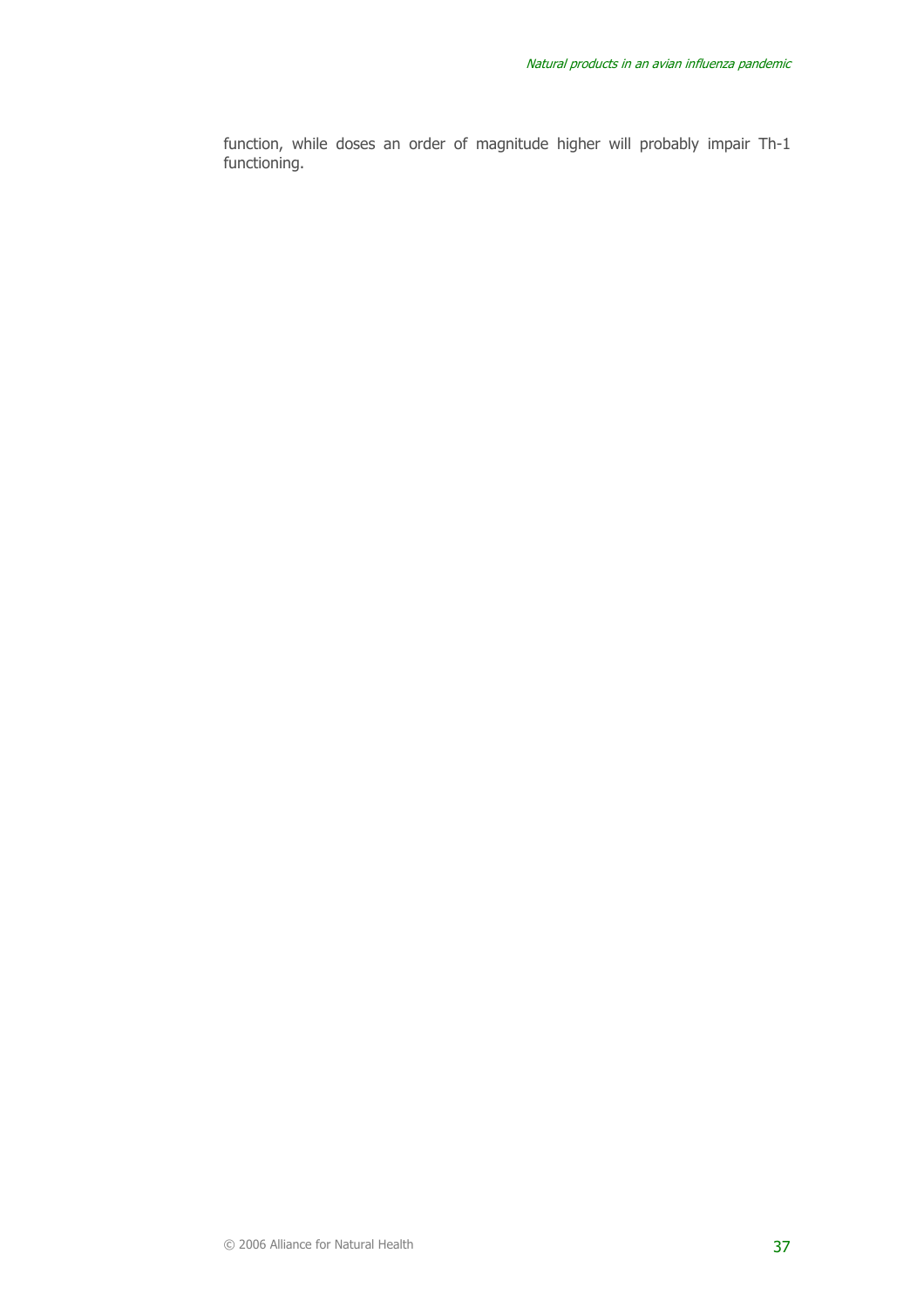#### **4.5 SILVER**

Silver is not generally regarded as a nutrient, and so is an exception to the group of micronutrients considered in this section of the report. Many silver salts are actually of relatively high toxicity to humans and other mammals. $189,190$ 

However, there is an increasing body of evidence to suggest that low concentrations of ionic or oligodynamic silver have potent anti-viral effects, while demonstrating a very favourable toxicity profile at around 10 ppm / 2 ml dosages.

Feng et al. (2000)<sup>191</sup> showed that pathogen cell membranes, cytosol proteins and enzymes, nuclear membranes and genetic materials are all subject to the bactericidal effects of silver ions. Oka et al.  $(1994)^{192}$  demonstrated that viral envelopes were inactivated by silver ions, while Zhang *et al.* (1991)<sup>193</sup> has shown that silver ions are first rate inhibitors of HIV's rennin and protease content.

In the case of H5N1, the following targets may be prime candidates for the viricidal action of silver ions (e.g., cleavage, inactivation and denaturing actions): viral envelope, hemagglutinin, neuraminidase; matrix proteins M1 and M2; nucleocapsid, nucleoproteins, 8 genes of H5N1, RNA, and RNA polymerases.

<sup>&</sup>lt;sup>189</sup> Grier N. 1983. Silver and its Compounds. In: *Disinfection, Sterilization and Preservation*. (Ed. Block S), Lea & Febiger: Philadelphia, PA, p. 380.

<sup>&</sup>lt;sup>190</sup> Horner HC, Roebuck BD, Smith RP, English JP. Acute toxicity of some silver salts of sulfonamides in mice and the efficacy of penicillamine in silver. *Drug Chemistry and* Toxicology, 1983; 6(3): 267-77.

<sup>&</sup>lt;sup>191</sup> Feng QL, Wu J, Chen GQ, Cui FZ, Kim TN, Kim JO, A Mechanistic Study of the Antibacterial effect of Ag+ Ions on Escherichia coli and Staphylococcus aureus, Journal of Biomedical Materials Research, 2000; 52(4): 662-668.

<sup>&</sup>lt;sup>192</sup> Oka M, Tomioka T, Tomita K, Nishino A, Ueda S. Inactivation of Enveloped Viruses by a Ag+-Thiosulfate Complex. Metal-Based Drugs, 1994; 1(5-6); 511.

<sup>&</sup>lt;sup>193</sup> Zhang-Yin Z, Reardon IM, Hui JO, O'Connell KL, Poorman RA, Tomasselli AG, Heinrikson RL. Zinc Inhibition of Renin and the Protease from Human Immunodeficiency Virus Type 1. Biochemistry, 1991; 30(36): 8717-8721.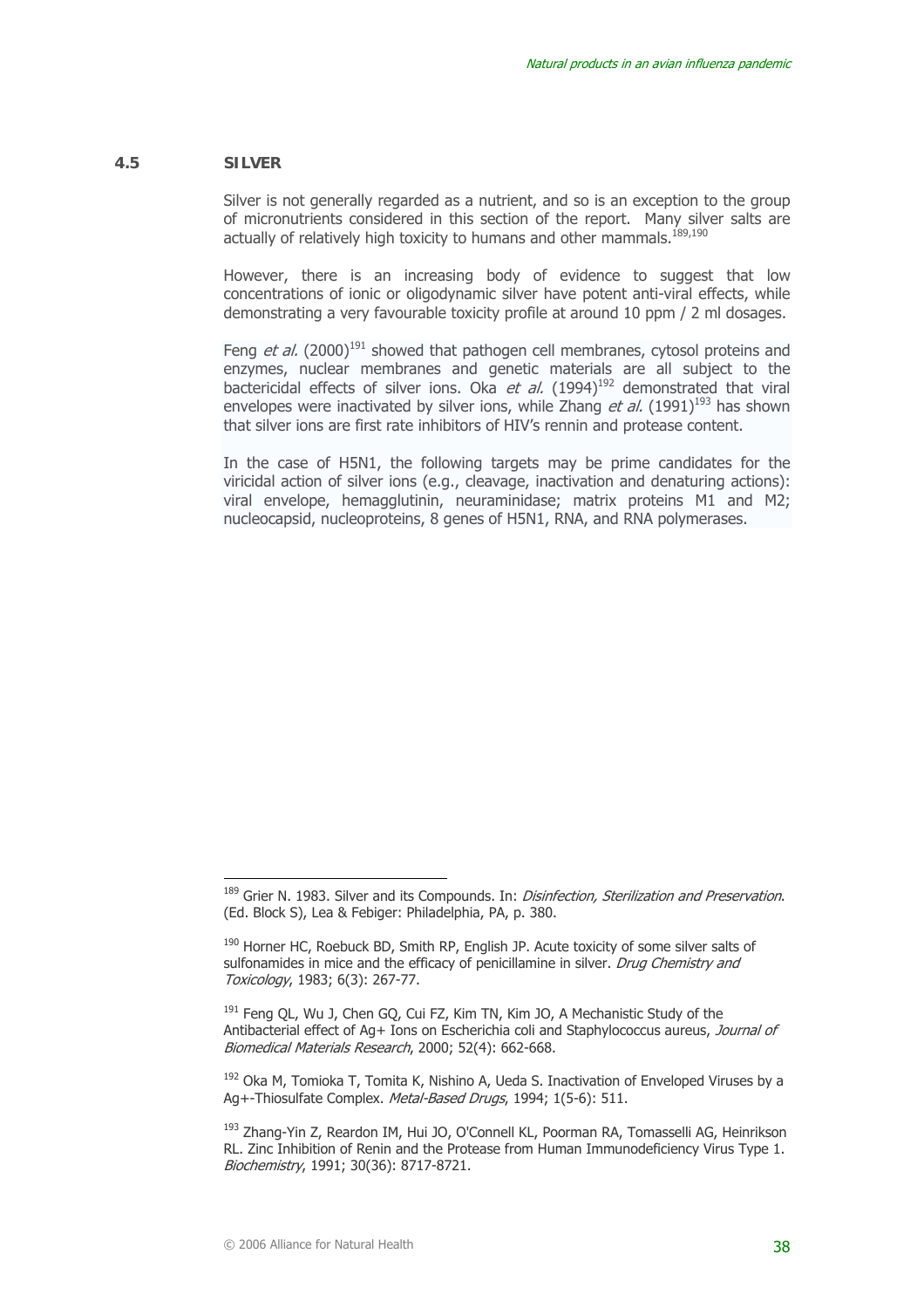#### **4.6 OTHER MICRONUTRIENTS**

 $\overline{a}$ 

Other micronutrients are known to be of importance in supporting the immune system, including the vitamins  $E_t^{194}$  B6<sup>195</sup> and various carotenoids, <sup>196</sup> as well as the minerals selenium,<sup>197</sup> iron,<sup>198</sup> copper<sup>199</sup> and manganese.<sup>200</sup> Other nutrient groups such as Omega-3 essential fatty acids derived from fish oils are also beneficial for cytokine modulation in the immune system.<sup>201</sup>

In the event of pandemic, where normal dietary regimes are compromised owing to food supply problems, deficiencies of these nutrients are considerably more likely than in non-pandemic situations.

Adverse effects from low intakes can be countered by careful attention to diet and/or supplementation programmes. Good quality multivitamin and mineral complexes and fish oil supplements may provide important additional intakes of such micronutrients.<sup>202,203</sup>

 $196$  Chew BP, Park JS. Carotenoid action on the immune response. *Journal of Nutrition*, 2004; 134(1): 257S-261S. Review.

<sup>197</sup> McKenzie RC, Rafferty TS, Beckett GJ. Selenium: an essential element for immune function. *Immunology Today*. 1998; 19(8): 342-5. Review.

 $198$  Beard JL. Iron biology in immune function, muscle metabolism and neuronal functioning. Journal of Nutrition, 2001; 131(2S-2): 568S-579S; discussion 580S. Review.

<sup>199</sup> Bonham M, O'Connor JM, Hannigan BM, Strain JJ. The immune system as a physiological indicator of marginal copper status? *British Journal of Nutrition*, 2002; 87(5): 393-403. Review.

<sup>200</sup> Beach RS, Gershwin ME, Hurley LS.Zinc, copper, and manganese in immune function and experimental oncogenesis. Nutrition and Cancer. 1982; 3(3): 172-91. Review.

 $201$  Calder PC. n-3 fatty acids, inflammation, and immunity - relevance to postsurgical and critically ill patients. Lipids. 2004; 39(12): 1147-61.

202 Wood SM, Beckham C, Yosioka A, Darban H, Watson RR. beta-Carotene and selenium supplementation enhances immune response in aged humans. *Integrative Medicine*, 2000; 2(2): 85-92.

<sup>203</sup> Biornsson S, Hardardottir I, Gunnarsson E, Haraldsson A.Scand J Infect Dis. Dietary fish oil supplementation increases survival in mice following Klebsiella pneumoniae infection. 1997; Scandinavian Journal of Infectious Diseases, 29(5): 491-3.

<sup>&</sup>lt;sup>194</sup> Beharka A, Redican S, Leka L, Meydani SN. Vitamin E status and immune function. Methods in Enzymology, 1997; 282; 247-63. Review.

 $195$  Chandra RK. Nutrition and immunology: from the clinic to cellular biology and back again. Proceedings of the Nutrition Society, 1999; 58(3): 681-3. Review.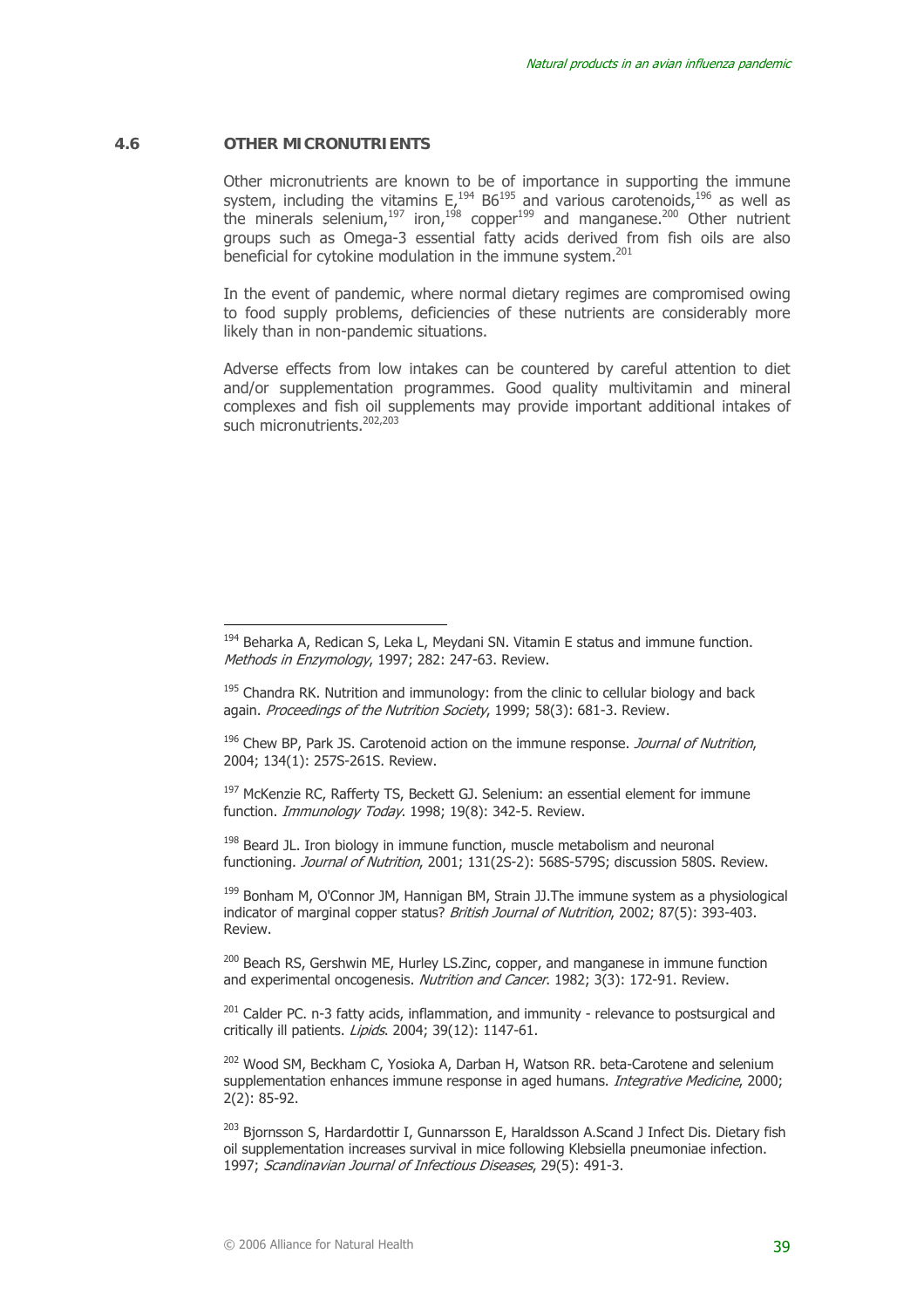# **5. BOTANICAL AND MICRO-ORGANISM DERIVED SUBSTANCES**

There are a wide range of botanical or micro-organism-derived products which may be able to play a valuable role in supporting the body or immune system during an HPAI pandemic. Dealing with each is beyond the scope of this report, particularly given intrinsic variability between botanical products as a result of different extraction methods, growing conditions, selection of plant parts and standardization procedures.

However, a number of botanicals have been considered briefly, and some evidence for their possible usefulness in relation to immune enhancement or modulation effects following a cytokine over-response or cascade, as is typical following human infection by HPAI H5N1 virus, has been provided.

The ANH is linked to a number of herbal associations and companies that have specific expertise and products that could potentially be of value in mitigating the cytokine storm and supporting the immune system during an H5N1 pandemic. Should further research be required, this expertise could be brought to bear in the development and implementation of specific studies and trials.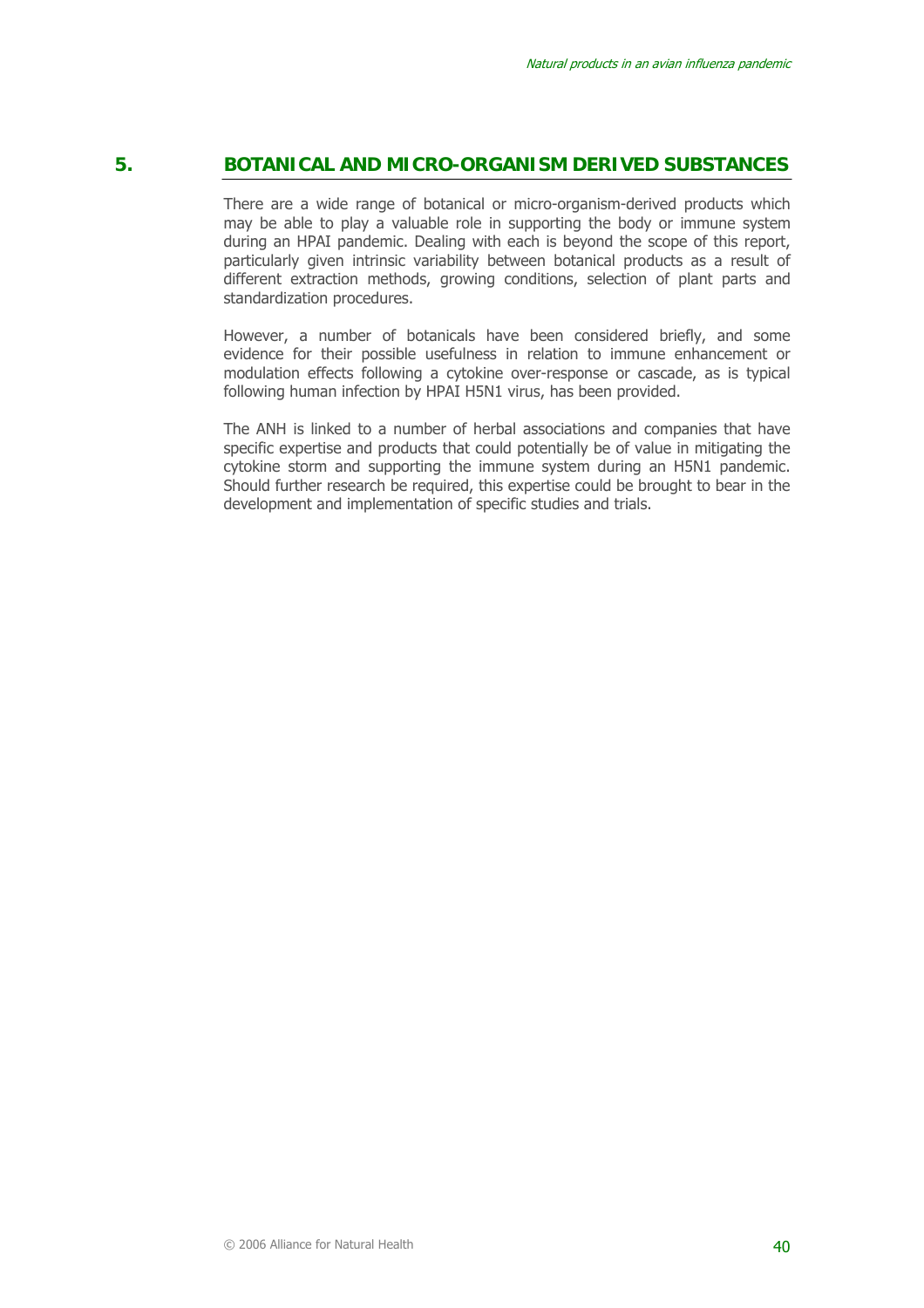#### **5.1 BETA GLUCANS**

 $\overline{a}$ 

Of the natural compounds known to stimulate the humoral (innate or nonspecific) immune system, one of the best documented and most effective are the 1-3, 1-6 beta glucans, generally derived from brewer's yeast<sup>204,205</sup> or found within mushrooms such as shiitake (containing lentinan) and maitake.<sup>206</sup> Mushroom glucans are always heterogeneous, but lentinan has such a large molecular weight  $(400,000 - 1,000,000$  daltons) that it is reported to be poorly bioavailable orally, thus requiring intravenous injection.207 Lentinan, administered both intranasally and intravenously, prior to challenge with influenza A virus, significantly increased non-specific immune responses as determined by assessing respiratory burst of broncho-alveolar macrophages.<sup>208</sup>

'Immunoceuticals' have actually been recorded from some 50 species of mushroom, many of these being beta glucans with demonstrated anti-cancer and immune modulation activity.<sup>207</sup>

These molecules activate the innate immune system in humans and other animals<sup>209,210</sup> Macrophages have receptors that specifically recognise 1-3, 1-6 beta  $q$  ducans<sup>211</sup> because they occur in the cell walls of many bacteria and fungi. Consumption of beta glucans is thought to stimulate production of various aspects

<sup>206</sup> Wasser SP, Weis AL. Therapeutic effects of substances occurring in higher basidiomycetes mushrooms: a modern perspective. Critical Reviews in Immunology, 1999; 19: 65-96.

<sup>207</sup> Kidd PM. The use of mushroom glucans and proteoglycans in cancer treatment. Alternative Medicine Review, 2000; 5(1): 4-27.

<sup>208</sup> Irinoda K, Masihi KN, Chihara G, Kaneko Y, Katori T. Stimulation of microbicidal host defence mechanisms against aerosol influenza virus infection by lentinan. International Journal of Immunopharmacology, 1992; 14(6): 971-7.

<sup>209</sup> Mansell PWA, Ichinose I-I, Reed RJ, Krements ET, McNamee RB, Di Luzio NR: Macrophage-mediated destruction of human malignant cells in vivo. Journal of the National Cancer Institute, 1975; 54: 571-80.

<sup>210</sup> Hahn MG, Albersheim P. Host-pathogen interactions. XIV. Isolation and partial characterization of an elicitor from yeast extract. Plant Physiology, 1978; 62: 107.

 $211$  Czop JK, Austen KF. A b-glucan inhibitable receptor on human monocytes: its identity with the phagocytic receptor for particulate activators of the alternative complement pathway. Journal of Immunology, 1985; 134: 2588-93.

 $204$  Kernodle DS, Gates H, Kaiser AB. Prophylactic anti-infective activity of poly- $(1-6)$ -beta-D-glucapyranosyl-(1-3)-beta-D-glucapyranose glucan in a guinea pig model of staphylococcal wound infection. Antimicrobial Agents & Chemotherapy, 1998; 42: 545-9.

<sup>&</sup>lt;sup>205</sup> Wakshull E, Brunke-Reese D, Lindermuth J, Fisette L, Nathans RS, Crowley JJ, Tufts JC, Zimmerman J, Mackin W, Adams DS. PGG-glucan, a soluble beta-(1,3)-glucan, enhances the oxidative burst response, microbicidal activity, and activates an NF-kappa B-like factor in human PMN: evidence for a glycosphingolipid beta-(1,3)-glucan receptor. Immunopharmacology. 1999; 41(2): 89-107.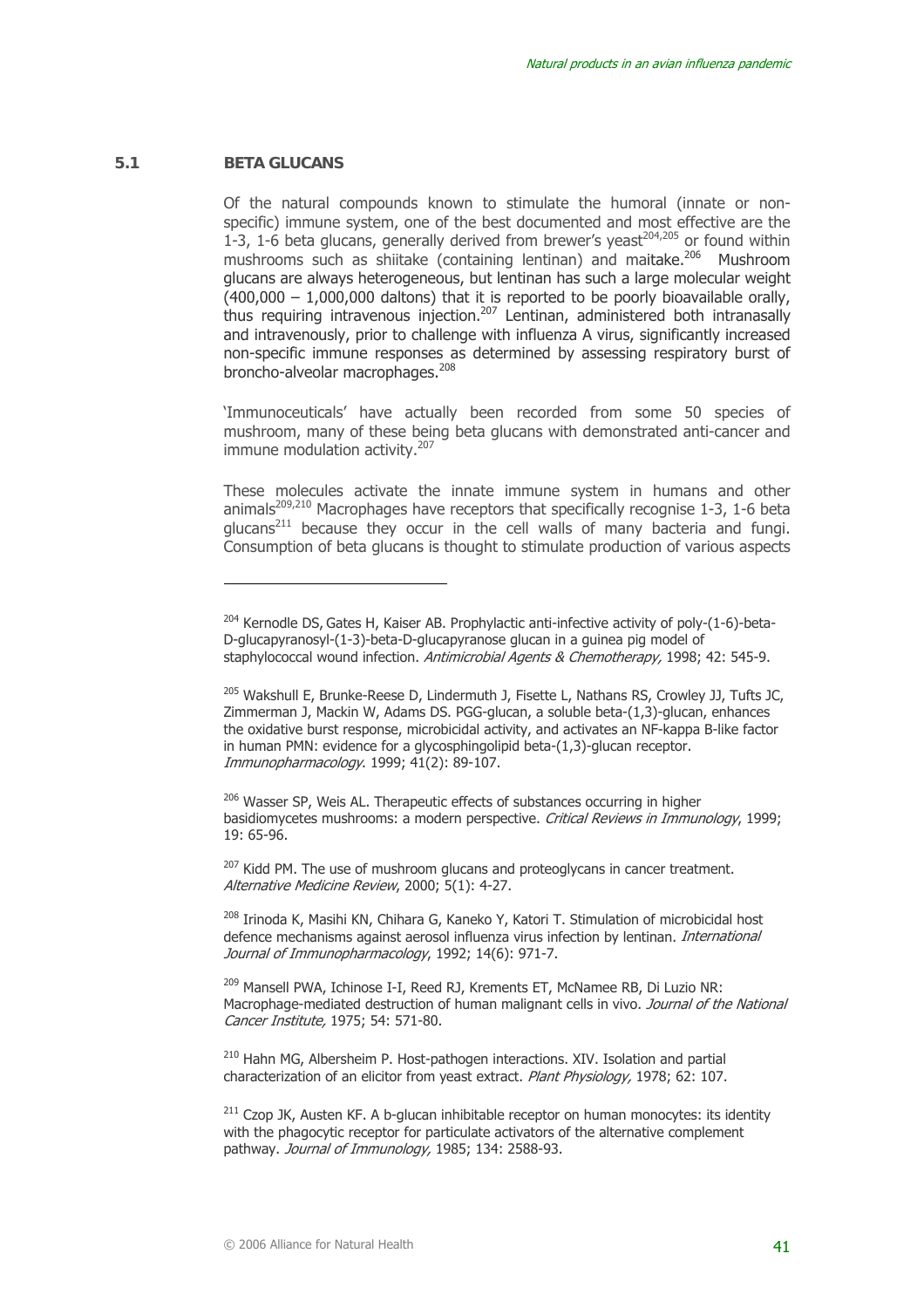of the humoral immune system and several well-conducted research papers have shown that resistance to infection may be enhanced greatly  $212,213$ 

The beta glucans' ability to activate macrophages has been extensively tested214,215,216,217,218 and has been shown to protect animals such as mice against otherwise fatal infections.219,220 Trials have shown the same substantial protective effects in human infections.<sup>221,222,223</sup>

<sup>214</sup> Rasmussen LT, Fandrem Jr. and Seljelid R. Dynamics of blood components and peritoneal fluid during treatment of murine E. coli sepsis with beta-1, 3-D-polyglucose derivatives. Scandinavian Journal of Immunology, 1985; 63: 73-80.

<sup>215</sup> Rasmussen LT, Seljelid R. Production of prostaglandin E2 and interleukin 1 by mouse peritoneal macrophages stimulated with beta-1, 3-D-glucan derivatized plastic beads. Scandinavian Journal of Immunology, 1987; 26(6): 731-6.

<sup>216</sup> Rasmussen LT, Seljelid R. The modulatory effect of lipoproteins on the release of interleukin 1 by human peritoneal macrophages stimulated with beta 1 -3D-polyglucose derivatives. *Scandinavian Journal of Immunology,* 1989; 29: 477-84.

 $217$  Rasmussen LT, Seljelid R, Dynamics of blood components and peritoneal fluid during treatment of murine *E. coli* sepsis with beta-1, 3-D-polyglucose derivatives. II. Interleukin 1, tumour necrosis factor, prostaglandin E2 and leukotriene B4. Scandinavian Journal of Immunology 1990; 32(4): 333-40.

 $^{218}$  Rasmussen LT and Seljelid, R. Novel immunomodulators with pronounced in vitro effects caused by stimulation of cytokine release, Journal of Cell Biochemistry, 1991;46: 60-8.

<sup>219</sup> Williams DL, Diluzio NR. Glucan-induced modification of murine viral hepatitis. Science, 1980; 208: 67-9.

220 Williams DL, Diluzio NR**.** Glucan induced modification of experimental Staphylococcus aureus infection in normal, leukemic and immunosuppressed mice. Advances in Experimental Medical Biology, 1979; 121(A): 291-306.

<sup>221</sup> de Felippe JJ, da Rocha-Silva FM, Maciel FM, Soares A de M, Mendes NF. Infection prevention in patients with severe multiple trauma with the immunomodulator beta 1-3 polyglucose (glucan). Surgery, Gynecology and Obstetrics, 1993; 177(4): 383-8.

<sup>222</sup> Babineau TJ, Hackford A, Kenler A, Bistrian B, Forse RA, Fairchild PG, Heard S, Keroack M, Caushaj P, Benotti P. A phase II multicenter, double-blind, randomized, placebocontrolled study of three dosages of an immunomodulator (PGG-glucan) in high-risk surgical patients. Archives of Surgery, 1994; 129(11): 1204-10.

<sup>&</sup>lt;sup>212</sup> Onderdonk AB, Cisneros RL, Hinkson P, Ostroff G. Anti-infective effect of poly-beta-1,6glucotriosyl-beta 1,3glucapyranose glucan *in vivo. Infection & Immunity* 1992; 60: 1642-7.

<sup>213</sup> Vetvicka V, Terayama K, Mandeville R, Brousseau P, Kournikakis B, Ostroff G. Pilot study: Orally-administered east beta1,3-glucan prophylactically protects against anthrax infection and cancer in mice. Journal of the American Nutraceutical Association, 2002; 5: 1-5.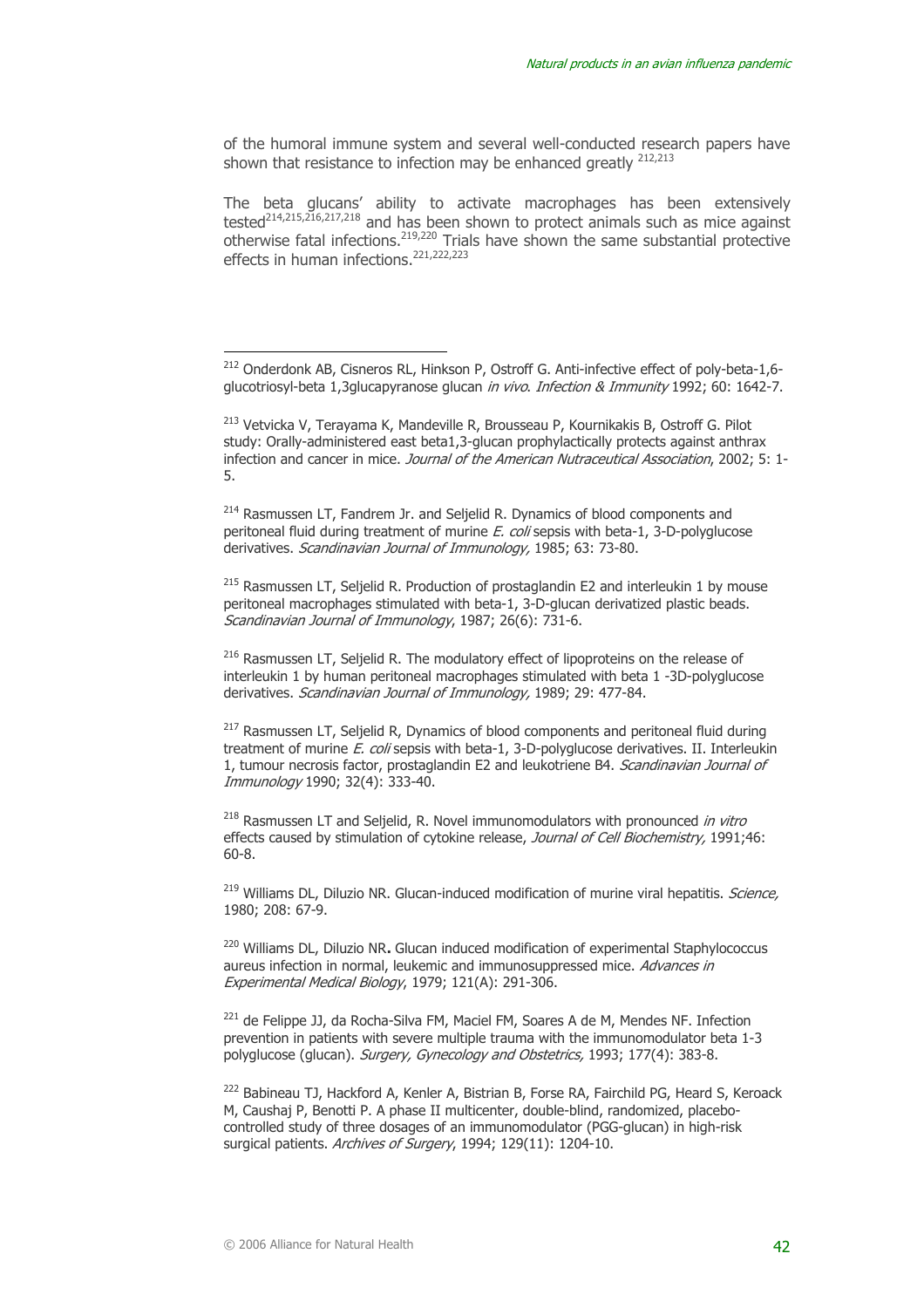The role of natural products such as beta glucans in supporting the humoral immune system, in combination with those which support the adaptive or cellmediated immune system (such as zinc) should be explored as a matter of urgency in relation to H5N1 and other life threatening viral infections.

<sup>&</sup>lt;sup>223</sup> Babineau TJ, Marcello P, Swails W, Kenler A, Bistrian B, Forse RA. Randomized phase I/II trial of a macrophage-specific immunomodulator (PGG-glucan) in high-risk surgical patients. Annals of Surgery, 1994; 220(5): 601-9.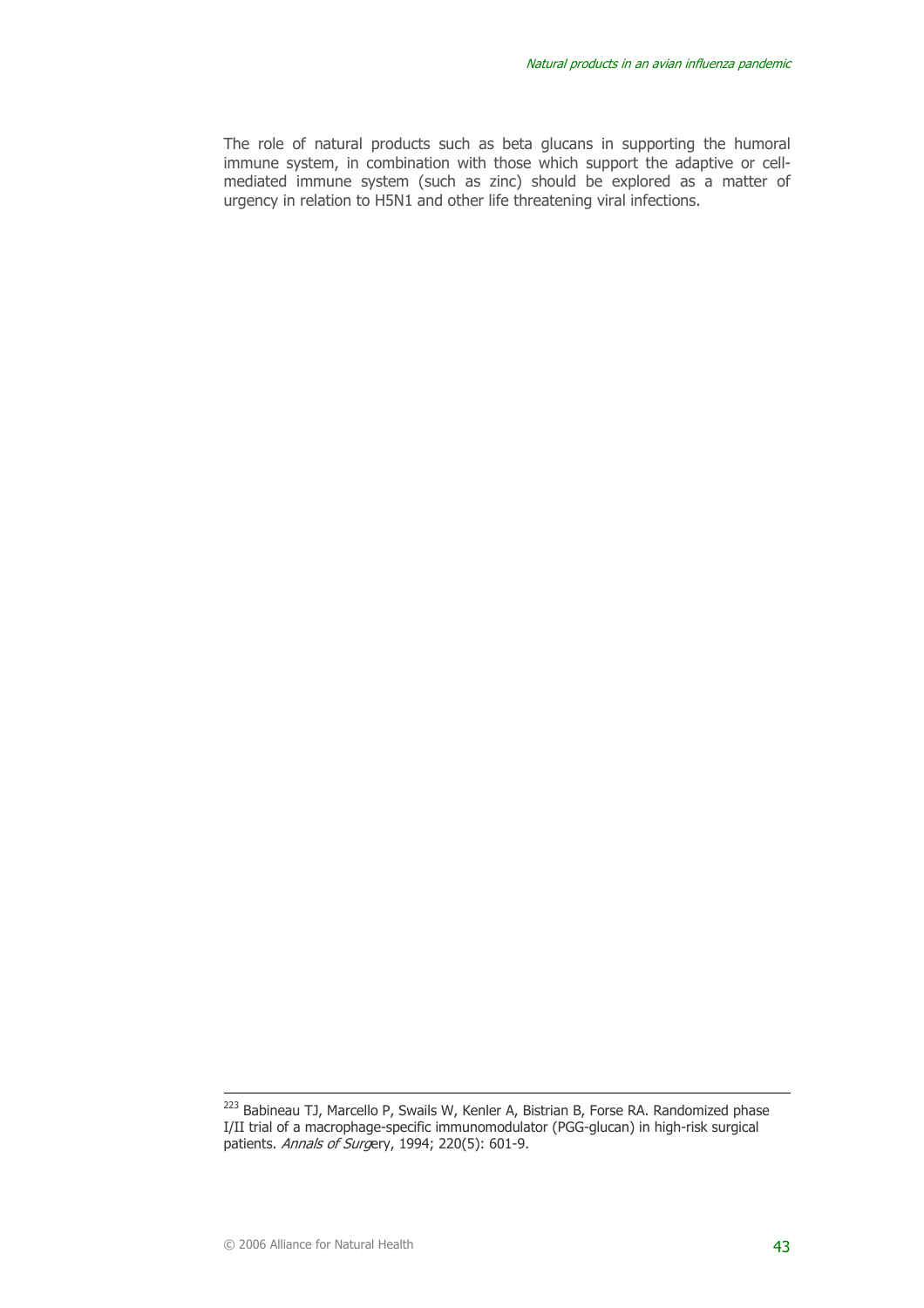#### **5.2 RESVERATROL**

 $\overline{a}$ 

Resveratrol is a phytoalexin polyphenolic (stilbene) compound found in various plants, including grapes, berries, and peanuts. There is compelling evidence demonstrating beneficial effects on neurological, hepatic, and cardiovascular systems. Resveratrol has become particularly well recognised in recent years for its powerful role as a cancer chemo-preventative agent, but central to its putative mechanism of action, is its role in immune system modulation.

In a 2005 review, de la Lastra & Villegas present research demonstrating possible mechanisms for resveratrol's biological activities including the down-regulation of the inflammatory response through inhibition of synthesis and release of proinflammatory mediators, modification of eicosanoid synthesis, inhibition of activated immune cells, or inhibition of enzymes such as inducible nitric oxide synthase (NOS) and cyclooxygenase-2 (COX-2) via its inhibitory effects on nuclear factor-kappa B or the activator protein-1 (AP-1).<sup>224</sup>

An *in vitro* study by Wirleitner *et al.* (2005) showed suppression of specific Th-1 cytokines such as IFN-gamma. It would be valuable to demonstrate, for example in a murine model with an H5N1 challenge, whether this effect limited morbidity by limiting cytokine cascades.<sup>225</sup> In an *in vivo* study, cytokine (IL-2, NF-kappaB) suppression was noted following allograft rejection in rats.<sup>226</sup>

Given that one of the most important cytokines that is over-stimulated by H5N1 infection is TNF-alpha, which has the potential to trigger cytokine storm, it is of note that Gao *et al.* (2001)<sup>227</sup> determined that resveratrol suppresses TNF-alpha as well as IL-2. However, these authors also found this suppression to be "irreversible", which clearly could be of concern and requires further evaluation.

 $224$  de la Lastra CA, Villegas I. Resveratrol as an anti-inflammatory and anti-aging agent: Mechanisms and clinical implications. *Molecular Nutrition & Food Research*, 2005; 49 (5): 405-430. Review.

<sup>&</sup>lt;sup>225</sup> Wirleitner B, Schroecksnadel K, Winkler C, Schennach HS, Fuchs D. Resveratrol suppresses interferon-gamma-induced biochemical pathways in human peripheral blood mononuclear cells in vitro. Immunology Letters, 2005; 100 (2): 159-163.

 $226$  Wu SL, Pan CE, Yu L, Meng KW. Immunosuppression by combined use of cyclosporine and resveratrol in a rat liver transplantation model. Transplantation Proceedings, 2005; 37 (5): 2354-2359.

<sup>&</sup>lt;sup>227</sup> Gao X, Xu YX, Janakiraman N, Chapman RA, Gautam SC. Immunomodulatory activity of resveratrol: suppression of lymphocyte proliferation, development of cell-mediated cytotoxicity, and cytokine production. Biochemical Pharmacology, 2001; 62(9): 1299-308.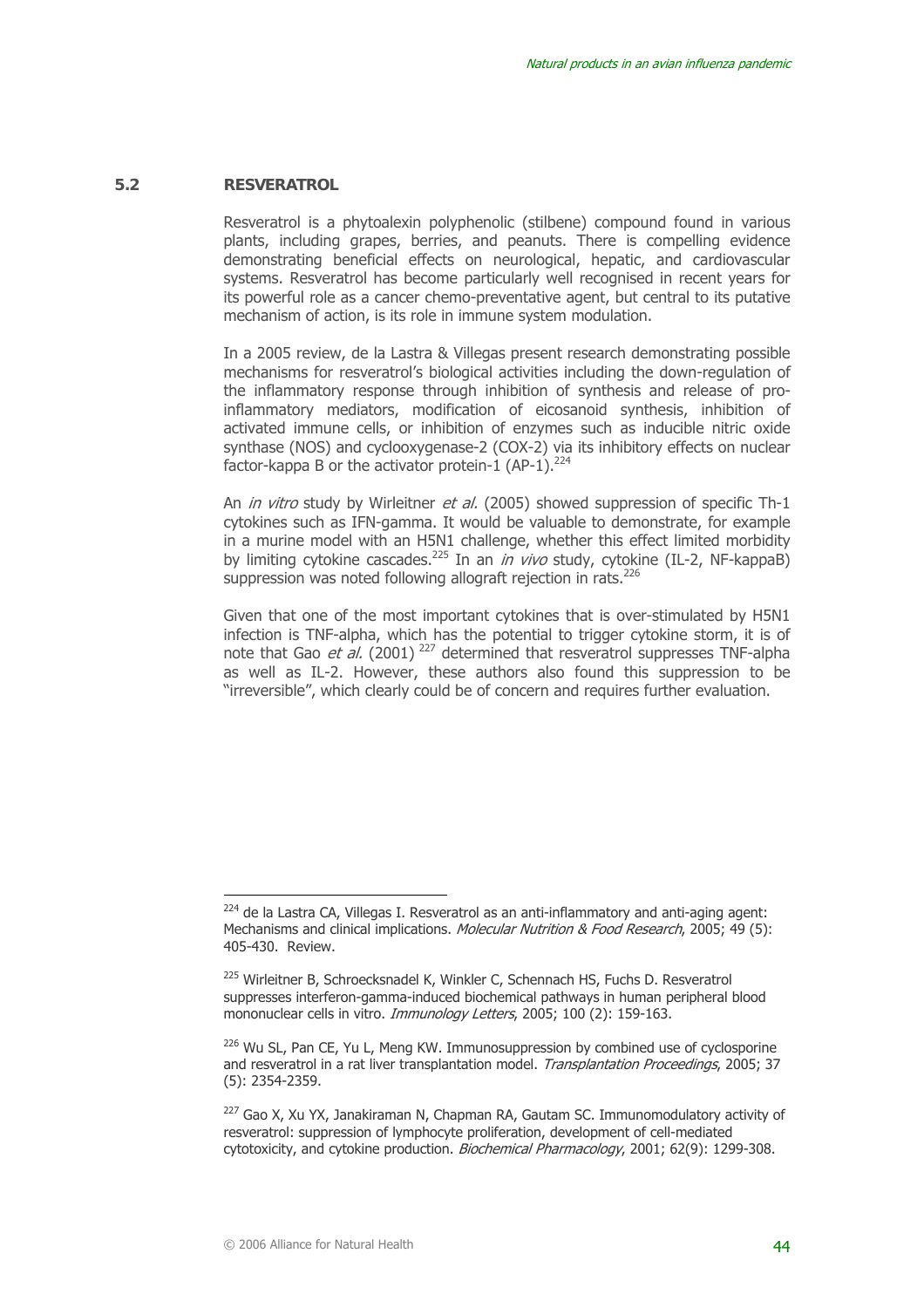#### **5.3 GARLIC**

 $\overline{a}$ 

Garlic (Allium sativum L.) has long been known to have medicinal properties, although these appear to be destroyed when garlic is cooked for culinary purposes.228 There are a large number of garlic derivatives including allicin, which gives garlic, its characteristic taste and odour, and these have been shown to have benefits in the management of conditions such as lipidaemia and hypertension and anti-platelet effects.<sup>229</sup>

However, there is evidence that garlic has potent immuno-modulatory effects, which have been demonstrated in *in vitro* tests with peripheral blood cells,  $230$  as well as in animal models.<sup>231</sup>

Garlic extracts have also shown to have anti-viral properties.<sup>228,232</sup>

Hodge et al.  $(2002)^{233}$  showed that T-cell IFN-gamma, IL-2, and TNF-alpha decreased significantly in the presence of  $\leq$  10 mcg / ml garlic extract while Chang et al  $(2005)^{234}$  demonstrated differences in cytokine modulation between different garlic derivatives in activated macrophages. Diallyl sulphide suppressed all stimulated cytokines, and this inhibition appeared to be directly related to the suppression of nitric oxide (NO) and prostaglandin  $E_2$  (PGE<sub>2</sub>) production.

 This and other work suggests that garlic derivatives may be of considerable value in supporting the immune system during a HPAI pandemic, but further work specific to H5N1 is required.

<sup>230</sup> Salman H, Bergman M, Bessler H, Punsky I, Djaldetti M. Effect of a garlic derivative (alliin) on peripheral blood cell immune responses. International Journal of Immunopharmacology, 1999; 21(9): 589-97.

<sup>231</sup> Ghazanfari T, Hassan ZM, Ebtekar M, Ahmadiani A, Naderi G, Azar A, Garlic induces a shift in cytokine pattern in *Leishmania* major-infected BALB/c mice. *Scandinavian Journal of* Immunology, 2000; 52(5): 491-5.

<sup>232</sup> Guo NL, Lu DP, Woods GL, Reed E, Zhou GZ, Zhang LB, Waldman RH. Demonstration of the anti-viral activity of garlic extract against human cytomegalovirus in vitro. Chinese Medicine Journal (Engl), 1993; 106(2): 93-6.

 $233$  Hodge G, Hodge S, Han P. Allium sativum (garlic) suppresses leukocyte inflammatory cytokine production in vitro: potential therapeutic use in the treatment of inflammatory bowel disease. Cytometry, 2002; 48(4): 209-15.

<sup>234</sup> Chang HP, Huang SY, Chen YH. Modulation of cytokine secretion by garlic oil derivatives is associated with suppressed nitric oxide production in stimulated macrophages. Journal of Agricultural Food Chemistry, 2005; 53(7): 2530-4.

 $228$  Harris JC, Cottrell SL, Plummer S, Lloyd D. Antimicrobial properties of Allium sativum (garlic). Applied Microbiology & Biotechnology, 2001; 57(3): 282-6. Review.

<sup>&</sup>lt;sup>229</sup> Barnes J, Anderson LA, Phillipson JD. Herbal Medicines, 2002. Second edition. London: Pharmaceutical Press.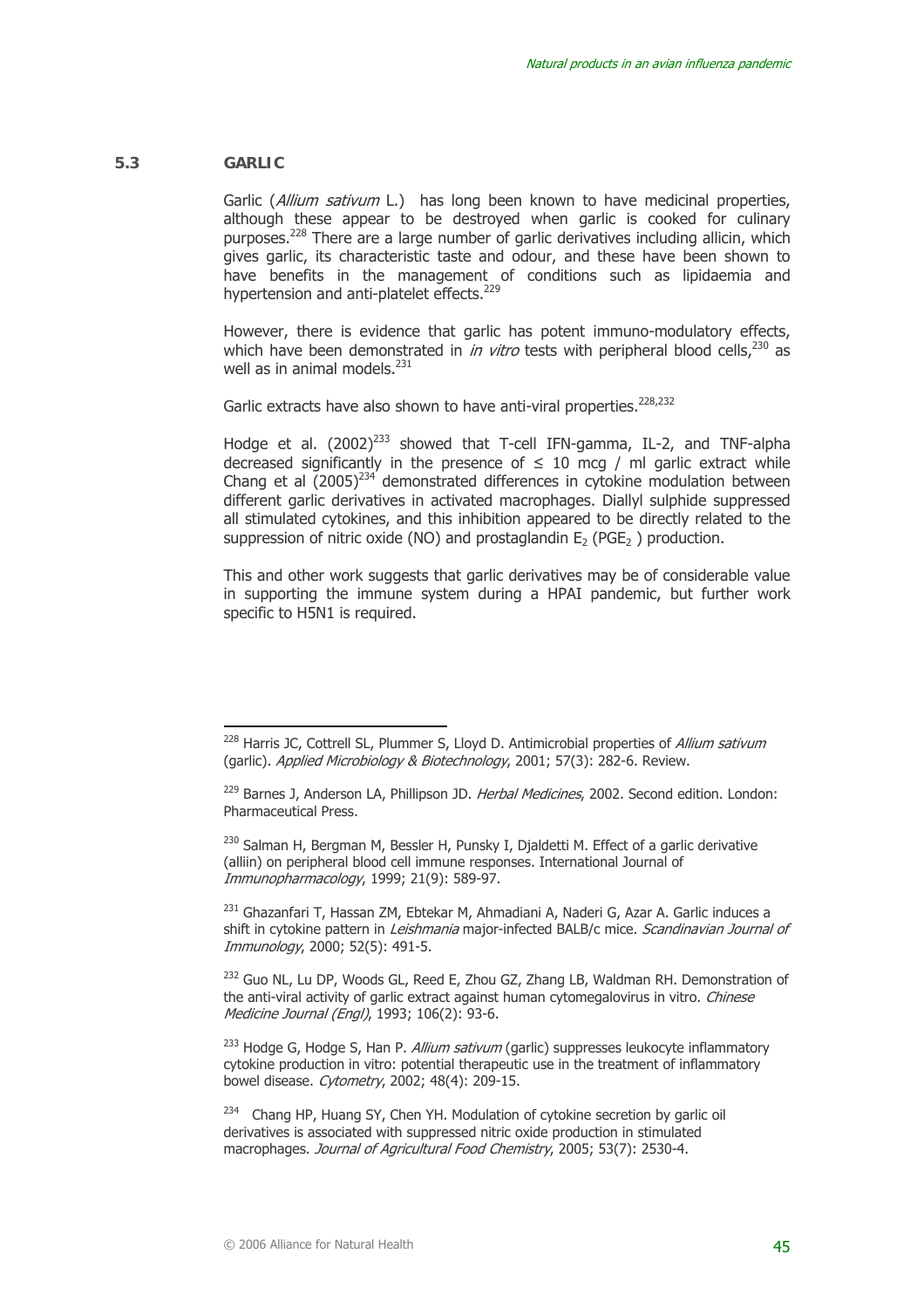#### **5.4 BLACK ELDERBERRY**

Black elderberry (Sambucus nigra L.) extracts have been shown to protect against infection by certain viruses, probably both through direct viricidal activity as well as through stimulation of cytokines in the immune system. A proprietary product based on black elderberry has been shown to be beneficial in managing common forms of both influenza A and B infection.235

Elderberries contain a range of anthocyanidins which are know to be potent antioxidants. Common proprietary formulations are based on a 38% standardised elderberry extract.<sup>236</sup>

Although the anti-viral properties of *Sambucus* spp. have been widely reported, there is little or no published research elucidates its mechanism of action. Dr Madeleine Mumcuoglu, an Israeli virologist, has communicated that this action is caused by elderberry constituents which neutralize the activity of the haemagglutinin (H) spikes are found on the surface many viruses, including  $H5N1.<sup>234</sup>$  These H spikes are necessary for viral entry to cells and subsequent replication. However, this purported mechanism appears to be unpublished.

Further work by Barak et al. (2001), in a placebo-controlled, double-blind trial, demonstrated that black elderberry extracts function by stimulating cytokines such TNF-alpha and IL-1, IL-6 and IL-8.<sup>237</sup> In this study, induction of TNF-alpha was found to be 45-fold greater than in the controls. However, another study showed much lower cytokine induction (1.3-6.2-fold).<sup>238</sup>

Such stimulation needs to be well understood as it may present a risk in relation to triggering cytokine storm given the hyper-induction of cytokines known to occur following infection by HPAI H5N1. It may also suggest that the dosage specification is highly critical, perhaps complicating dose recommendations. Therefore, further research is required to determine both safety and efficacy of black elderberry extracts in relation to H5N1 infection.

**Note:** the authors of this report are aware of media reports suggesting that in vitro studies in the UK have demonstrated antiviral effects of a proprietary black elderberry extract against H5N1. Further studies are apparently also underway in Israel.

<sup>&</sup>lt;sup>235</sup> Zakay-Rones Z, Varsano N, Zlotnik M, Manor O, Regev L, Schlesinger M, Mumcuoglu M. Inhibition of several strains of influenza virus in vitro and reduction of symptoms by an elderberry extract (Sambucus nigra L.) during an outbreak of influenza B Panama. Journal of Alternative & Complementary Medicine, 1995; 1(4): 361-9.

<sup>&</sup>lt;sup>236</sup> [No authors listed] Monograph. Sambucus nigra (elderberry). Alternative Medicine Review, 2005; 10(1): 51-4.

 $237$  Barak V, Halperin T, Kalickman I, The effect of Sambucol, a black elderberry-based, natural product, on the production of human cytokines: I. Inflammatory cytokines. European Cytokine Network, 2001; 12(2): 290-6.

<sup>&</sup>lt;sup>238</sup> Barak V, Birkenfeld S, Halperin T, Kalickman I. The effect of herbal remedies on the production of human inflammatory and anti-inflammatory cytokines. *Israel Medical* Association Journal, 2002; 4(11 Suppl): 919-22.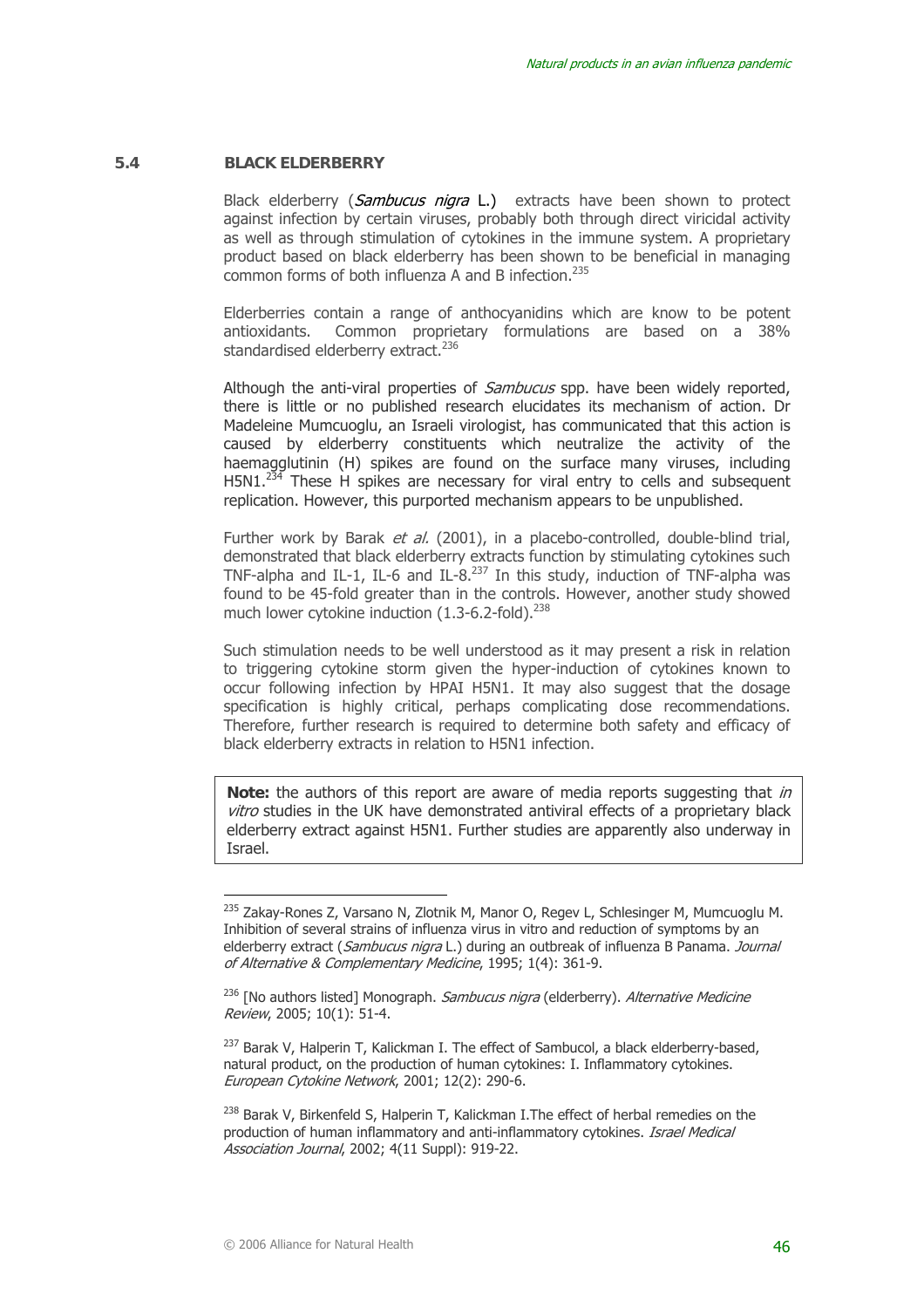#### **5.5 ECHINACEA**

 $\overline{a}$ 

Echinacea preparations from Echinacea purpurea and E. angustifolia are one of the most widely used herbal products for the common cold, in both Europe and the USA. Studies have shown considerable differences in activity between different preparations; Rininger et al. (2000) found that dried leaf and root powders acted as potent immuno-stimulants in murine and *in vitro* tests, while fresh juice extracts or extracts standardised to phenolic acid or echinacoside content were relatively inactive.<sup>239</sup>

A clinical study with a commercially available liquid tincture demonstrated clear efficacy of the product in reducing the severity and duration of symptoms of the  $common cold.<sup>240</sup> However, it appears from a review of 13 randomized, double$ blind, placebo controlled trials that Echinacea may be more effective in treating the early symptoms of common cold, than in its prevention. $241$ 

Gertsch et al.  $(2004)^{242}$  identified a putative mechanism for the immunomodulatory effects of certain Echinacea extracts, relating this to specific alkylamides (= alkamides), or cannabinoids, which modulate TNF-alpha mRNA expression in human monocytes/macrophages via the  $CB<sub>2</sub>$  cannabinoid receptor.

In a recent mechanistic, in vitro study using human whole blood, Raduner et al. (2006) demonstrated complex cytokine modulation affects triggered by specific alkylamides from Echinacea which caused up-regulation of IL-6 cytokine expression in an apparently CB<sub>2</sub>-dependent manner, while causing downregulation of TNF-alpha, IL-1 and IL-12 expression in a  $CB<sub>2</sub>$ -independent  $m$ anner.<sup>243</sup>

Such complexities of response for a given tincture, as well as differences in chemical composition between different products, make it difficult to draw any consistent and general conclusions over the potential for the use of Echinacea in a HPAI pandemic. It would be imperative to undertake in vitro and then in vivo studies with specific standardised extracts or products so that specific immune

<sup>&</sup>lt;sup>239</sup> Rininger JA, Kickner S, Chigurupati P, McLean A, Franck Z. Immunopharmacological activity of Echinacea preparations following simulated digestion on murine macrophages and human peripheral blood mononuclear cells. Journal of Leukocyte Biology, 2000; 68(4): 503-10.

<sup>&</sup>lt;sup>240</sup> Brinkeborn RM, Shah DV, Degenring FH. Echinaforce and other Echinacea fresh plant preparations in the treatment of the common cold. A randomized, placebo controlled, double-blind clinical trial. *Phytomedicine*, 1999; 6(1): 1-6.

 $241$  Barrett B, Vohmann M, Calabrese C. Echinacea for upper respiratory infection. Journal of Family Practice, 1999; 48: 628-635. Review.

<sup>242</sup> Gertsch J, Schoop R, Kuenzle U, Suter A. Echinacea alkylamides modulate TNF-alpha gene expression via cannabinoid receptor CB2 and multiple signal transduction pathways. FEBS Letters, 2004; 577(3): 563-9.

<sup>&</sup>lt;sup>243</sup> Raduner S, Majewska A, Chen JZ, Xie XQ, Hamon J, Faller B, Altmann KH, Gertsch J. Alkylamides from Echinacea are a new class of cannabinomimetics - CB2-receptor dependent and independent immunomodulatory effects. Journal of Biological Chemistry, 2006; [Epub ahead of print] (http://www.jbc.org/cgi/reprint/M601074200v1).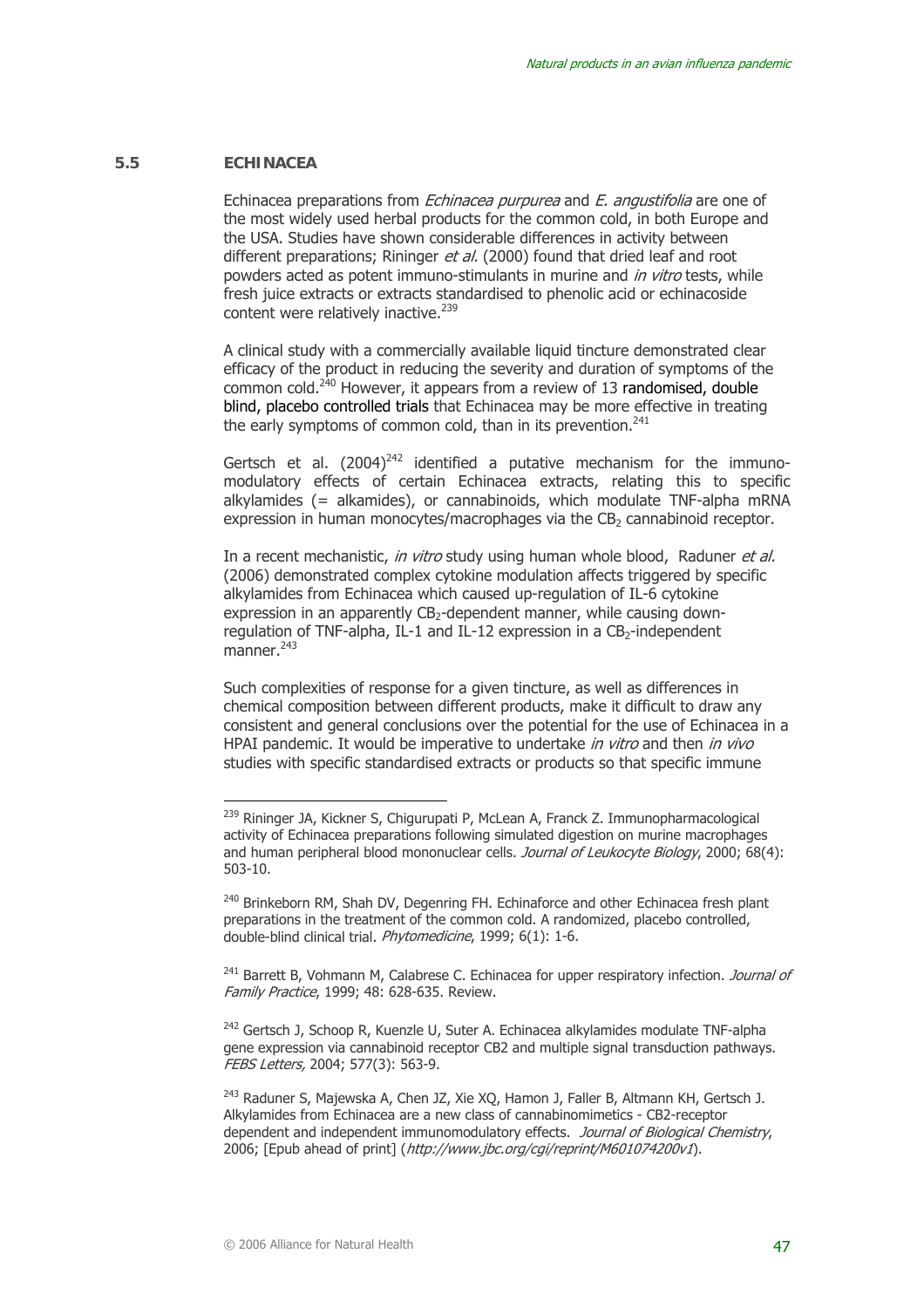modulation responses to strains of the H5N1 virus can be evaluated. Based on the existing evidence, as is the case with some other botanical products, there is a risk that some Echinacea products might trigger cytokine storm if consumed at higher dosages.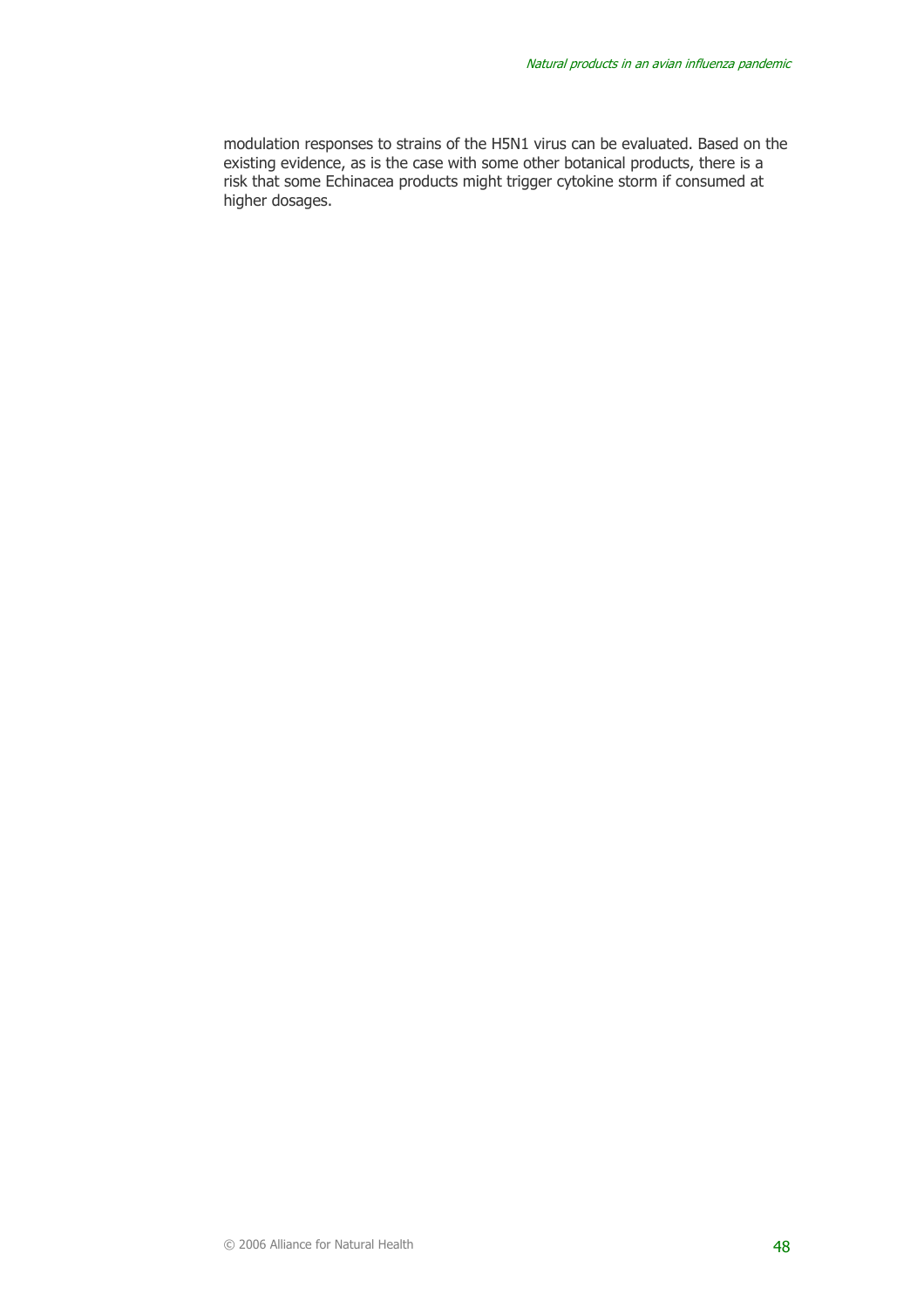#### **5.6 OTHER NATURAL PRODUCTS**

There are numerous other botanicals, micro-organism and animal derived products which have been shown to exhibit immune modulating activity of some type, but detailed consideration of these is beyond the scope of this report.

Natural products of interest include:

- Curcumin (*Curcuma longa*)<sup>244</sup>
- Cat's claw (*Uncaria guianensis or U. tomentosa*) $^{245}$
- Astragalus (Astragalus membranaceus)<sup>246</sup>
- Sutherlandia (Sutherlandia frutescens)<sup>247</sup>
- Bovine thymus extracts $248$

<sup>&</sup>lt;sup>244</sup> Terry CM, Clikeman JA, Hoidal JR, Callahan KS. Effect of tumor necrosis factor-alpha and interleukin-1 alpha on heme oxygenase-1 expression in human endothelial cells. American Journal of Physiology, 1998; 274(3 Pt 2):H883-91.

<sup>&</sup>lt;sup>245</sup> Sandoval M, Charbonnet RM, Okuhama NN, Roberts J, Krenova Z, Trentacosti AM, Miller MJ. Cat's claw inhibits TNF-alpha production and scavenges free radicals: role in cytoprotection. Free Radical Biology in Medicine, 2000; 29(1): 71-8.

 $246$  Wei H, Sun R, Xiao W, Feng J, Zhen C, Xu X, Tian Z. Traditional Chinese medicine Astragalus reverses predominance of Th2 cytokines and their up-stream transcript factors in lung cancer patients. Oncology Reports, 2003; 10(5): 1507-12.

<sup>&</sup>lt;sup>247</sup> Fernandes AC, Cromarty AD, Albrecht C, van Rensburg CE. The antioxidant potential of Sutherlandia frutescens. Journal of Ethnopharmacology, 2004; 95(1): 1-5.

<sup>&</sup>lt;sup>248</sup> Obminiska-Mrukowicz B, Szczypka M. Effect of calf thymus extract and zinc supplementation on the cellular response of mice exposed to restraint stress. Polish Journal of Vetetinary Science, 2005; 8(1): 1-9.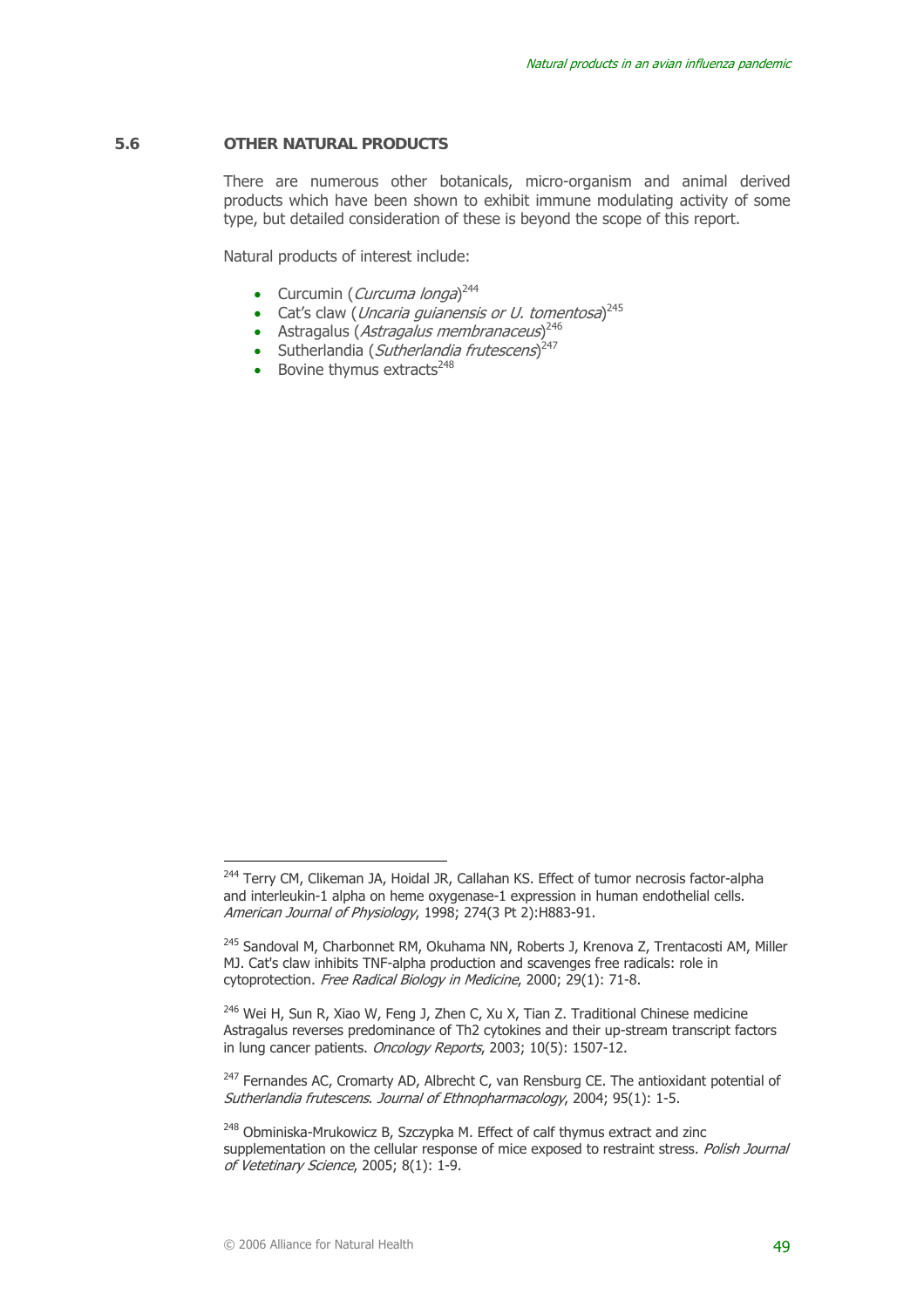# **6. CHANGES TO DIETARY AND LIFESTYLE REGIMENS PRIOR TO AND DURING A PANDEMIC**

The proposed social distancing measures, restrictions on trade and travel, reduced workforce and likely high rates of morbidity will inevitably have considerable impacts on dietary patterns and lifestyle during a HPAI pandemic.

Fresh fruit, vegetables, meats and other foods will most likely be consumed less often, in lower quantities, with populations being much more dependent than usual on dried and canned foods. There may be challenges in the continued provision of potable water, so complications associated with dehydration may become more common.

Home-working, travel restrictions and sickness will also impact on physical activity and exercise. An observational study ( $n = 547$ ) demonstrated that moderate physical activity resulted in immuno-suppression leading to a 20% reduction in the frequency of upper respiratory tract infections compared with a physically inactive population group.249 Conversely, habitual exercise at an intense level can cause suppression of mucosal immune parameters<sup>250</sup> although there is evidence that immune responses can be restored by supplementation of nutrients, such as vitamin C.<sup>251</sup>

Psycho-social stress (associated with a pandemic) will further compromise  $\frac{1}{2}$  immune function<sup>252</sup> and will require higher than usual nutrient intakes to compensate for increased utilization.253,254

Interestingly, social support, which could be enhanced among certain, well prepared population groups during a pandemic, might actually increase the effectiveness of anti-viral responses by the immune system.<sup>255</sup>

<sup>251</sup> Nieman DC, Peters EM, Henson DA, Nevines EI, Thompson MM, Influence of vitamin C supplementation on cytokine changes following an ultramarathon. Journal of Interferon & Cytokine Research, 2000; 20(11): 1029-35.

 $252$  Ader R, Cohen N, Felten D, Psychoneuroimmunology: interactions between the nervous system and the immune system. *Lancet*, 1995; 345(8942): 99-103. Review.

 $253$  Halliwell B, Gutteridge JMC. Role of free radicals and catalytic metal ions in human disease: an overview. In: *Methods of Enzymology*, Vol. 186. Oxygen Radicals in Biological Systems. Part 1B. Oxygen Radicals and Antioxidants. 1990. Academic Press, San Diego, CA.

 $254$  Bendich A. Physiological role of antioxidants in the immune system. Journal of Dairy Science, 1993; 76(9); 2789-94. Review.

255 Miyazaki T, Ishikawa T, Nakata A, Sakurai T, Miki A, Fujita O, Kobayashi F, Haratani T, Iimori H, Sakami S, Fujioka Y, Kawamura N. Association between perceived social support and Th1 dominance. Biological Psychology, 2005; 70(1): 30-7.

<sup>&</sup>lt;sup>249</sup> Matthews CE, Ockene IS, Freedson PS, Rosal MC, Merriam PA, Hebert JR. Moderate to vigorous physical activity and risk of upper-respiratory tract infection. Medicine & Science in Sports & Exercise, 2002; 34(8): 1242-8.

<sup>&</sup>lt;sup>250</sup> M. Gleeson. Mucosal Immunity and Respiratory Illness in Elite Athletes. *International* Journal of Sports Medicine, 2000; 21: 33-43.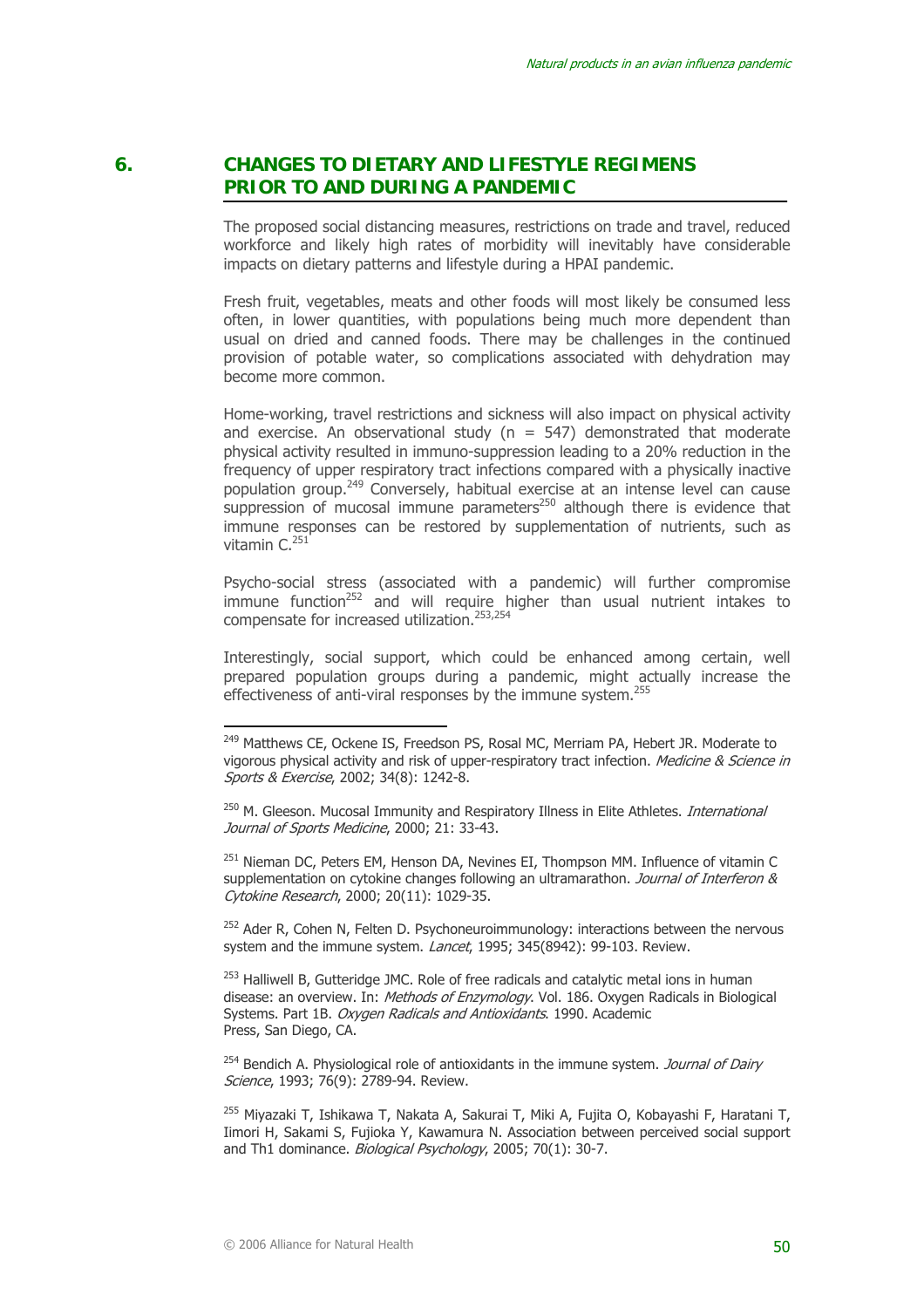This Expert Committee argues that it is imperative that self-care dietary and lifestyle guidelines be created and disseminated as a matter of urgency to help support the body and immune response both prior to and during an HPAI pandemic scenario.

These guidelines should include recommendations relating to:

- Social distancing measures
- Hygiene measures
- Cessation of smoking and minimisation of alcohol consumption
- Consumption of ample fresh fruit and vegetables while taking into account social-distancing measures. Home delivery of groceries, farm gate purchases or kitchen gardening are possible options
- Consumption of dried and canned foods (including oily fish<sup>256</sup> and/or fish oils for non-vegetarians) in such ways as to balance both micronutrients and macronutrients. Consumption of oily fish will also be important
- Exercise/activity quidelines to ensure moderate activity
- Social support recommendations
- Recommendations for vitamin, mineral and phytonutrient supplementation to offset deficiencies in dietary regimens caused by the pandemic.

<sup>&</sup>lt;sup>256</sup> Calder PC, Grimble RF. Polyunsaturated fatty acids, inflammation and immunity. European Journal of Clinical Nutrition, 2002; 56 Suppl 3: S14-9. Review.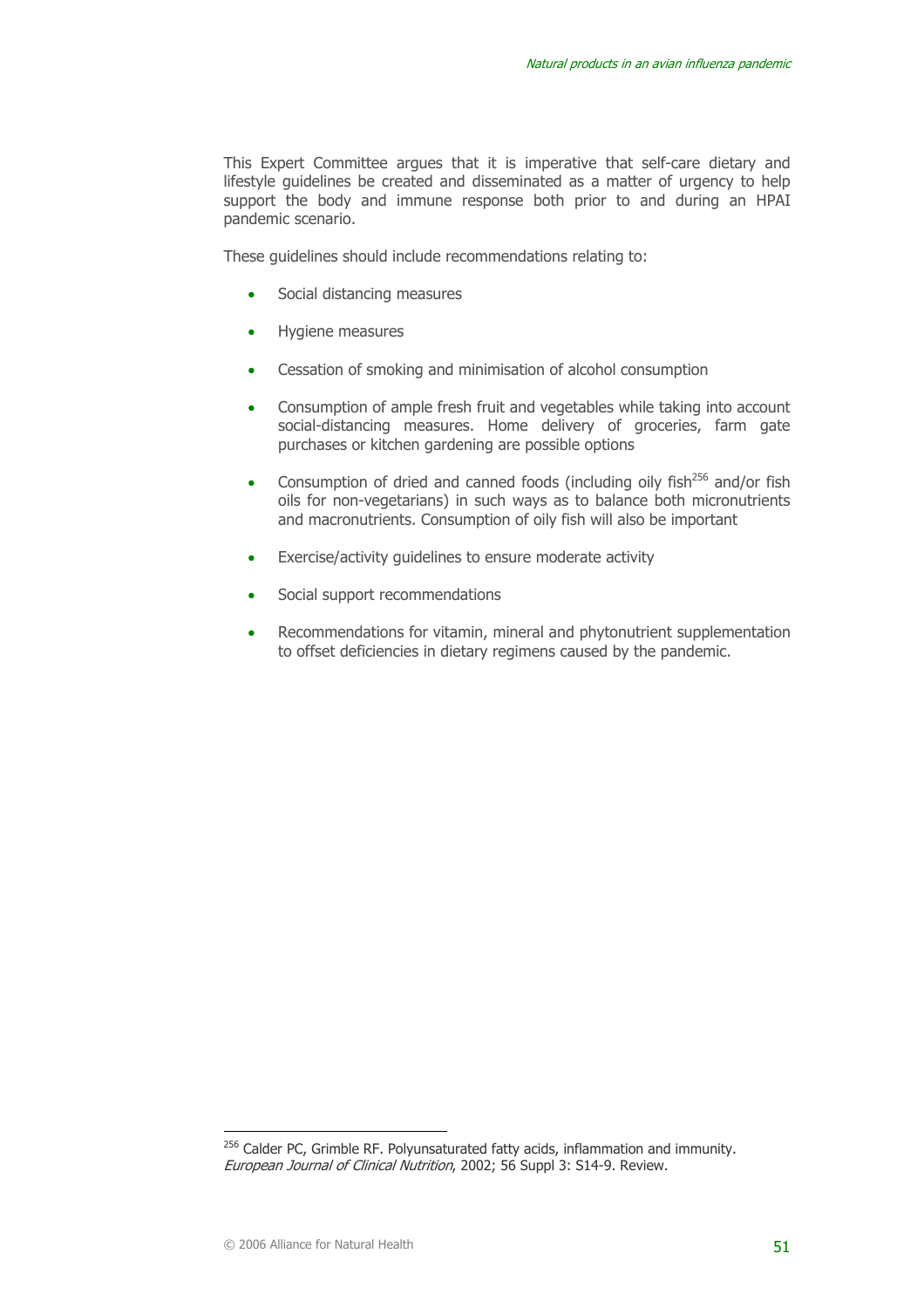# **7. CONCLUSIONS AND RECOMMENDATIONS**

#### **7.1 CONCLUSIONS**

This report has aimed to review the evidence-base for a range of key nutritional and non-pharmaceutical substances that show considerable potential for mitigation of morbidity and mortality in the event of a highly pathogenic avian influenza H5N1 viral pandemic.

The report has focused primarily on three nutrients, namely zinc, vitamin C and vitamin A, given the relatively more robust evidence for potential benefits of interventions involving these nutrients as compared with some of the other substances considered. Supporting evidence for the use several other micronutrients is also provided.

To some degree it is difficult to directly compare the effects of nutrients such as vitamins or metallo-ions as against botanical products, owing to the large variations that are typically found among the different formulations or preparations of botanically-derived products. Although some of the botanical, micro-organism or animal derived products might appear promising in relation to their potential response to H5N1 infection, standardising products to both maintain efficacy while escalating to large scale manufacture, as required in a pandemic, present major challenges.

It is highly likely that benefit could be conferred by the use of different nutritional or botanical products in combination i.e. synergistic interactions are well known for the combined use of nutrients such as vitamins A, C and E, and for example, for vitamin C and Echinacea, in relation to ailments such as the common cold. However, owing to the hyper-induction of cytokines and chemokines by HPAI H5N1, any natural product that stimulates particular cytokines such as TNF-alpha or IL-6 needs to be viewed with caution and should be subject to specific study, at least in vitro, to assess responses to H5N1. Studies on interactions both between nutrients and possibly even as adjuncts to specific vaccine or anti-viral medication use should be prioritized by global and national health authorities.

It is the opinion of the ANH Avian Influenza Expert Committee that interventions involving natural substances such as those considered in this report provide very potent means for mitigating negative health effects from the HPAI H5N1 virus in humans. It is clear that specific research both on individual substances and on interactions between substances would be of value to fine tune protocols and dosages both for prophylaxis and treatment (see Recommendations, Section 7.4).

In considering interventions with nutrients or other natural substances it is of paramount importance to separate those beneficial effects that are derived from relatively low-dosage interventions that aim to address nutritional deficiencies in the diet as compared with high-dosage, therapeutic interventions which seek to treat disease. The latter approach is likely to be of particular importance in treatment of people presenting with avian influenza infection. In contrast, lower dosage interventions that address the 'nutritional gap' and optimally modulate the immune system may be more appropriate for prophylaxis.

It is important to recognise some intrinsic benefits involved in using nutritional rather than anti-viral drug-based approaches. Key advantages include: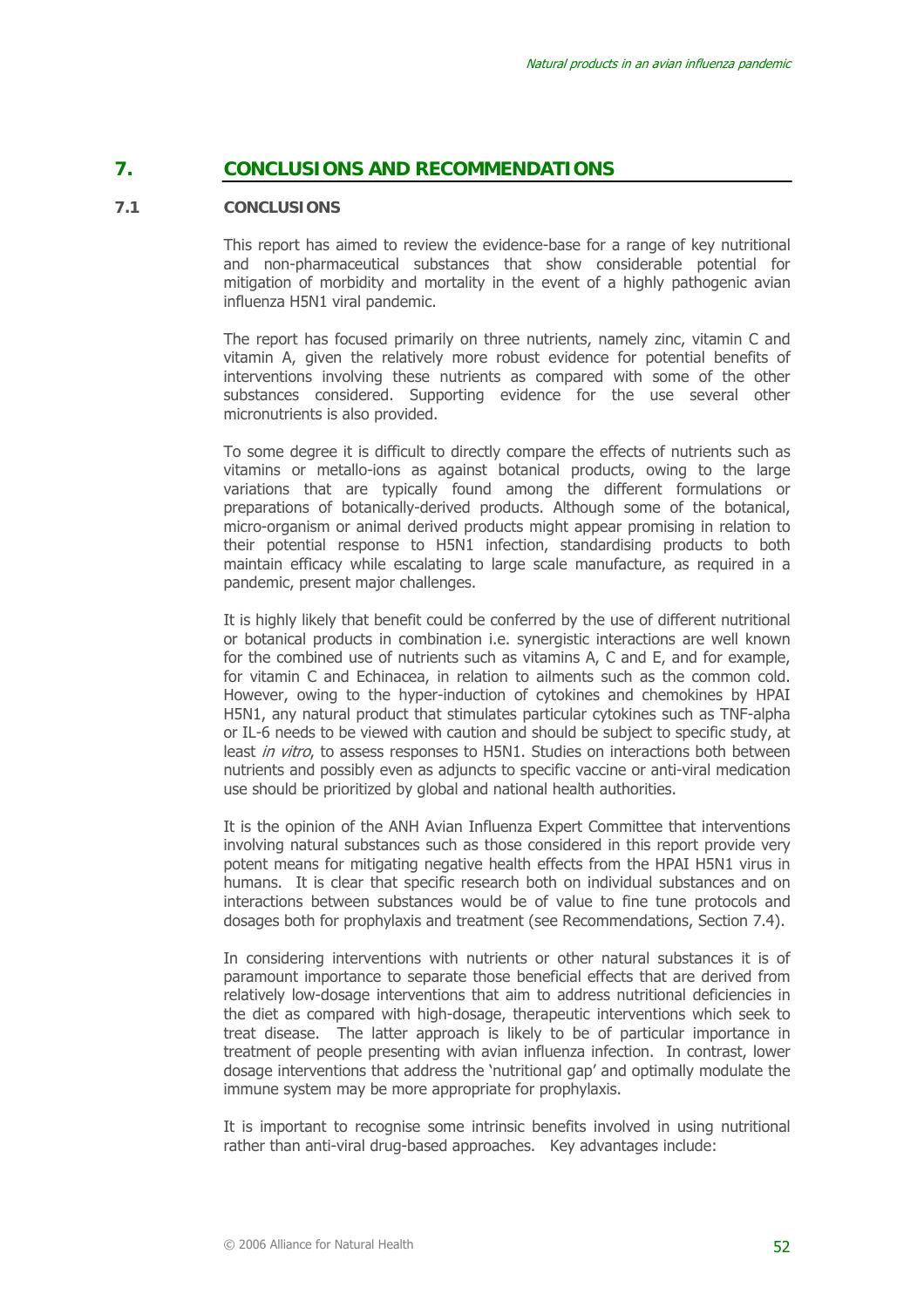- The relatively greater ability to rapidly scale-up supply of nutrients, compared with drugs or vaccines
- The absence of serious side-effects associated with nutrients
- The very low likelihood of development of viral resistance to nutrients
- The relatively low cost of nutrients compared with drugs or vaccines
- The ability for members of the general public to engage in prophylactic intake and self-treatment in the case of nutrients which they could, in many cases, easily obtain in advance and which would typically not require prescription
- Public confidence and reassurance, based on the knowledge that natural products were readily available and that these would go a long way to reducing risk in the event of a pandemic. This would help significantly reduce anxiety or panic which might ensue if the only perceived methods of protection were based on access to anti-viral drugs or vaccines.
- The ability to reduce visits to General Practitioners, health clinics and hospitals since members of the public could source natural products by mail order, which in turn supports social distancing, travel reduction and home-working measures that are significant components of preparedness plans.

One of the greatest negative social consequences of a severe influenza pandemic that has been proposed relates to social disorder, and consequent disastrous economic consequences, that may result from shortages of food, drugs or medical care. Global and national health authorities, supported by the views of a significant number of key medical opinion leaders, have promoted vaccines and anti-viral drugs as the sole interventions that could be used to counter the virus in human populations. However, as demonstrated in Section 2.2 of this report, evidence for efficacy of vaccination and anti-viral drug therapies is very limited, especially when set against the overall evidence base for nutrient-based interventions.

Furthermore, shortages and/or lack of availability of anti-viral drugs and vaccines are highly likely over the course of a severe pandemic. These interventions are likely to be subjected to rationing and restrictions where they are available, with poor nations having limited access to such interventions in any meaningful quantities. Such restrictions are in themselves likely to promote civil unrest and disorder, where distribution decisions will be seen to be unequal and unfair by the domestic populations who fail to receive them. Provision and endorsement of nutritional interventions as a major part of pandemic management offers significant health benefits in the prophylaxis and treatment of pandemic influenza, can be easily and quickly mass produced, can be rapidly available to all, and can be used to mitigate these causes of societal breakdown and civil unrest.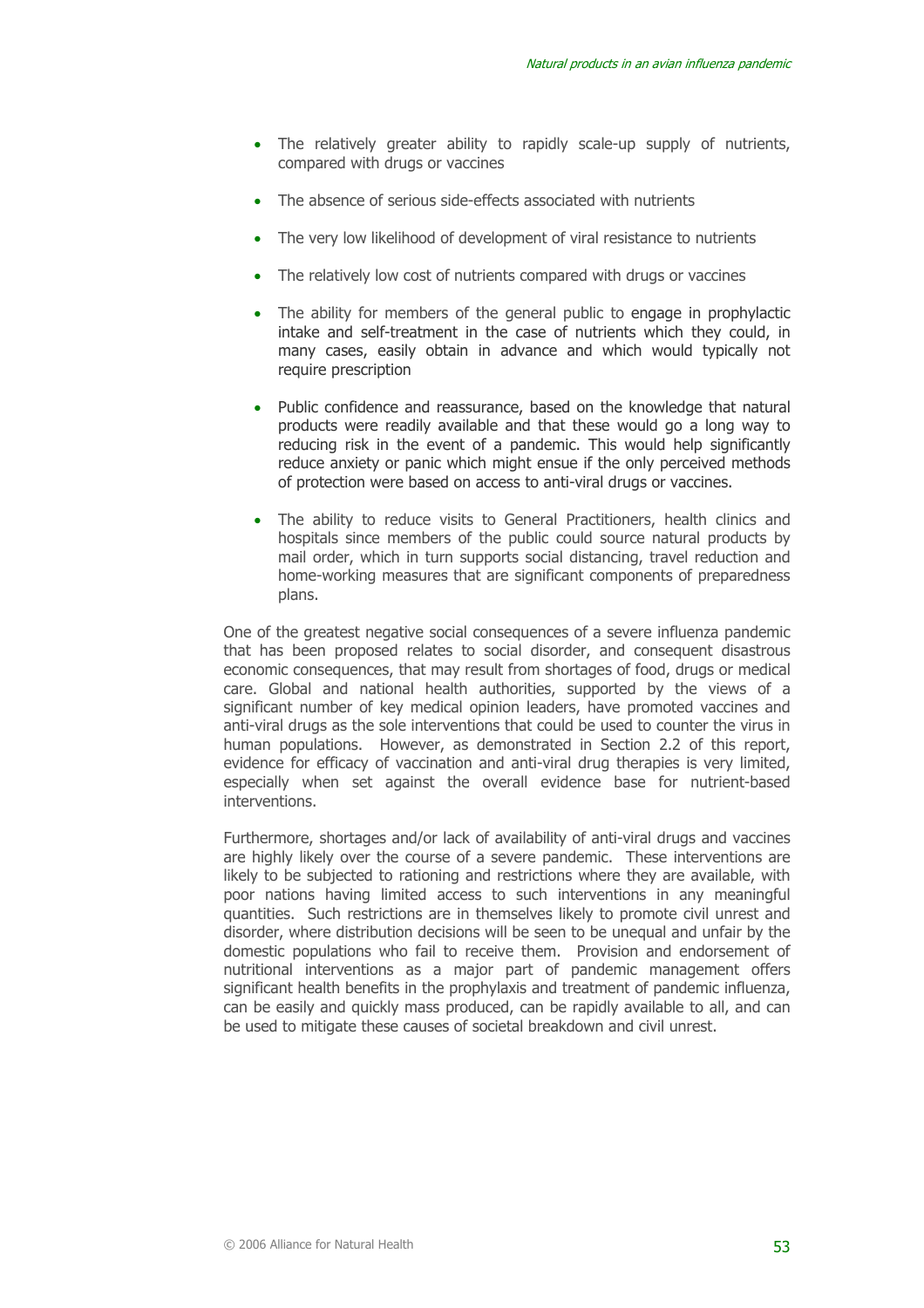*In the event of a severe influenza pandemic, nutrient-based therapies administered worldwide would dramatically reduce mortality and morbidity and the dismissal of such therapies by global and national health authorities may result in the unnecessary loss of tens of millions of lives. We believe that such a dismissal would come to be seen as one of the greatest acts of professional negligence in human history.* 

We offer the following protocols and guidelines to the WHO and other health authorities overseeing preparedness plans and interventions for the anticipated H5N1 influenza pandemic.

#### **7.2 PROPHYLACTIC AND THERAPEUTIC RECOMMENDATIONS TO COMBAT AVIAN INFLUENZA**

We provide below a specific protocol series that has been proposed and endorsed by medical doctors under the auspices of the British Society for Ecological Medicine (www.ecomed.org.uk). This protocol has been compiled on the basis of evidence from peer-reviewed research (much of it contained within this report) as well as clinical experience gained over several decades in dealing with a wide range of viral infections, including those causing acute respiratory illness and associated complications.

The dietary and nutritional approaches recommended herein have been demonstrated to support and enhance immune responses to a wide range of infectious agents. It is the opinion of the BSEM that on their own, they will be therapeutic against avian influenza infection and that if a vaccine becomes available and is used, the protocols will provide an improved immune response to the vaccine.

#### **7.2.1 Ecological medicine**

Ecological medicine, the discipline of medicine from which the protocols have emerged, prefers to address the underlying causes of disease rather than to suppress the symptoms with, for example, pharmaceutical drugs based on newto-nature chemistries. Members of this society and its sister medical societies in the USA, Canada and Australia, use dietary and nutritional approaches to improve health and combat disease, and have a long and wide experience in using nutrients both to address deficiencies and for their therapeutic actions. The following protocols and guidelines are based on the combined clinical experience and published research (a significant body of which is referenced in the present report) of physicians over a 50-year period.

The dosages recommended in these protocols have been utilized or recommended by medical doctors practising in the field of clinical nutrition for decades, and are not associated with any significant or serious side effects. In our opinion, based on experience with the treatment of other viral diseases — including epidemic influenza, measles, hepatitis, poliomyelitis, viral meningitis, and HIV/AIDS — these protocols are likely to represent the most effective treatments available or proposed at the present time.

All stresses significantly increase the body's requirements for nutrients. With vitamin C, in particular, it is important to understand that for optimal immune defence, for example during a viral onslaught, bodily requirements increase massively beyond those in a healthy state. If taken orally, vitamin C is rapidly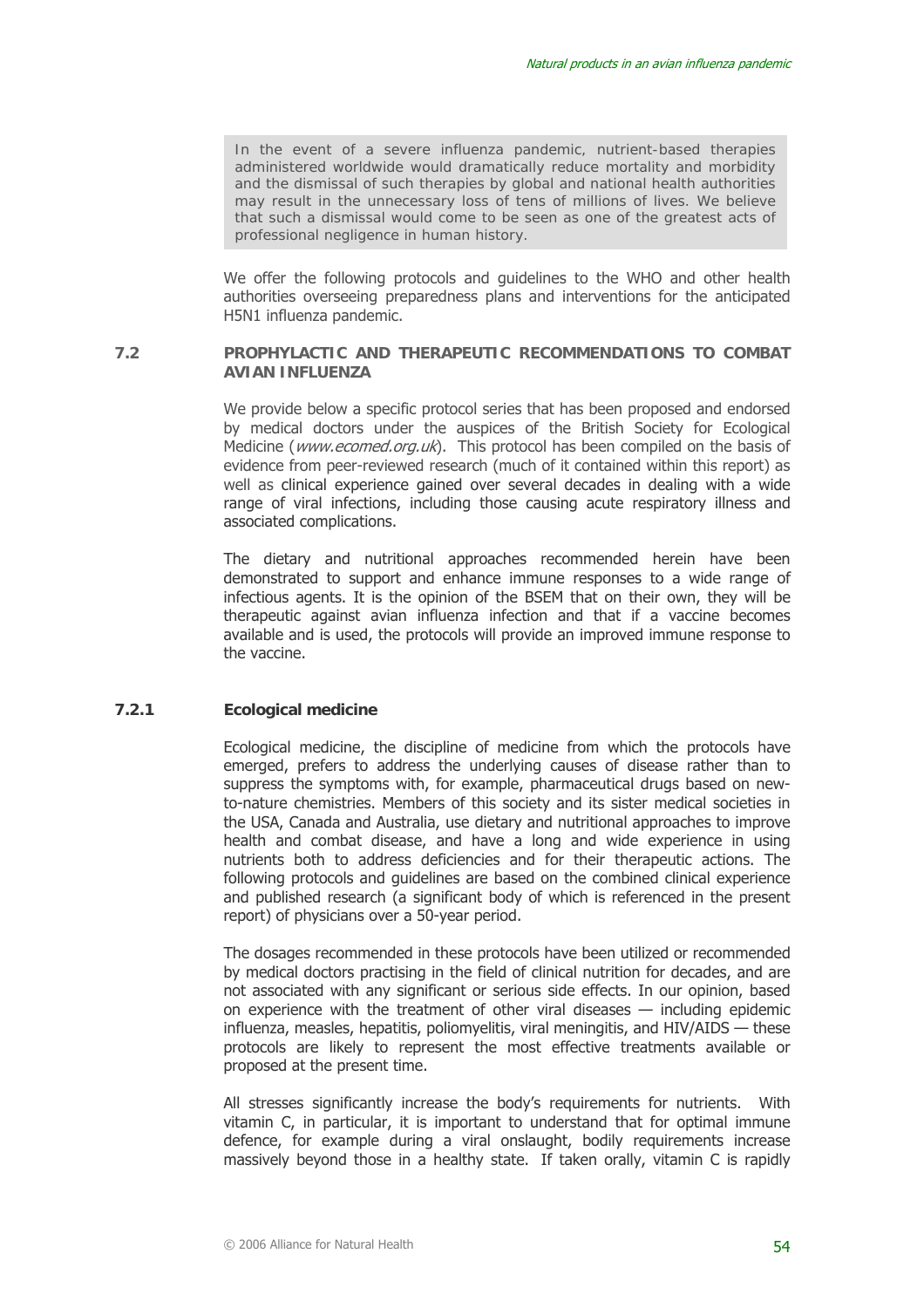absorbed from the gut, and only when optimum tissue levels are achieved will surplus vitamin remain in the gut, attracting water and causing loose stools or diarrhoea. The optimum dose, which should be aimed at in these circumstances (and which will vary greatly from person to person and in different clinical circumstances including the severity of infection), is therefore considered to be just below that which causes diarrhoea. This is referred to as the 'bowel tolerance dose'.

#### **7.2.2 Protocols**

In the event of infection by H5N1, the sooner the recommended therapeutic dose levels are taken, the better. A subsequent reduction in bowel tolerance indicates that the virus is being overcome, and is generally accompanied by clinical improvement. This simple, practical dose-finding procedure must be well understood as it is of paramount importance for achieving the maximum therapeutic effect as quickly as possible.

We advise the following three protocols:

**Protocol 1 - Prophylaxis**; this should ideally be initiated at least one month before exposure to the H5N1 virus. In the event of a pandemic, it is anticipated that the majority of the population in most countries will have around this amount of notice as a minimum prior to being at extreme risk of infection.

**Protocol 2 - Self-treatment**; this should be initiated at the first sign or symptom of a possible viral infection.

**Protocol 3 - Medical treatment**; this protocol is reserved for serious or rapidly deteriorating cases, requiring intravenous therapy.

Protocols 1 and 2 would be initiated and continued by members of the public without the need for medical involvement. The necessary nutritional supplements should be obtained by members of the public in advance and kept in readiness at their home, school and/or work-place. Protocol 3 should only be necessary if Protocols 1 and/or 2 have not been initiated in time, or in particularly vulnerable individuals.

As a general note, child dosages specified refer to children under 6 years, including infants. Older children should receive the adult dosages.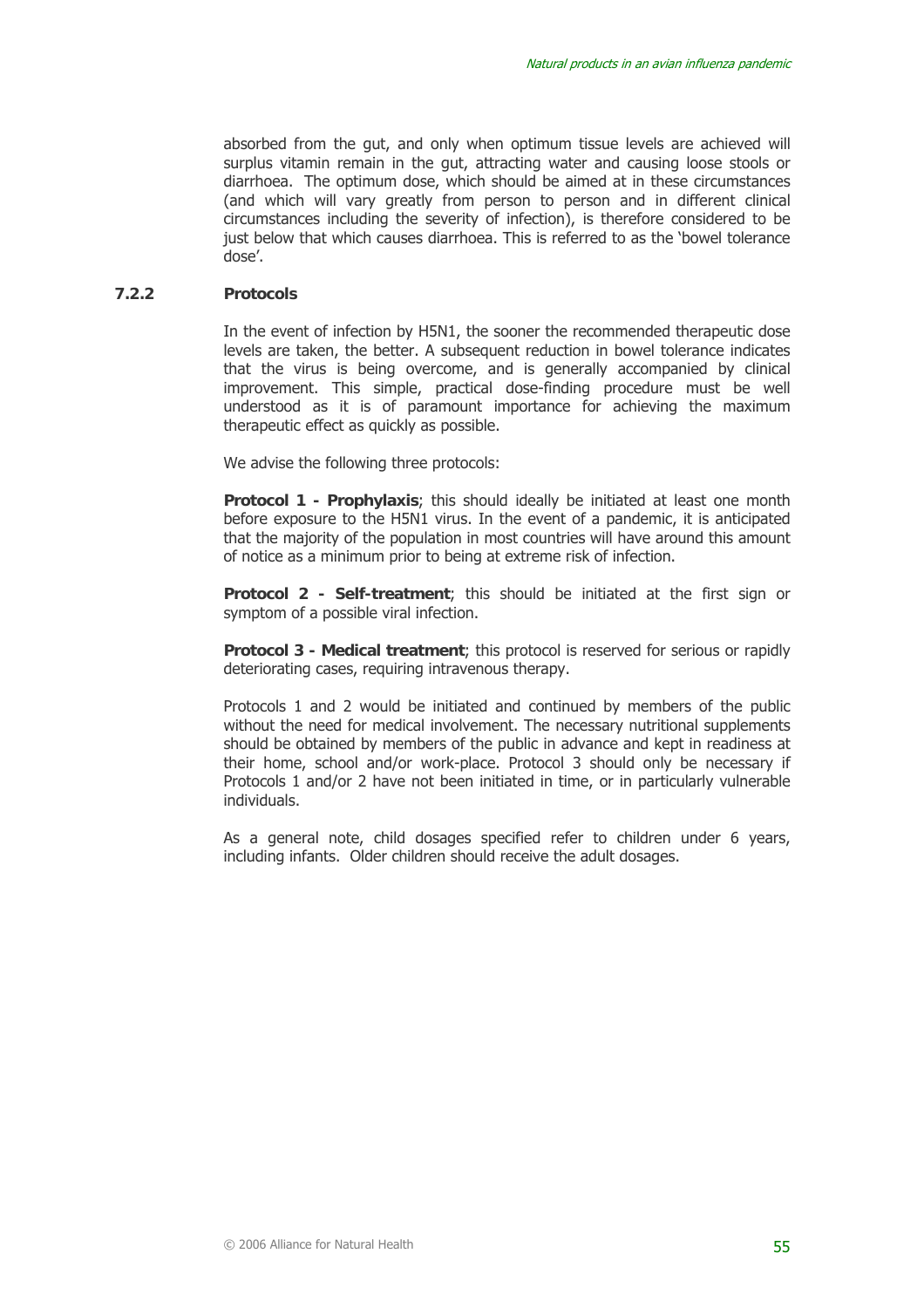# **7.2.2.1 Protocol 1 - Prophylaxis**

| <b>Nutrient</b>                    | Adult (per 24 h)         | Child (per 24 h)         |
|------------------------------------|--------------------------|--------------------------|
| Zinc                               | $25 \, mg$               | 10 <sub>mg</sub>         |
| Vitamin C                          | 3 <sub>g</sub>           | 1 <sub>g</sub>           |
| Vitamin A:<br>or<br>Beta-carotene: | 20,000 IU (6mg)<br>60 mg | 10,000 IU (3mg)<br>30 mg |
|                                    |                          |                          |

#### **Notes:**

- 1. These amounts are safe to take continuously for many months.
- 2. Vitamin C should be taken in several, divided doses per day (e.g. 500 mg [0.5 g] or 1000 mg [1 g] each dose). Occasionally, some people may develop loose bowels at the above dosages, and should reduce the dose accordingly.
- 3. Pregnant women and those who may be pregnant should use beta-carotene (or mixed carotenoids containing beta-carotene at specified dose) not vitamin A.
- 4. Where necessary, a single oral vitamin A dose of 1,000,000 IU for an adult, 500,000 IU for a child can be used, which will be protective for at least 6 months.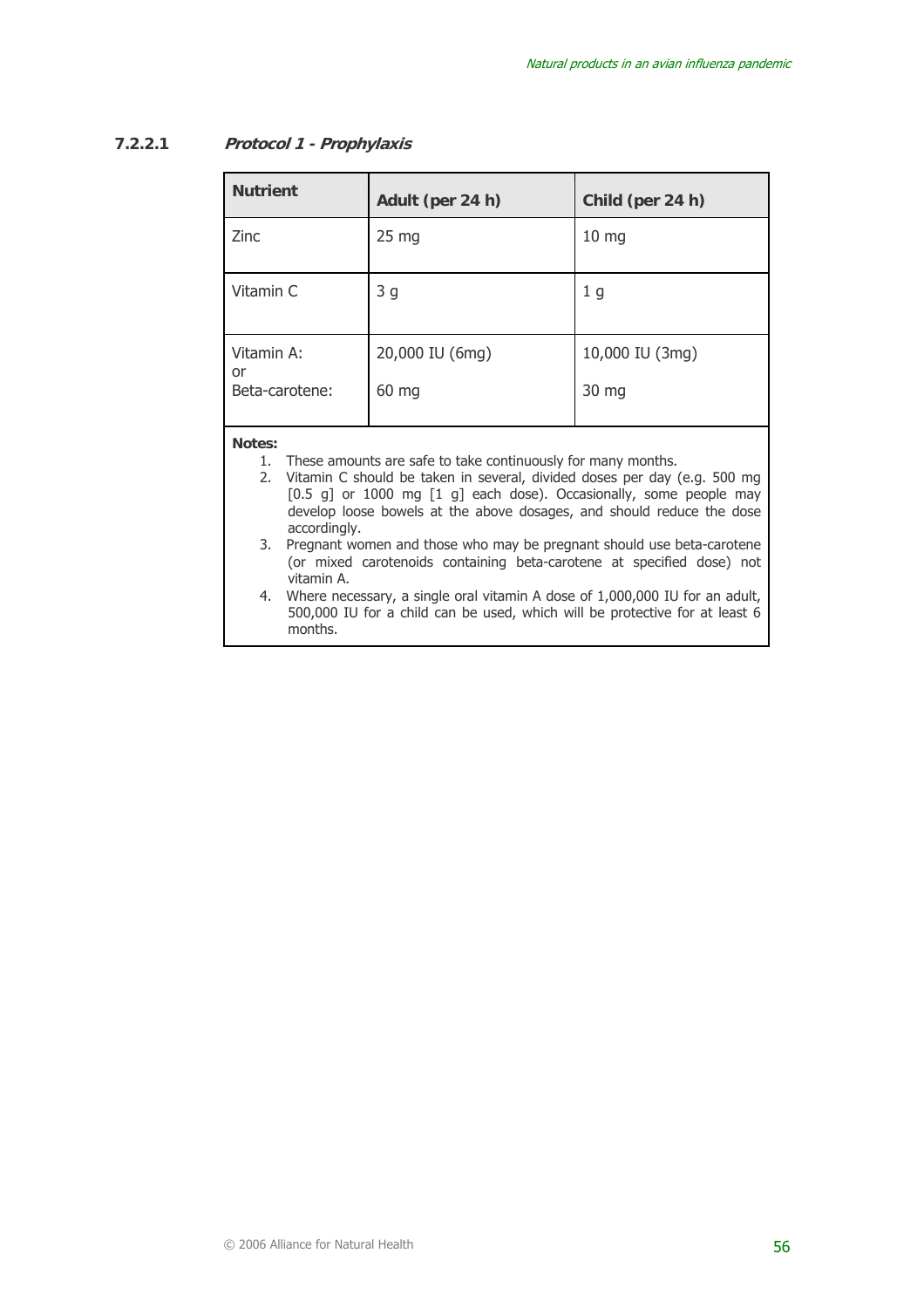# **7.2.2.2 Protocol 2 - Self-treatment**

| <b>Nutrient</b>                   | Adult (per 24 h)                                                        | Child (per 24 h)                                                        |
|-----------------------------------|-------------------------------------------------------------------------|-------------------------------------------------------------------------|
| <b>Zinc</b>                       | 50 mg                                                                   | $20 \text{ mg}$                                                         |
| Vitamin C                         | Starting dose: 6 g, then<br>every 3 hours or less to<br>bowel tolerance | Starting dose: 2 g, then every<br>3 hours or less to bowel<br>tolerance |
| Vitamin A<br>or<br>Beta-carotene: | 40,000 IU (12 mg)<br>$120 \text{ mg}$                                   | 20,000 IU (6 mg)<br>60 mg                                               |

**Notes:** 

- 1. These amounts are safe to take for up to one month.
- 2. Pregnant women and those who may be pregnant should use beta-carotene (or mixed carotenoids containing beta-carotene at specified dose) not vitamin A.
- 3. If a single large vitamin A dose has been given as in Protocol 1 Prophylaxis, no further vitamin A should be taken.

**Vitamin C and bowel tolerance:** 

- 1. Vitamin C should be taken every 3 hours or more frequently (e.g. hourly) throughout the day, and optionally through the night (sustained-release forms of vitamin C can be helpful before bed).
- 2. If loose stools develop at this dose, it should be reduced gradually until the loose stools stop.
- 3. As long as there are no loose stools, increase each 3-hourly dose consecutively by 2 g until loose stools do occur (bowel tolerance), then continue as for 2. above.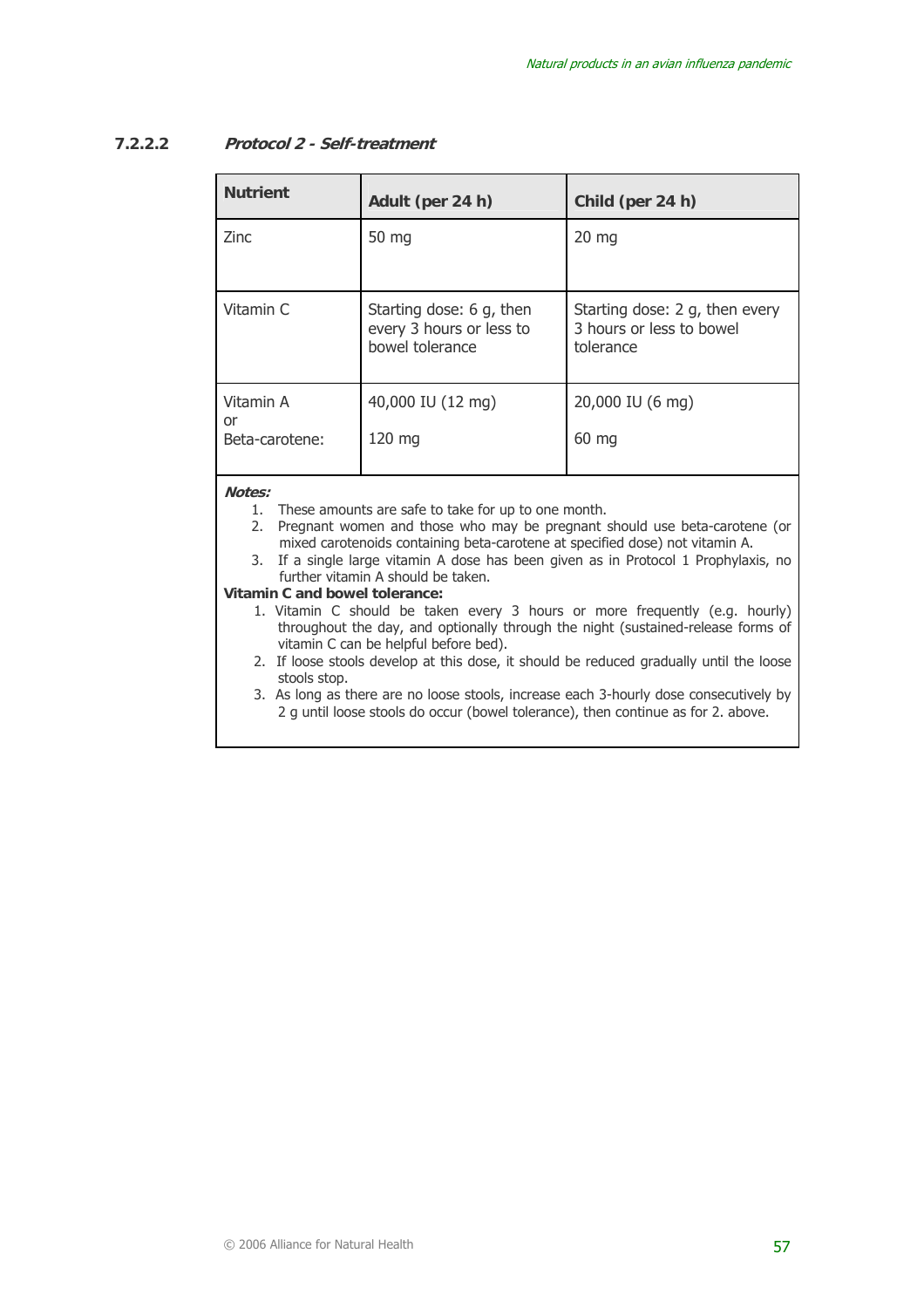# **7.2.2.3 Protocol 3 - Medical treatment**

| <b>Nutrient</b> | Adult (per dose) | Child (per dose) |
|-----------------|------------------|------------------|
| Zinc            | 40 mg            | $20$ mg          |
|                 |                  |                  |
| Vitamin C       | Minimum: 50 g    | Minimum: 20 g    |
|                 | Maximum: 200 g   | Maximum: 80 g    |
| Vitamin B12     | Minimum: 20 mg   | Minimum: 10 mg   |
|                 | Maximum: 100 mg  | Maximum: 50 mg   |

**Notes:** 

- 1. This regime is designed for intravenous infusion, starting at the minimum doses above, all three nutrients being delivered together.
- 2. Dilution of the minimum doses in less than 1000 mL of sterile water or N saline will be hyperosmolar, which may compromise access to that vein.
- 3. The IV line should be maintained constantly, and the nutrients infused continuously to maintain optimum plasma levels.
- 4. The first dose should be administered over 6 hours.
- 5. Thereafter the dose should be administered over every 24 hours, continuing on immediately.
- 6. Oral treatment should be initiated or continued if at all possible, as per Protocol 2 above, but the injected dose remains the same in either case.

**Zinc:** 

The dose should not be increased beyond the above.

#### **Vitamin C:**

- 1. The maximum dose above will require dilution in 3000mL to avoid hyperosmolarity (vitamin C is the major osmolar component by far).
- 2. Dose should be increased if the case deteriorates.

#### **Vitamin B12:**

- 1. B12 treatment is directed specifically at cytokine storm, and can be increased independently of vitamin C.
- 2. Administration is preferable as methylcobalamin or hydroxocobalamin, but cyanocobalamin is otherwise acceptable.

Each of these nutrients will be beneficial on its own, and if not all are available, those that are should still be administered.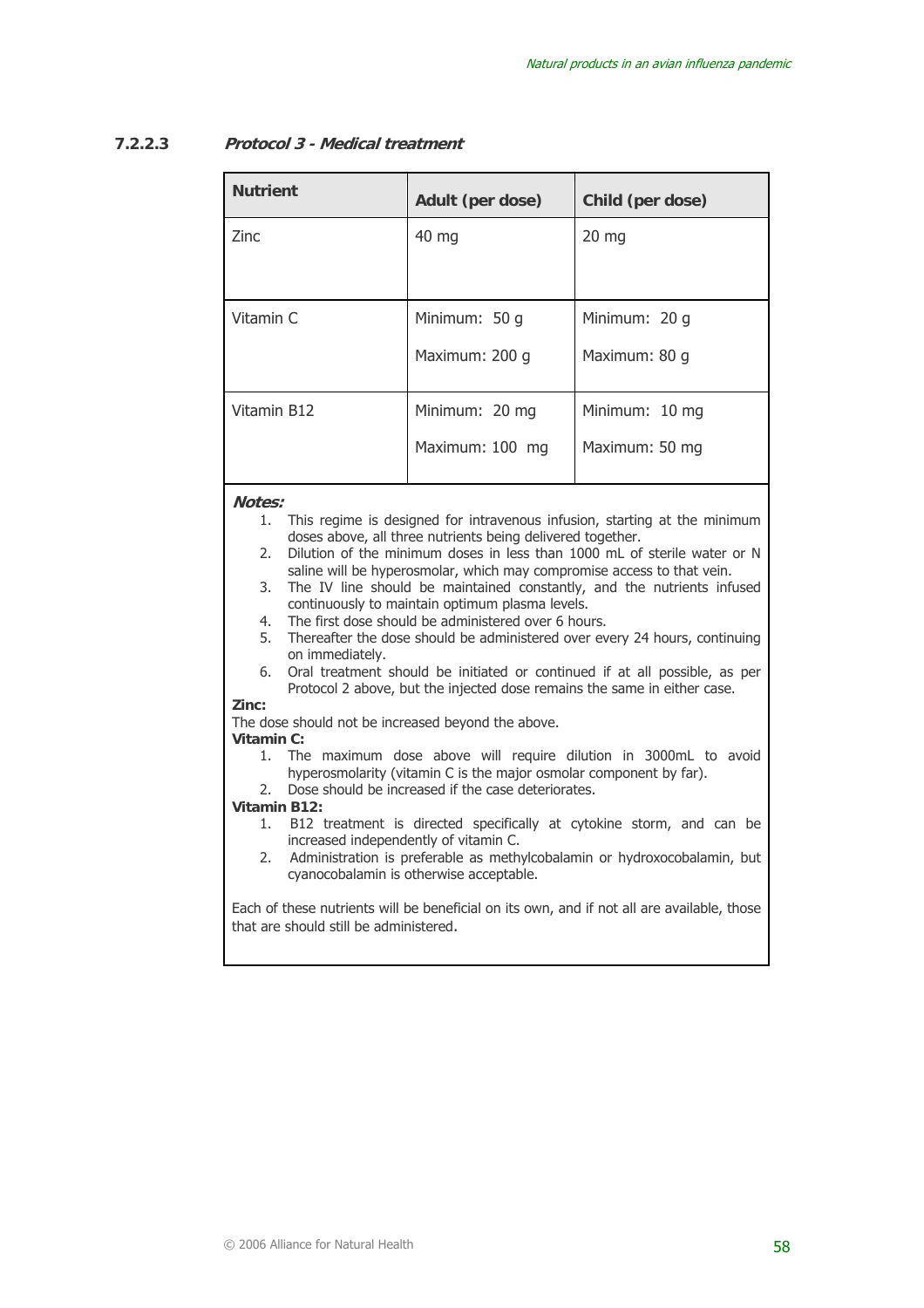#### **7.2.3 Diet and lifestyle**

#### **7.2.3.1 Diet**

We strongly recommend the adherence to good dietary principles for everyone, in order to support the immune system and protect against viral onslaught. To build up optimum protection, it would be important for people to have been following such dietary principles for 2-3 months prior to exposure to the avian influenza virus.

Some general guidelines are as follows:

- • **Consume fresh, preferably certified organic whole foods as far as possible**. Well cultivated produce is more nutrient-dense and thus preferable; ideally it should be fresh to preserve nutrient content and locally sourced; organic is preferable wherever possible. Minimise intake of processed foods and food containing additives or preservatives.
- • **Consume 5 to 9 portions of fresh fruit and vegetables per day**, preferably certified organic.
- • **Consume good, healthy oils**, such as those sourced from plant sources (e.g. olive, flax) and oily fish. Avoid saturated fats and any trans fats.
- • **Minimise consumption of sugar**, including hidden sugars in processed foods
- • **Minimise consumption of alcoholic beverages**, to reduce stress on the body.
- • **Consume at least 2-3 litres of water daily**, to maintain proper hydration of the body.

In addition to this, a good quality, multivitamin and mineral supplement containing bio-available (e.g. food-form) vitamins and minerals is regarded as essential, owing to the difficulty of obtaining optimum levels of some micronutrients from the diet alone, even in the case of so-called healthy diets. In developing countries, where this would not be feasible country-wide, dietary principles are of paramount importance. Humanitarian programmes could nevertheless be created to supply micronutrient supplements or fortified foods in addition to food and medications.

#### **7.2.3.2 Lifestyle**

For optimal immune function, it is been demonstrated that the following lifestyle guidelines should be followed as far as possible:

- **Cease smoking** to protect the respiratory system and reduce stress on the body
- **Minimise psychological stress** (cultivate a positive attitude in all situations, as far as possible)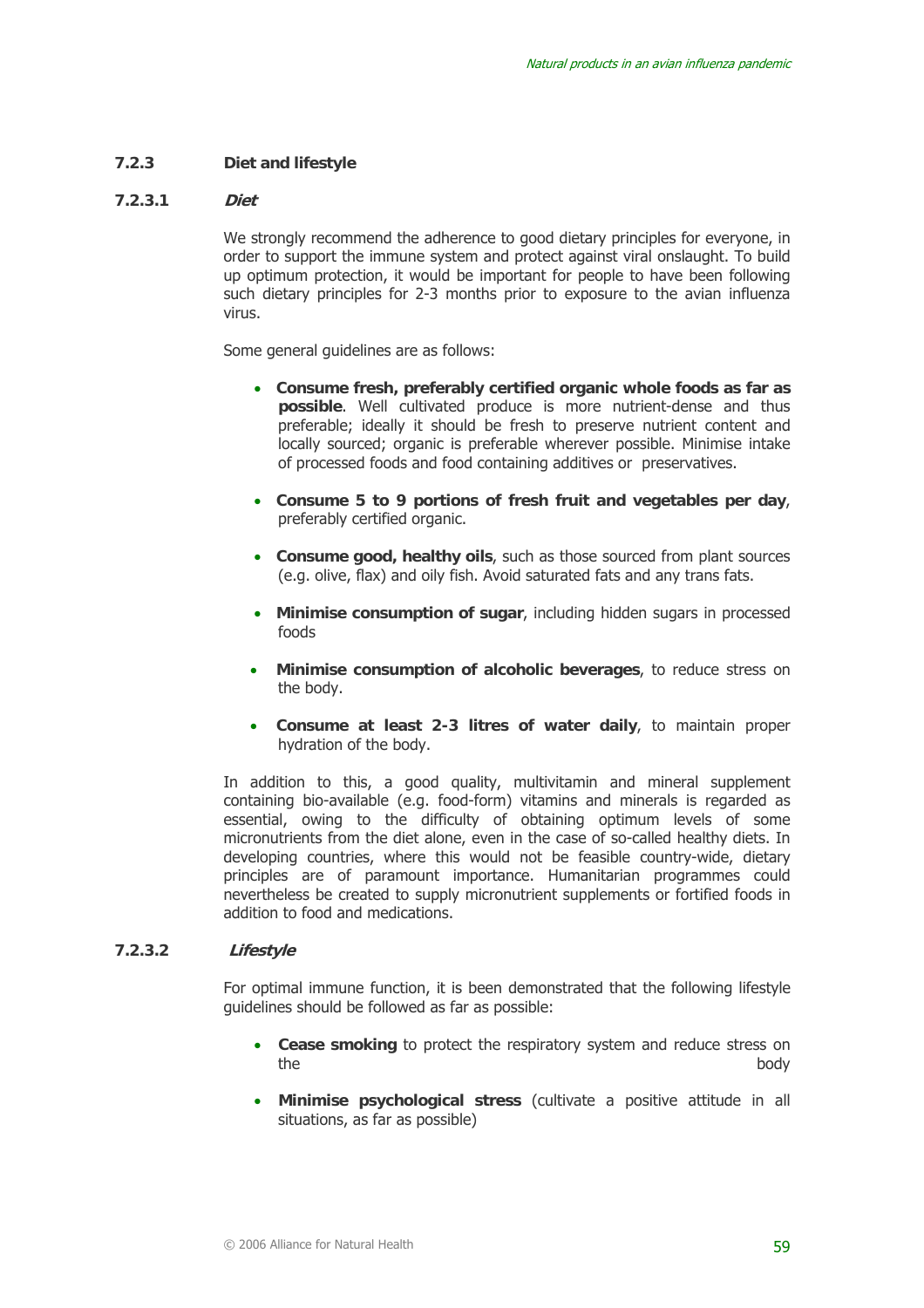- **Be moderately active** (both intense exercise and physical inactivity may suppress the immune system)
- **Sleep adequately**
- **Provide social support** to others as far as possible, while adhering to guidance from health authorities on minimising risk of H5N1 transmission.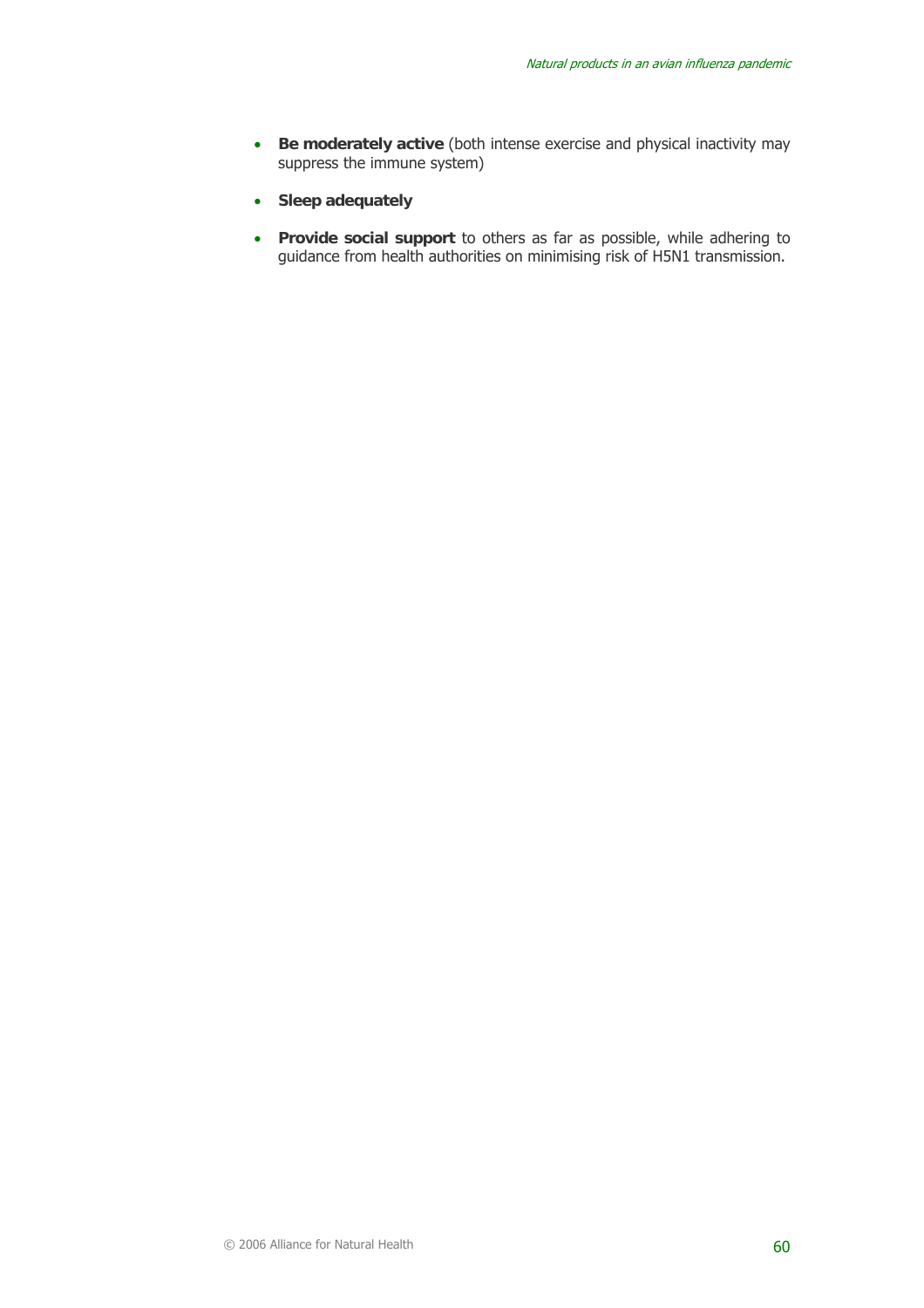#### **7.3 PROTOCOL AND GUIDELINE CONCLUSION**

This Expert Committee views the above BSEM protocols and guidelines, developed both from the existing scientific evidence-base, as well as from decades of clinical experience, as the state-of-the art in nutritional therapies for the anticipated avian influenza pandemic. Additional work is required to investigate the supporting role of other nutrients, botanicals and micro-organism-derived products, and combinations thereof.

This Expert Committee, and the BSEM itself, welcome collaboration with academic and research bodies as well as health authorities to help confirm and, if necessary, refine further the protocols and guidelines.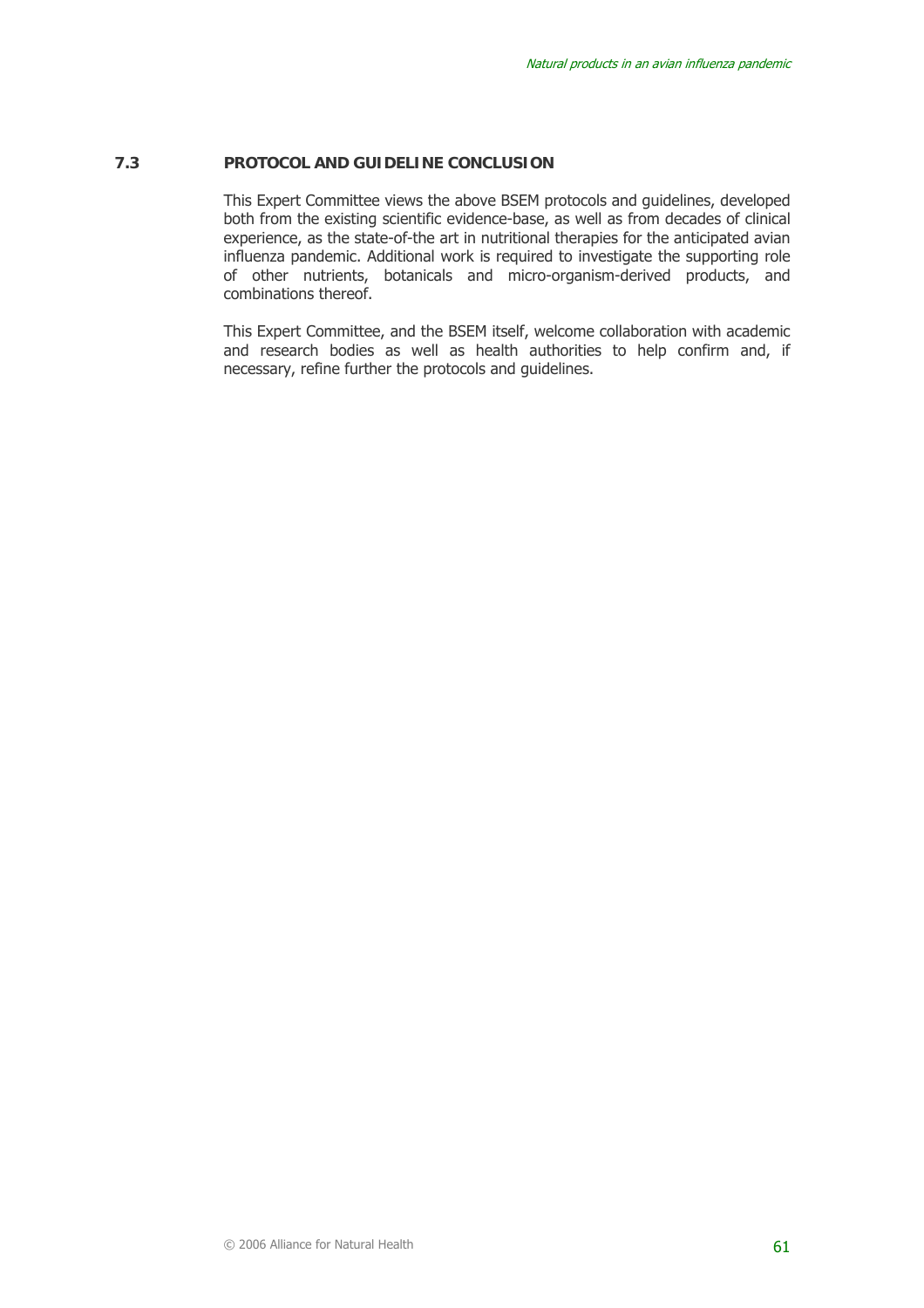#### **7.4 RECOMMENDATIONS**

The following recommendations are offered by the Alliance for Natural Health Avian Influenza Expert Committee:

- 1. Conduct human trials in cases of human infection by the H5N1 virus utilising the BSEM protocols provided in this report.
- 2. Prioritise scaling up of supply of nutrients specified in the BSEM protocols for global requirements during a pandemic.
- 3. Prioritise further scientific evaluation of the nutritional intervention protocols proposed in this report by way of *in vitro* and *in vivo* studies, refining them as appropriate with feedback from human trials (Recommendation 1).
- 4. Develop and disseminate scientifically substantiated advice to the general public on dietary and lifestyle strategies, as well as on other nonpharmaceutical measures, that could be employed to improve the human immune response in the face of H5N1 infection.
- 5. Such advice should be tailored to different socio-economic, cultural and geographic population groups catering for the specific physiological, social and economic requirements of each group.
- 6. Conduct research using epidemiological models and existing data and forecasts to compare efficacy between pharmaceutical and nutritional interventions.
- 7. Undertake an economic analysis to compare manufacturing and supply capabilities for both pharmaceutical and nutritional interventions, as well as their respective costs and benefits, to help facilitate political decisionmaking.
- 8. Prioritise research to assess the role of nutrients as adjuvants to vaccines and as synergists for anti-viral medications.
- 9. Re-evaluate previous risk assessments on nutrient Upper Safe Levels (and future maximum permitted levels) for individual nutrient forms and alter policies accordingly to prevent restriction of public access to beneficial dosages of nutrients.
- 10. Establish a committee of medical and scientific experts specialised in the nutritional and herbal medicine fields to oversee development and implementation of relevant research and clinical practice in relation to H5N1 influenza and other infectious diseases.
- 11. Set aside appropriate funding for the necessary research to be conducted by appropriate bodies and institutes. Unlike the pharmaceutical sector, private enterprise in the natural products sector does not have the funds required to conduct the necessary trials. Funding should therefore be allocated from budgets already set aside for pandemic avian influenza by the international community.